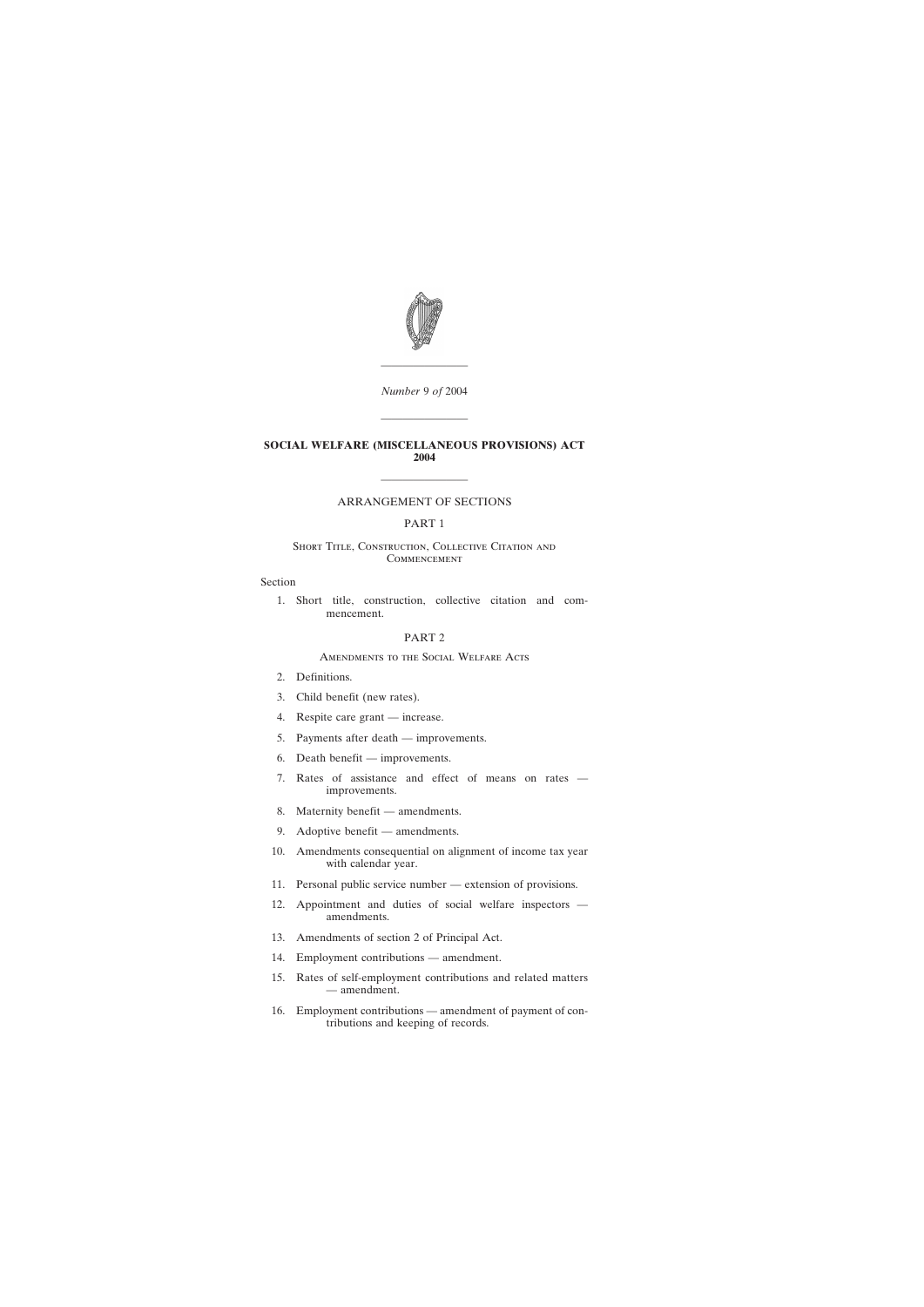[*No.* **9.**] *Social Welfare (Miscellaneous* [2004.] *Provisions) Act* 2004.

Section

- [17. Provisions for habitual residence.](#page-9-0)
- [18. Amendment of section 3\(12\) of Principal Act definition of](#page-9-0) [spouse.](#page-9-0)
- [19. Provision in relation to certain administrative schemes.](#page-9-0)

## PART 3

#### Miscellaneous Amendments

- [20. Amendment to Health Contributions Act 1979.](#page-10-0)
- [21. Amendment to National Training Fund Act 2000.](#page-11-0)
- [22. Equal pension treatment amendments to Pensions Act](#page-11-0) [1990.](#page-11-0)
- [23. Miscellaneous amendments to Pensions Act 1990.](#page-41-0)

#### [SCHEDULE 1](#page-41-0)

#### [SCHEDULE 2](#page-43-0)

#### Amendments to Pensions Act 1990

#### Acts Referred to

| Adoptive Leave Act 1995                              | 1995, No. 2  |
|------------------------------------------------------|--------------|
| Air Navigation and Transport Act 1946                | 1946, No. 23 |
| Civil Service Regulation Act 1956                    | 1956, No. 46 |
| Courts Act 1981                                      | 1981, No. 11 |
| Employment Agency Act 1971                           | 1971, No. 27 |
| <b>Employment Equality Act 1998</b>                  | 1998, No. 21 |
| Equal Status Act 2000                                | 2000, No. 8  |
| Health Acts 1947 to 2001                             |              |
| Health Contributions Act 1979                        | 1979, No. 14 |
| Industrial Relations Act 1946                        | 1946, No. 26 |
| Interpretation Acts 1937 to 1997                     |              |
| Irish Aviation Authority Act 1993                    | 1993, No. 29 |
| Local Government Act 2001                            | 2001, No. 37 |
| Maternity Protection Act 1994                        | 1994, No. 34 |
| Merchant Shipping (Certification of Seamen) Act 1979 | 1979, No. 37 |
| Merchant Shipping Act 1947                           | 1947, No. 46 |
| National Minimum Wage Act 2000                       | 2000, No. 5  |
| National Training Fund Act 2000                      | 2000, No. 41 |
| Pensions Act 1990                                    | 1990, No. 25 |
| Pensions Acts 1990 to 2003                           |              |
| Pensions (Amendment) Act 2002                        | 2002, No. 18 |
| Personal Injuries Assessment Board Act 2003          | 2003, No. 46 |
| Protection of Employees (Fixed-Term Work) Act 2003   | 2003, No. 29 |
| Protection of Young Persons (Employment) Act 1996    | 1996, No. 16 |
| Redundancy Payments Act 1967                         | 1967, No. 21 |
| Redundancy Payments Act 1971                         | 1971, No. 20 |
| Redundancy Payments Act 1979                         | 1979, No. 7  |
| Social Welfare (Consolidation) Act 1993              | 1993, No. 27 |
| Social Welfare (Miscellaneous Provisions) Act 2002   | 2002, No. 8  |
| Social Welfare (Miscellaneous Provisions) Act 2003   | 2003, No. 4  |
| Social Welfare Act 1994                              | 1994, No. 4  |
| Social Welfare Act 1996                              | 1996, No. 7  |
| Social Welfare Act 1997                              | 1997, No. 10 |
| Social Welfare Act 1999                              | 1999, No. 3  |
| Social Welfare Act 2000                              | 2000, No. 4  |
| Social Welfare Act 2001                              | 2001, No. 5  |
| Social Welfare Act 2003                              | 2003, No. 41 |
| Taxes Consolidation Act 1997                         | 1997, No. 39 |
| Transport (Miscellaneous Provisions) Act 1971        | 1971, No. 14 |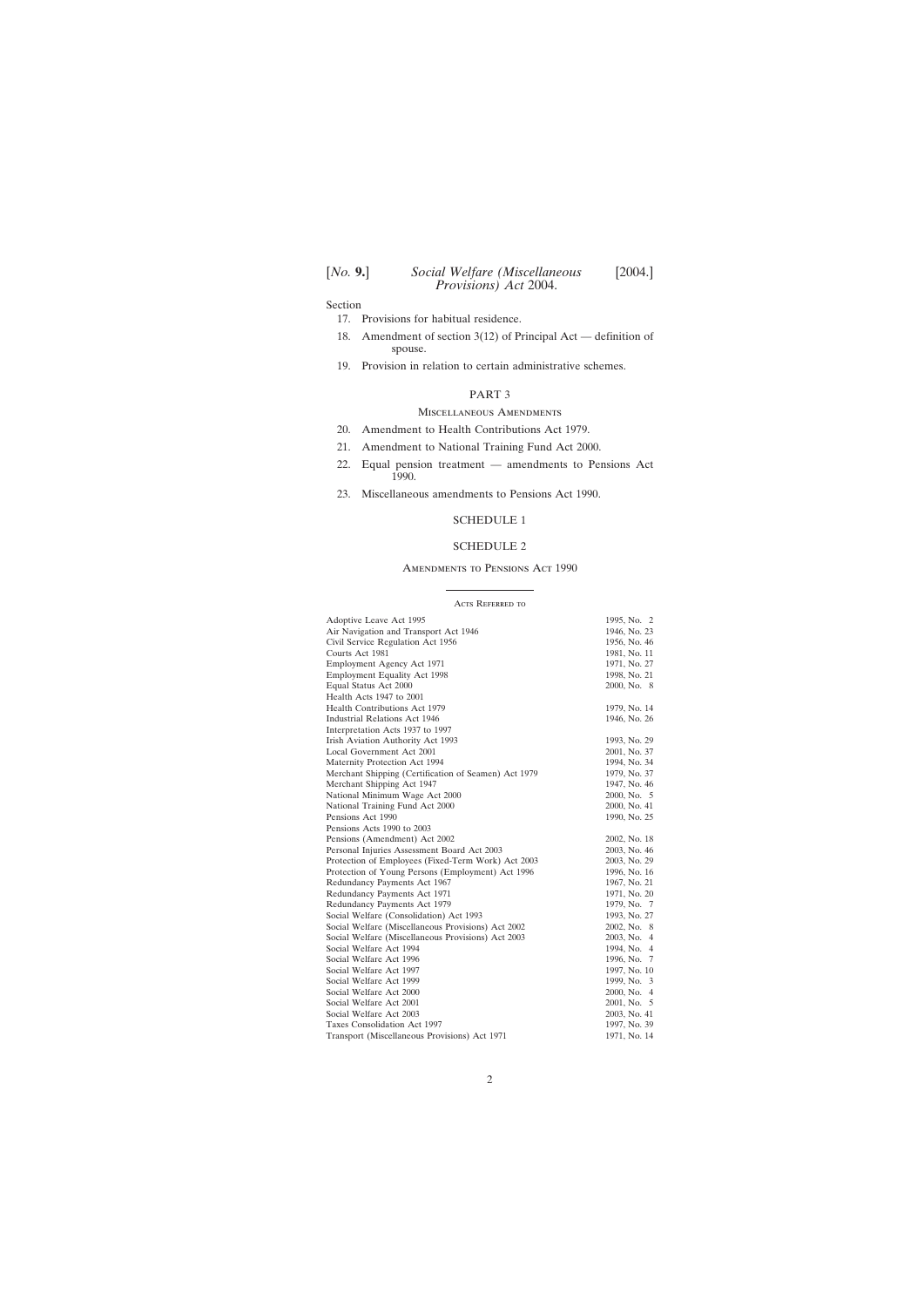<span id="page-2-0"></span>

*Number* 9 *of* 2004

————————

————————

#### **SOCIAL WELFARE (MISCELLANEOUS PROVISIONS) ACT 2004**

————————

AN ACT TO AMEND AND EXTEND THE SOCIAL WELFARE ACTS, TO AMEND AND EXTEND THE PENSIONS ACT 1990 FOR, AMONGST OTHER PURPOSES, THE PUR-POSE OF GIVING EFFECT (IN SO FAR AS THEY RELATE TO OCCUPATIONAL PENSIONS) TO COUNCIL DIRECTIVE 2000/43/EC OF 29 JUNE 2000 IMPLE-MENTING THE PRINCIPLE OF EQUAL TREATMENT BETWEEN PERSONS IRRESPECTIVE OF RACIAL OR ETHNIC ORIGIN AND COUNCIL DIRECTIVE 2000/78/EC OF 27 NOVEMBER 2000 ESTABLISHING A GENERAL FRAMEWORK FOR EQUAL TREATMENT IN EMPLOY-MENT AND OCCUPATION AND TO AMEND THE HEALTH CONTRIBUTIONS ACT 1979 AND THE HEALTH CONTRIBUTIONS ACT NATIONAL TRAINING FUND ACT 2000. [25*th March* 2004]

BE IT ENACTED BY THE OIREACHTAS AS FOLLOWS:

#### PART 1

#### SHORT TITLE, CONSTRUCTION, COLLECTIVE CITATION AND **COMMENCEMENT**

**1.**—(1) This Act may be cited as the Social Welfare Short title, (Miscellaneous Provisions) Act 2004.

construction, collective citation and commencement.

(2) The Social Welfare Acts and *sections 1* to *19* of this Act shall be read together as one.

(3) *Sections 22* and *23* of this Act and the Pensions Acts 1990 to 2003 may be cited together as the Pensions Acts 1990 to 2004.

(4) *Sections 17*, *22* and *23* of this Act shall come into operation on such day or days as the Minister may appoint by order or orders either generally or with reference to any particular purpose or provision, and different days may be so fixed for different purposes and different provisions and for the amendments effected by the said *sections 22* and *23* to the Pensions Act 1990.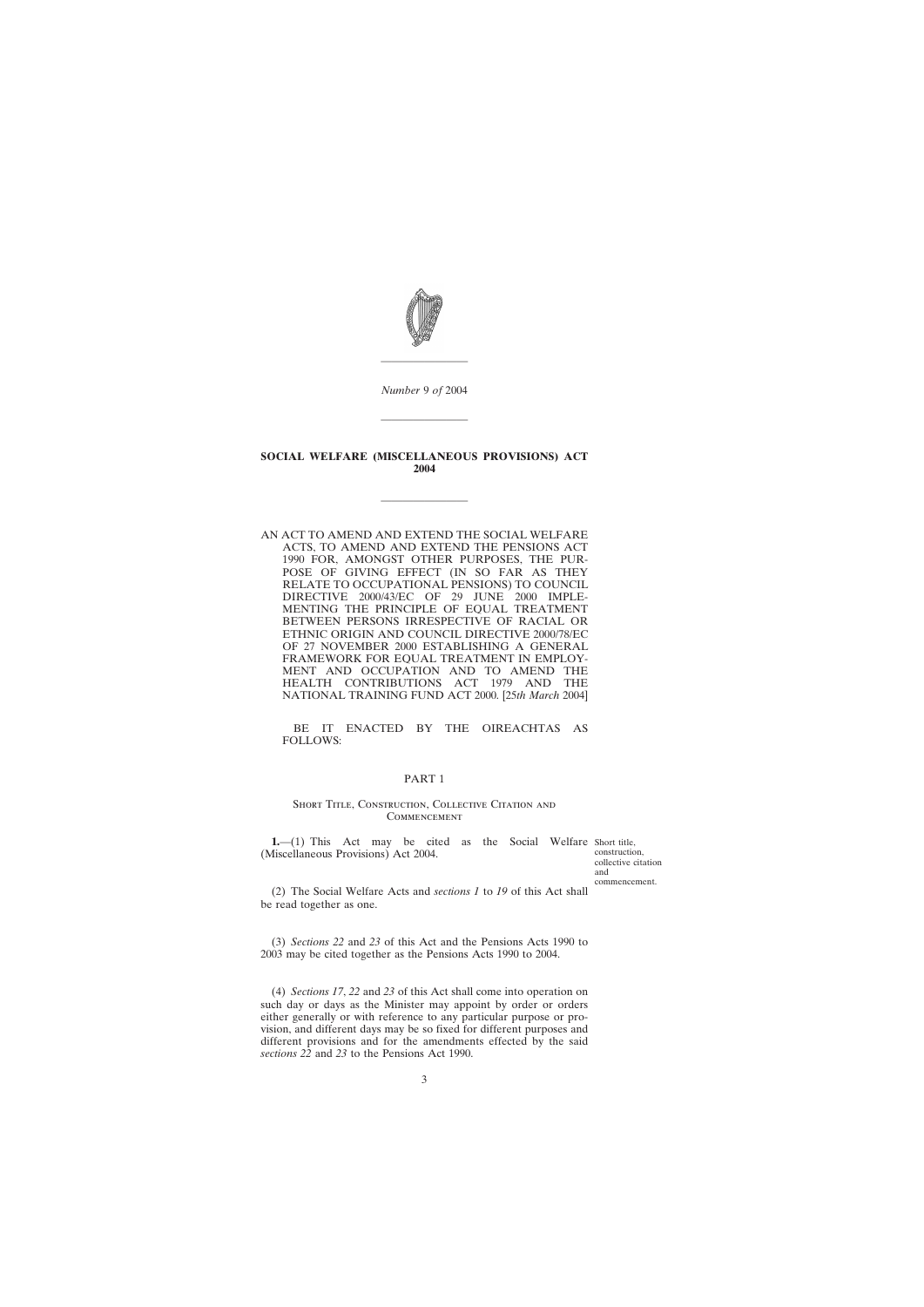# PART 2

#### Amendments to the Social Welfare Acts

<span id="page-3-0"></span>

| Definitions. | $2$ —In this Act—                                                  |
|--------------|--------------------------------------------------------------------|
|              | "Act of 1994" means the Social Welfare Act 1994;                   |
|              | "Act of 1997" means the Social Welfare Act 1997;                   |
|              | "Act of 1999" means the Social Welfare Act 1999;                   |
|              | "Act of 2001" means the Social Welfare Act 2001;                   |
|              | "Act of 2003" means the Social Welfare Act 2003;                   |
|              | "Principal Act" means the Social Welfare (Consolidation) Act 1993. |
|              |                                                                    |

Child benefit (new rates). **3.**—(1) The Fourth Schedule to the Principal Act is amended by substituting the following for Part III (inserted by section 3 of the Social Welfare (Miscellaneous Provisions) Act 2003):

#### ''PART III

#### AMOUNTS OF CHILD BENEFIT

| Amount for each of first<br>2 children | Amount for each child in<br>excess of 2 |
|----------------------------------------|-----------------------------------------|
| €131.60                                | €165.30                                 |
|                                        | ,,                                      |

(2) This section comes into operation on 1 April 2004.

**4.**—(1) The Principal Act is amended in sections 82F(1) and 168A(2) (both as amended by section 4 of the Social Welfare (Miscellaneous Provisions) Act 2003) by substituting " $\epsilon$ 1,670" for  $\cdot$  ' $\in$ 1,470'' and '' $\in$ 835'' for ' $\in$ 735''.

(2) This section comes into operation on 1 June 2004.

Payments after death improvements.

Respite care grant — increase.

> **5.**—(1) The Principal Act is amended by substituting for section 210 (as amended by section 7 of the Social Welfare (Miscellaneous Provisions) Act 2003) the following:

"Payments after  $210$ .—(1) In this section—death.

'benefit' means—

- (*a*) disability benefit,
- (*b*) unemployment benefit (including any amount payable by way of payrelated benefit where appropriate),
- (*c*) injury benefit,
- (*d*) carer's benefit,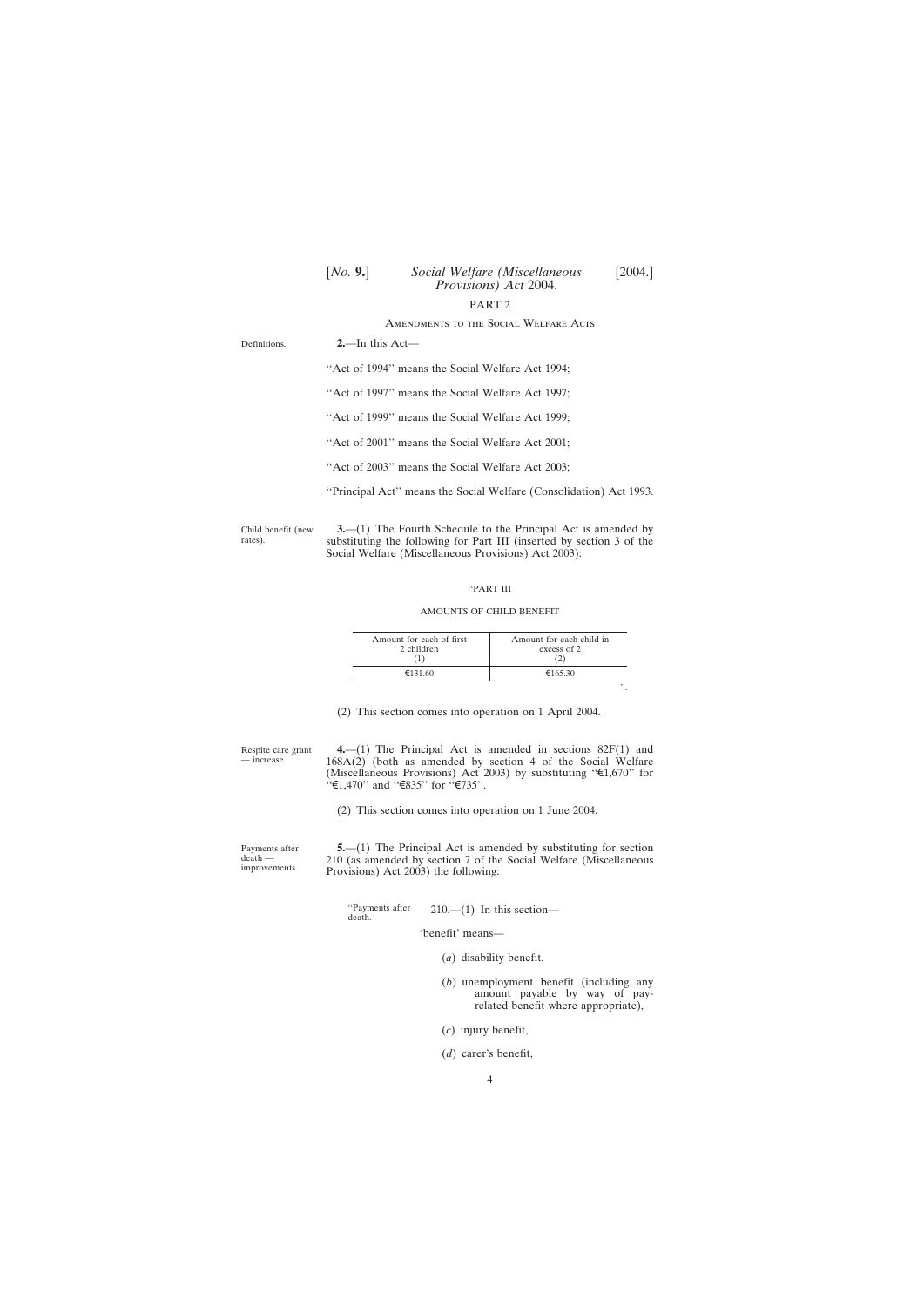Pt.2 S.5

- (*e*) old age (contributory) pension,
- (*f*) retirement pension,
- (*g*) invalidity pension,
- (*h*) unemployment assistance,
- (*i*) old age (non-contributory) pension and blind pension,
- (*j*) unemployability supplement,
- (*k*) supplementary welfare allowance,
- (*l*) pre-retirement allowance,
- (*m*) disability allowance,
- (*n*) farm assist,
- (*o*) widow's (contributory) pension or widower's (contributory) pension,
- (*p*) one-parent family payment,
- (*q*) death benefit under section 60,
- (*r*) carer's allowance;

'relevant person' has the meaning assigned to it by section  $82A(1)$  or, as appropriate,  $163(1)$ .

(2) Notwithstanding any provisions to the contrary in this Act—

- (*a*) where a person who is in receipt of a benefit which includes an increase in respect of a qualified adult, or where the spouse is in receipt of any benefit in his or her own right, dies, payment of the benefit shall continue to be made for a period of 6 weeks after the date of death and shall, during that period, be made to such person and subject to such conditions as may be prescribed,
- (*b*) where a qualified child, in respect of whom an increase of a benefit is being paid, dies, the amount of such increase shall continue to be made for a period of 6 weeks after the date of death,
- (*c*) where a person is in receipt of one-parent family payment by virtue of having not more than one qualified child and that qualified child dies, payment of the one-parent family payment including the increase in respect of such child shall continue to be made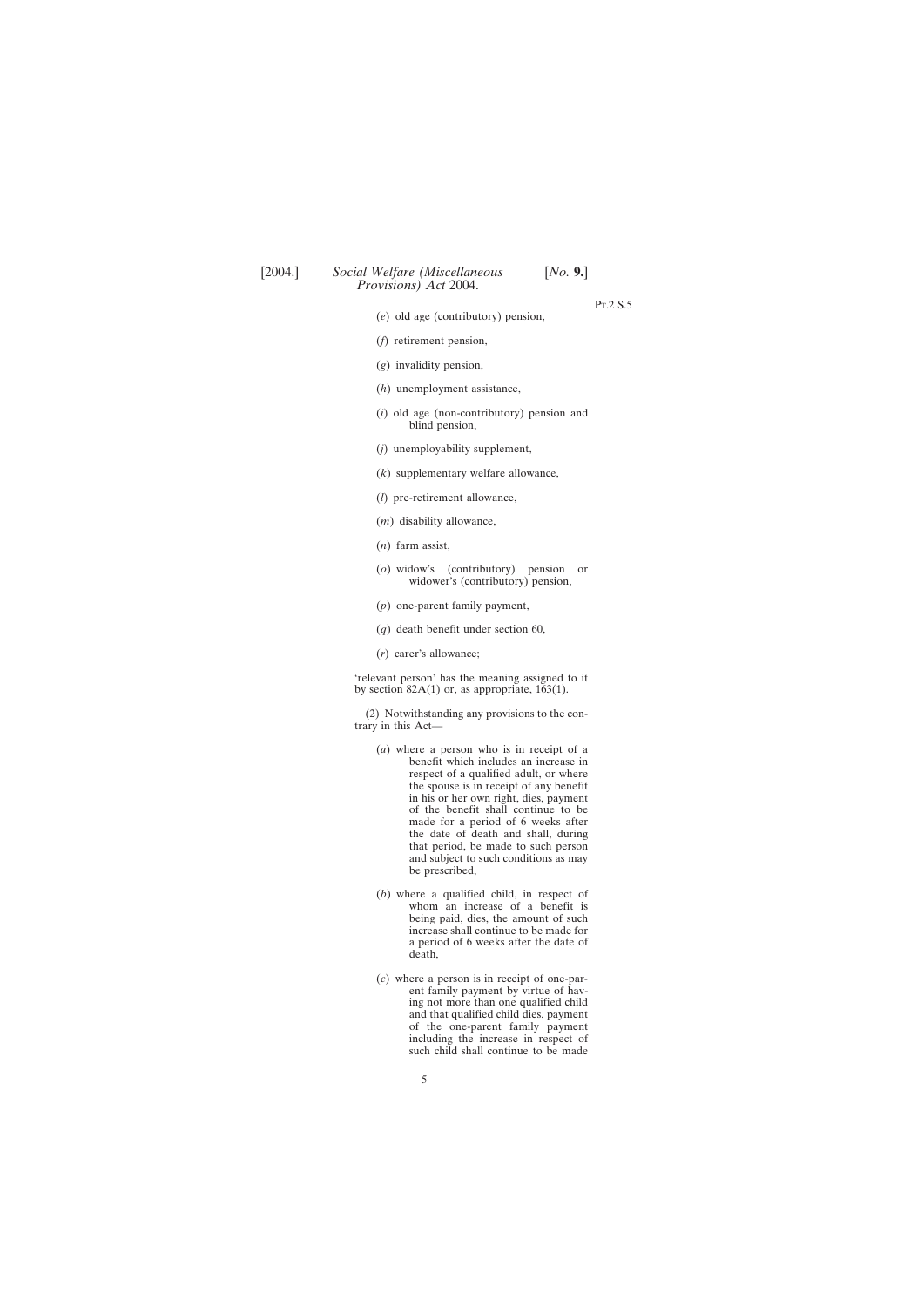<span id="page-5-0"></span>Pt.2 S.5

for a period of 6 weeks after the date of death of the qualified child,

- (*d*) where a qualified adult in respect of whom an increase of benefit is being paid, dies, payment of such increase shall continue to be made for a period of 6 weeks after the date of death,
- (*e*) where a person is in receipt of carer's benefit or carer's allowance and the relevant person in respect of whom that carer is providing full-time care and attention dies, payment of the carer's benefit or carer's allowance shall continue to be made for a period of 6 weeks after the death of the relevant person,
- (*f*) in any case where payment is made by virtue of paragraph (*a*) or (*d*), entitlement to widow's (contributory) pension, widower's (contributory) pension, widow's (non-contributory) pension, widower's (non-contributory)<br>pension, orphan's (contributory) orphan's (contributory) allowance, orphan's (non-contributory) pension, death benefit under section 60 or 62 or entitlement to one-parent family payment by virtue of being a widow or widower, shall not commence until after the expiration of the period of 6 weeks mentioned in paragraph (*a*) or (*d*) except and to the extent that regulations otherwise provide.''.

(2) This section comes into operation on 1 June 2004.

**6.**—(1) The Principal Act is amended—

(*a*) in section 60, by inserting the following after subsection (5) (as amended by section 14 of the Act of 1997):

> ''(5A) The weekly rate of pension under subsection (2) shall be increased by the amount set out in column (7) of Part I of the Second Schedule where the beneficiary has attained the age of 80 years.'',

and

- (*b*) by inserting "2.00" in column (7) at reference  $2(a)$  of Part I (amended by section 3 of the Act of 2003) of the Second Schedule.
- (2) This section comes into operation on 7 May 2004.

Rates of assistance and effect of means on rates improvements.

Death benefit improvements.

> **7.**—(1) Section 121(3) (as amended by section 37 of the Act of 2001) of the Principal Act is amended by substituting " $\text{\textsterling}40.00$ " for  $``€31.80"$ .

(2) This section comes into operation on 7 April 2004.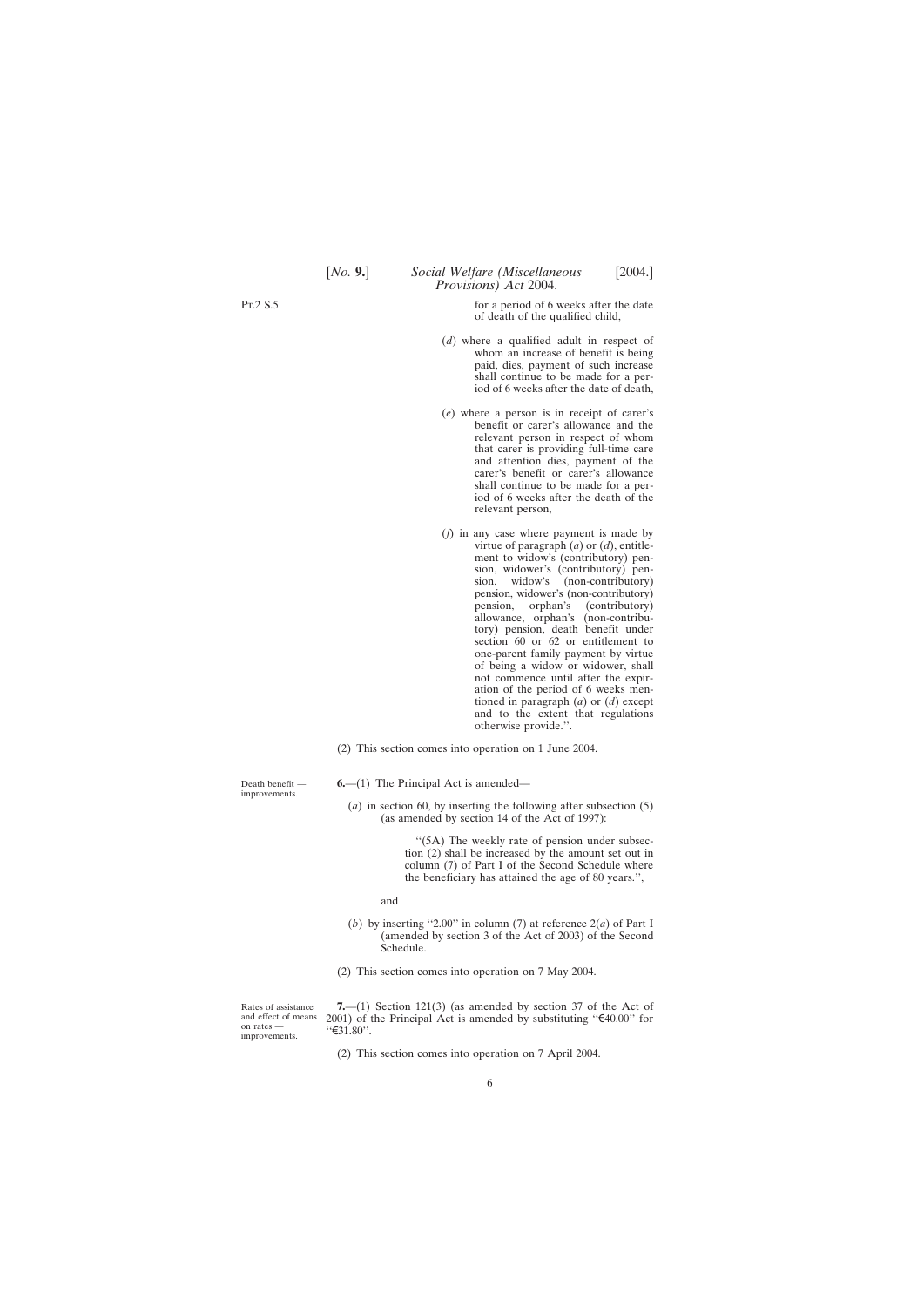— amendments.

<span id="page-6-0"></span>**8.**—(1) The Principal Act is amended in section 37 (as amended Pr.2 by section 12 of the Act of 2001)— Maternity benefit

- (*a*) in subsection  $(5)(b)(i)$  by substituting "2 weeks" for "4 weeks'',
- (*b*) in subsection  $(5)(c)(ii)(A)$  by substituting "sixteenth week" for ''fourteenth week'' in each place where it occurs,
- (*c*) in subsection  $(5)(c)(ii)(B)$  by substituting "sixteenth week" for ''fourteenth week'' and ''twenty-fourth week'' for ''twenty-second week'' in each place where it occurs, and
- (*d*) by inserting the following after subsection (5):

''(5A) Regulations may provide for the postponement of the payment of maternity benefit in the event of the hospitalisation of the child in respect of whose birth the person is entitled to that benefit, subject to such conditions and in such circumstances as may be prescribed.''.

(2) This section shall have effect in respect of persons whose entitlement to maternity benefit commences on or after the commencement of this section.

(3) This section comes into operation on such day as the Minister may appoint by order.

(4) An order under *subsection (3)* of this section may, if the order so provides, have retrospective effect.

**9.**—(1) The Principal Act is amended in section 41G(4) (as Adoptive benefit amended by section 12 of the Social Welfare Act 2001) by substitut-amendments. ing "16" for "14" in each place where it occurs.

(2) This section shall have effect in respect of persons whose entitlement to adoptive benefit commences on or after the commencement of this section.

(3) This section comes into operation on such day as the Minister may appoint by order.

(4) An order under *subsection (3)* of this section may, if the order so provides, have retrospective effect.

**10.**—Section 10 of the Social Welfare (Miscellaneous Provisions) Amendments Act 2002 (as amended by section 12 of the Social Welfare consequential on (Miscellaneous Provisions) Act 2003) is amended by substituting "5  $\frac{\text{alignment of}}{\text{incomp to }y}$ January 2004 and ending on 2 January 2005 and the benefit year with calendar ve commencing on 3 January 2005 and ending on 1 January 2006,'' for ''6 January 2003 and ending on 4 January 2004 and the benefit year commencing on 5 January 2004 and ending on 2 January 2005,'' in each place where those words occur.

with calendar year.

**11.**—(1) The definition of "specified body" in section 223(1) (as Personal public amended by section 84 of the Personal Injuries Assessment Board service number — Act 2003) of the Principal Act is amended—

(*a*) in paragraph (*u*), by deleting ''or'', and

extension of provisions.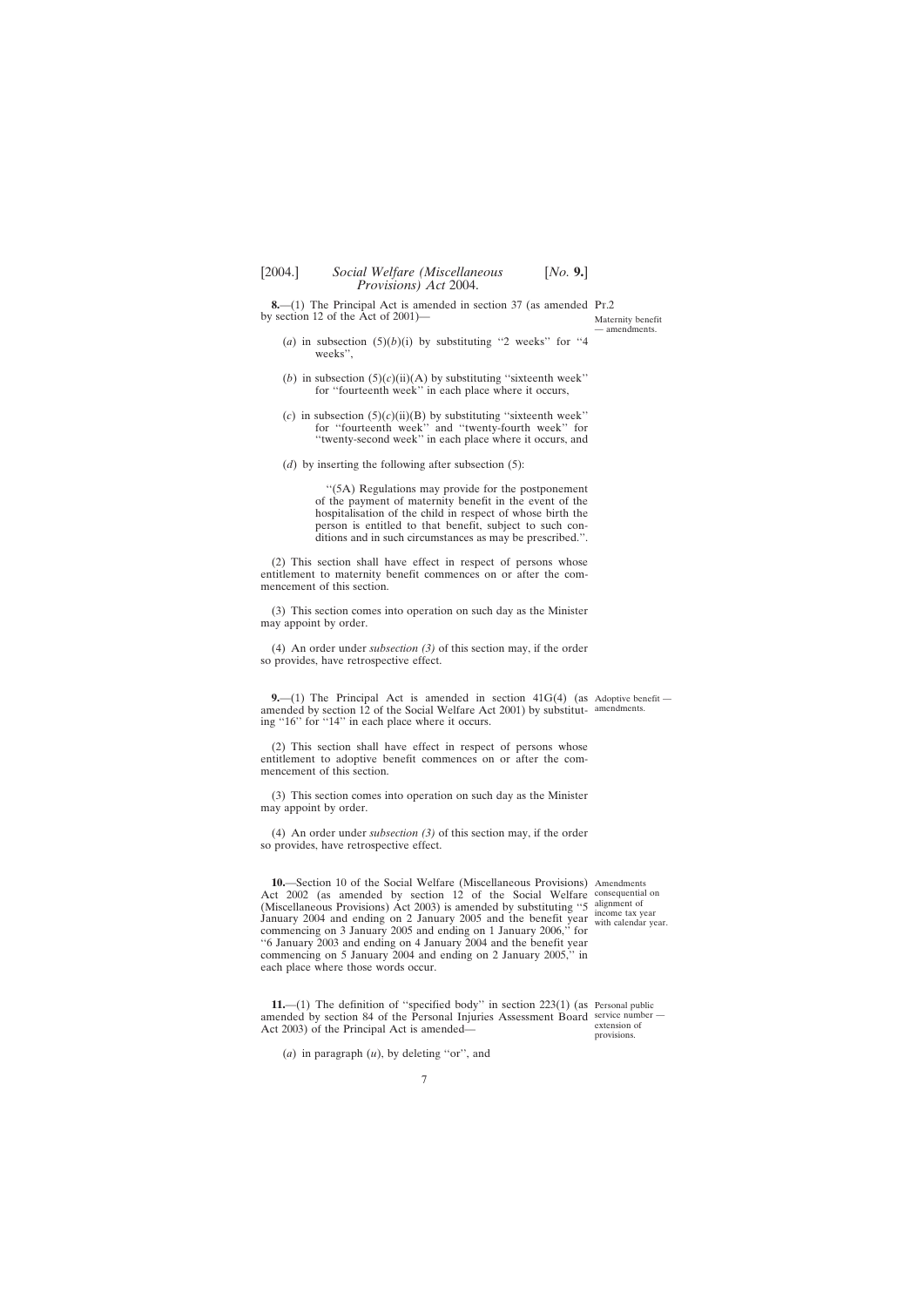<span id="page-7-0"></span>Pt.2 S.11 (*b*) by substituting the following for paragraph (*v*):

''(*v*) the Companies Registration Office,

- (*w*) Enterprise Ireland,
- (*x*) the Private Residential Tenancies Board,
- (*y*) Coillte Teoranta, or
- (*z*) such other persons as may be prescribed;''.

Appointment and duties of social welfare inspectors — amendments.

- **12.**—The Principal Act is amended by—
	- (*a*) in section 212(3) (as amended by section 26 of the Act of 1999)—
		- (i) by inserting "or section  $121(1)(a)$  of the Pensions Act 1990'' after ''social welfare inspector shall, for the purposes of this Act'', and
		- (ii) in paragraph (*b*) by inserting ''and while making any examination or enquiry to ascertain whether the provisions of Chapter 2 of Part II are being complied with shall also have power to examine or enquire as to whether section  $121(1)(a)$  of the Pensions Act 1990 is being complied with and to report, if necessary, to the Pensions Board'' after ''are being complied with'',
		- and
	- (*b*) in section 212(4) (as amended by section 28 of the Act of 1994) by inserting "or whether section  $121(1)(a)$  of the Pensions Act 1990 is being complied with'' after ''was payable to or in respect of any person''.

**13.**—(1) Section 2(1) of the Principal Act (as amended by section 16 of the Social Welfare (Miscellaneous Provisions) Act 2003) is amended—

- (*a*) by deleting the definition of ''emoluments'', and
- (*b*) by substituting the following for the definition of ''reckonable earnings'':

'''reckonable earnings' means, subject to regulations and to section 78, earnings derived from insurable employment or insurable (occupational injuries) employment;''.

(2) This section comes into operation on such day as the Minister may appoint by order.

(3) An order under *subsection (2)* of this section may, if the order so provides, have retrospective effect.

Employment contributions amendment.

**14.**—The Principal Act is amended in section 10 (as amended by section 17 of the Social Welfare (Miscellaneous Provisions) Act 2003) by inserting the following after subsection (10):

Amendments of section 2 of Principal Act.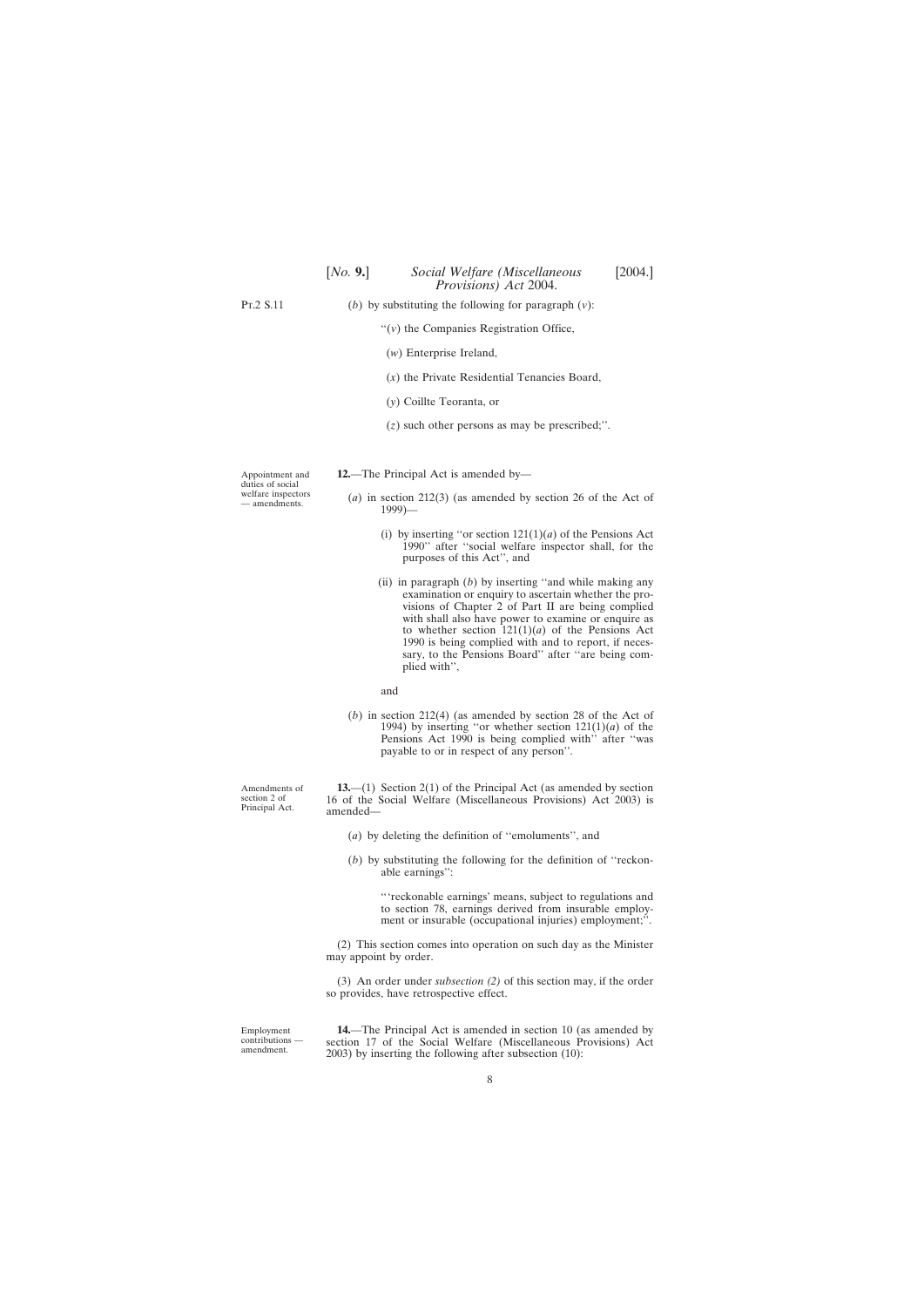<span id="page-8-0"></span>"(11) Where, for a year of assessment (within the meaning Pr.2 S.14) of the Tax Acts), the Revenue Commissioners and an employer enter into an agreement under a specified provision of the Taxes Consolidation Act 1997 whereby the employer will account to the Revenue Commissioners, in accordance with that provision, in respect of the income tax due on qualifying emoluments (within the meaning of that provision) and where that agreement is not null and void, then in respect of those qualifying emoluments—

- (*a*) the employer—
	- (i) as part of that agreement and in so far as the qualifying emoluments are comprised of reckonable earnings of an employed contributor to which the agreement applies, shall pay a contribution at a rate of 14.05 per cent in respect of the aggregate of the amount of those reckonable earnings and the amount of income tax payable under the agreement in respect of them, and
	- (ii) notwithstanding the provisions of section 10(4) or Article 7 of the Social Welfare (Consolidated Contributions and Insurability) Regulations 1996, shall not be entitled to recover from an employed contributor any part of a contribution paid in accordance with subparagraph (i),

and

(*b*) a contribution paid in accordance with paragraph (*a*)(i) shall not be regarded as an employment contribution for the purposes of any benefit specified in section  $30(1)$ .

(12) In subsection (11) 'specified provision' means such provision as may be prescribed for the purposes of that subsection.''.

**15.**—The Principal Act is amended in section 18 by inserting after Rates of selfsubsection (2) (as amended by section 37 of the Act of 2001) the employment following:

contributions and related matters amendment.

''(3) Where, for a year of assessment (within the meaning of the Tax Acts), the Revenue Commissioners and an employer enter into an agreement under a specified provision of the Taxes Consolidation Act 1997 whereby the employer will account to the Revenue Commissioners, in accordance with the provisions of that provision, in respect of the income tax due on qualifying emoluments (within the meaning of that provision) and where that agreement is not null and void, then in respect of those qualifying emoluments—

(*a*) the employer—

(i) as part of that agreement and in so far as the qualifying emoluments are comprised of reckonable emoluments of a self-employed contributor to which the agreement applies, shall pay a contribution at a rate of 3 per cent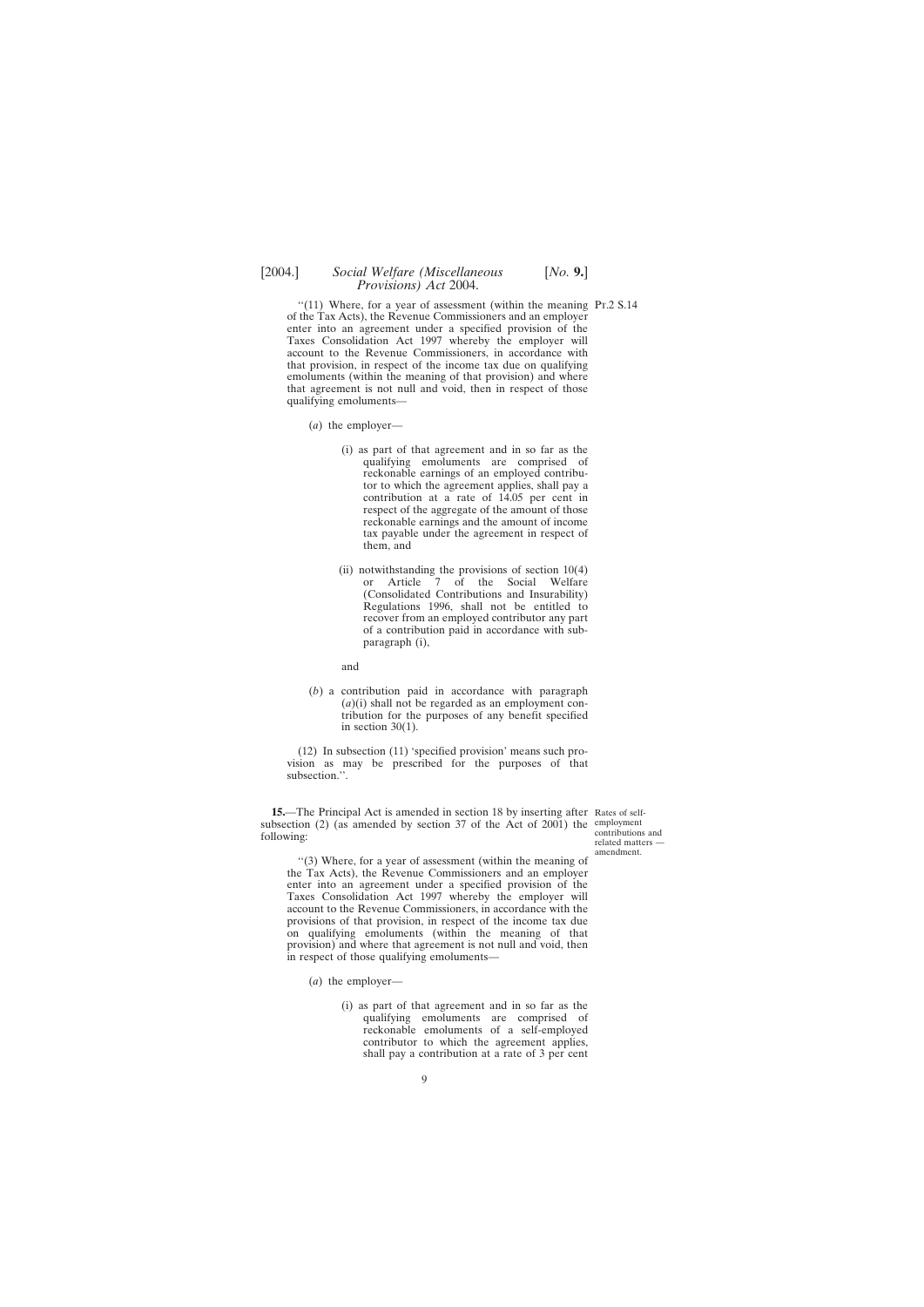<span id="page-9-0"></span>[*No.* **9.**] *Social Welfare (Miscellaneous* [2004.]

in respect of the aggregate of the amount of those reckonable emoluments and the amount of income tax payable under the agreement in respect of them, and

*Provisions) Act* 2004.

(ii) notwithstanding the provisions of Article 7 of the Social Welfare (Consolidated Contributions and Insurability) Regulations 1996, shall not be entitled to recover from an employed contributor any part of a contribution paid in accordance with subparagraph (i),

and

(*b*) a contribution paid in accordance with paragraph (*a*)(i) shall not be regarded as a self-employment contribution for the purposes of determining entitlement to any benefit specified in section 30(1).

(4) In subsection (3) 'specified provision' means such provision as may be prescribed for the purposes of that subsection.''.

**16.**—(1) Section 14(5) of the Principal Act (as amended by section 18 of the Social Welfare (Miscellaneous Provisions) Act 2003) is amended by substituting ''earnings'' for ''emoluments''.

(2) This section comes into operation on such day as the Minister may appoint by order.

(3) An order under *subsection (2)* of this section may, if the order so provides, have retrospective effect.

**17.**—The Principal Act is amended to the extent specified in *Schedule 1* to this Act.

**18.**—Section 3(12) of the Principal Act is amended by substituting "245A, 245B" for "245A".

**19.**—The Principal Act is amended by inserting the following section after section 245A:

''Qualified adult 245B.—(1) A person who, apart from this (administrative section, would be a qualified adult for the pur- schemes). poses of a scheme to which this section applies shall not be a qualified adult for the purposes of such a scheme unless the person is a spouse within the meaning of this Act.

> (2) Notwithstanding any enactment but without prejudice to subsection (1), the circumstances in which there arises an entitlement to—

- (*a*) an allowance under a scheme to which this section applies, or
- (*b*) an increase in the amount of such an allowance,

Employment contributions amendment of payment of contributions and keeping of records.

Provisions for habitual residence.

Amendment of section 3(12) of Principal Act definition of spouse.

Provision in relation to certain administrative schemes.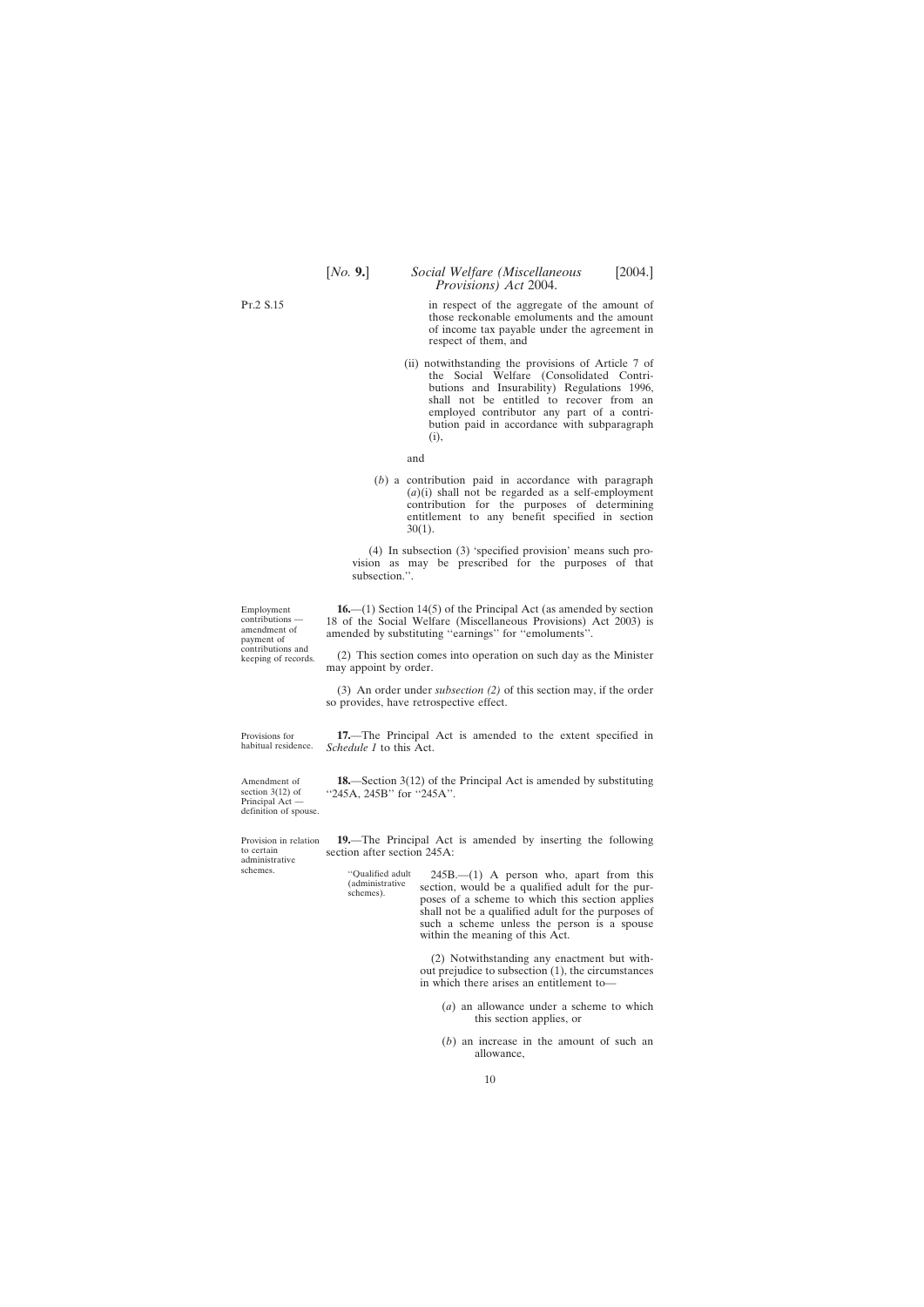<span id="page-10-0"></span>by reference to the status or description of one Pt.2 S.19 or both, or all, of 2 or more persons residing or living together are those circumstances expressly set out in the scheme and not otherwise.

(3) This section applies to the following schemes, namely, the schemes administered by the Minister and known as—

- (*a*) the Free Travel Scheme,
- (*b*) the National Fuel Scheme,
- (*c*) the Part-Time Job Incentive Scheme,
- (*d*) the Back to Education Allowance,
- (*e*) the Back to School Clothing and Footwear Allowance,
- (*f*) the Back to Work Allowance (Employees),
- (*g*) the Back to Work Enterprise Allowance,
- (*h*) the Smokeless Fuels Allowance, and
- (*i*) the Household Benefits Package,

being, in each case, the scheme in the terms as it has effect on 1 April 2004.".

#### PART 3

#### Miscellaneous Amendments

**20.**—The Health Contributions Act 1979 is amended by inserting Amendment to after section 7A (as amended by section 16 of the Social Welfare Health (Miscellaneous Provisions) Act 2002) the following:

Contributions Act 1979.

"Certain 7B.—(1) Where, for a year of assessment agreements (within the meaning of the Tax Acts), the Rev-<br>with Revenue enue Commissioners and an employer enter into<br>Commissioners. an agreement under a specified provision an agreement under a specified provision of the Taxes Consolidation Act 1997 whereby the employer will account to the Revenue Commissioners, in accordance with that provision, in respect of the income tax due on qualifying emoluments (within the meaning of that provision) and where that agreement is not null and void, then, in respect of those qualifying emoluments, the employer—

> (*a*) as part of that agreement, shall make a payment in respect of health contributions equal to the appropriate percentage, for the contribution year corresponding to the year of assessment, of the aggregate of the amount of those qualifying emoluments and the amount of income tax payable under the agreement in respect of them, and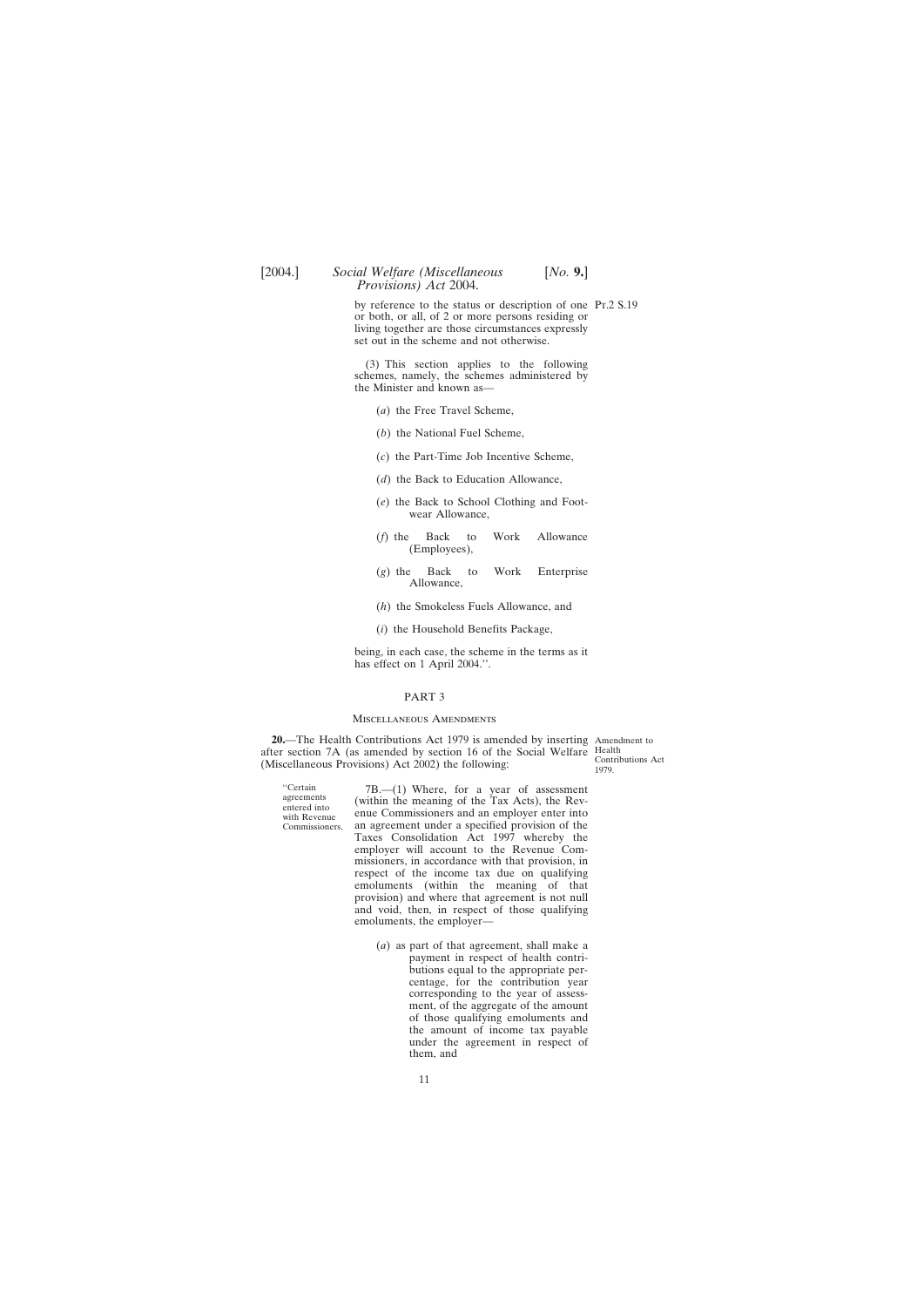(*b*) notwithstanding any other enactment, shall not be entitled to recover from the individual, who is in receipt of the qualifying emoluments, any part of a contribution paid in accordance with paragraph (*a*).

(2) In this section—

'appropriate percentage', in relation to a contribution year, means a percentage equal to the rate at which health contributions are payable for that contribution year;

'specified provision' means such provision as may be prescribed by regulations made by the Minister for the purposes of this section.''.

**21.**—The National Training Fund Act 2000 is amended in section 4 by inserting after subsection (13) (as inserted by section 21 of the Social Welfare (Miscellaneous Provisions) Act 2003) the following:

''(14) Where, for a year of assessment (within the meaning of the Tax Acts), the Revenue Commissioners and an employer enter into an agreement under a specified provision of the Taxes Consolidation Act 1997 whereby the employer will account to the Revenue Commissioners, in accordance with that provision, in respect of the income tax due on qualifying emoluments (within the meaning of that provision) and where that agreement is not null and void, then, in respect of those qualifying emoluments, the employer as part of that agreement, shall make a payment in respect of reckonable earnings equal to 0.7 per cent of the aggregate of the amount of those qualifying reckonable earnings and the amount of income tax payable under the agreement in respect of them.

(15) In subsection (14) 'specified provision' means such provision as may be prescribed by regulations made by the Minister for the purposes of that subsection.''.

**22.**—(1) The Pensions Act 1990 is amended by substituting the following for Part VII:

#### ''PART VII

Equal Pension Treatment in Occupational Benefit Schemes

Definitions.  $65-(1)$  In this Part, unless the context otherwise requires—

'act' includes a deliberate omission;

'the Act of 1946' means the Industrial Relations Act 1946;

'agency worker' means an employee whose contract of employment is as mentioned in paragraph (*b*) of the definition of such a contract in this subsection;

Amendment to National Training Fund Act 2000.

<span id="page-11-0"></span>Pt.3 S.20

Equal pension treatment amendments to Pensions Act 1990.

12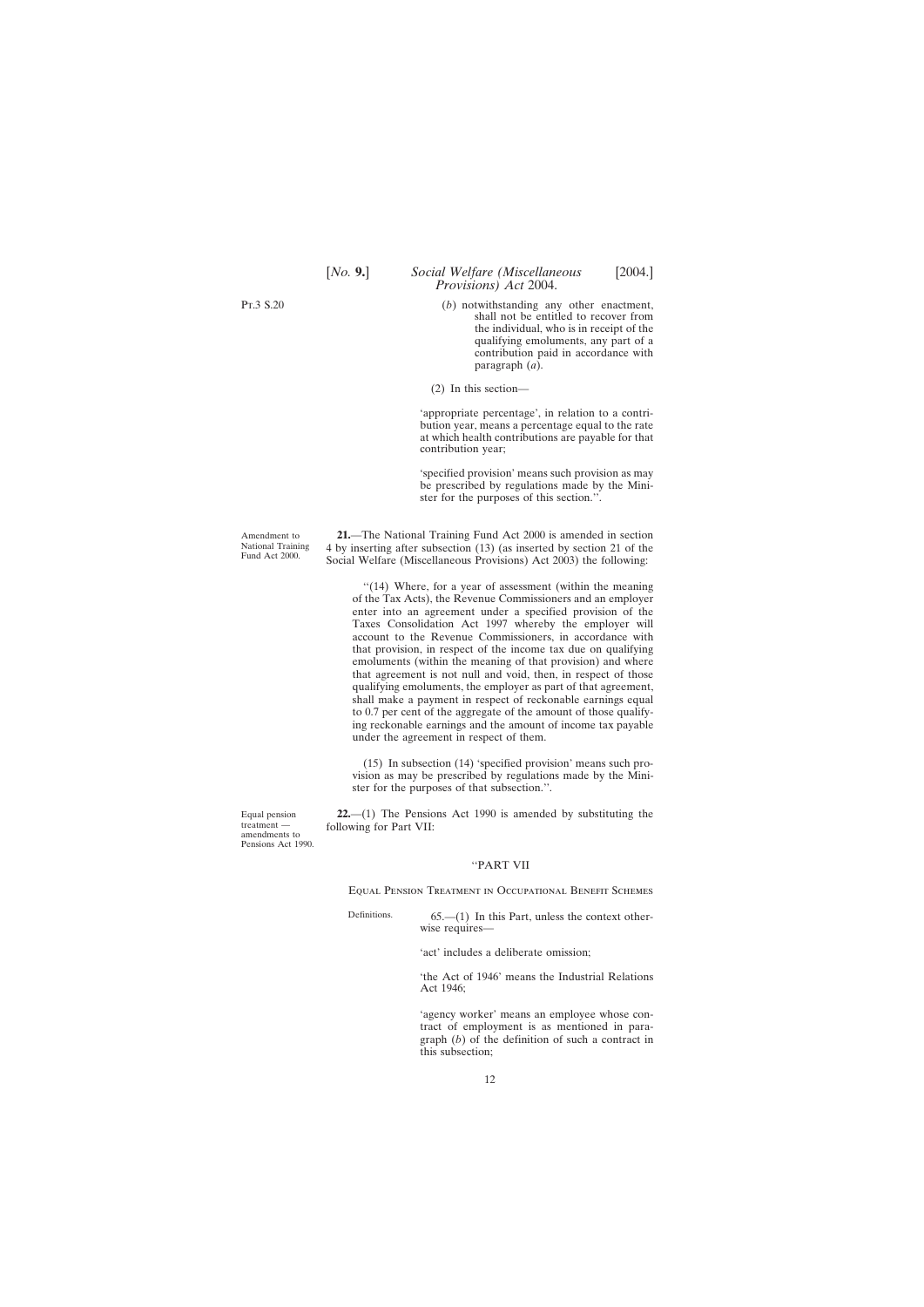'complainant' has the meaning assigned to it by Pt.3 S.22 section 81E(4);

'contract of employment' means, subject to subsection (2)—

- (*a*) a contract of service or apprenticeship, or
- (*b*) any other contract whereby an individual agrees with a person carrying on the business of an employment agency, within the meaning of the Employment Agency Act 1971, to do or perform personally any work or service for another person (whether or not that other person is a party to the contract), whether the contract is express or implied and, if express, whether it is oral or in writing;

'the Director' means the Director of Equality Investigations;

'disability' means—

- (*a*) the total or partial absence of a person's bodily or mental functions, including the absence of a part of a person's body,
- (*b*) the presence in the body of organisms causing, or likely to cause, chronic disease or illness,
- (*c*) the malfunction, malformation or disfigurement of a part of a person's body,
- (*d*) a condition or malfunction which results in a person learning differently from a person without the condition or malfunction, or
- (*e*) a condition, illness or disease which affects a person's thought processes, perception of reality, emotions or judgement or which results in disturbed behaviour,

and shall be taken to include a disability which exists at present, or which previously existed but no longer exists, or which may exist in the future or which is imputed to a person;

'discrimination' includes the issue of an instruction to discriminate;

'the discriminatory grounds' has the meaning assigned to it by section 66(2);

'dismissal' includes the termination of a contract of employment by the employee (whether prior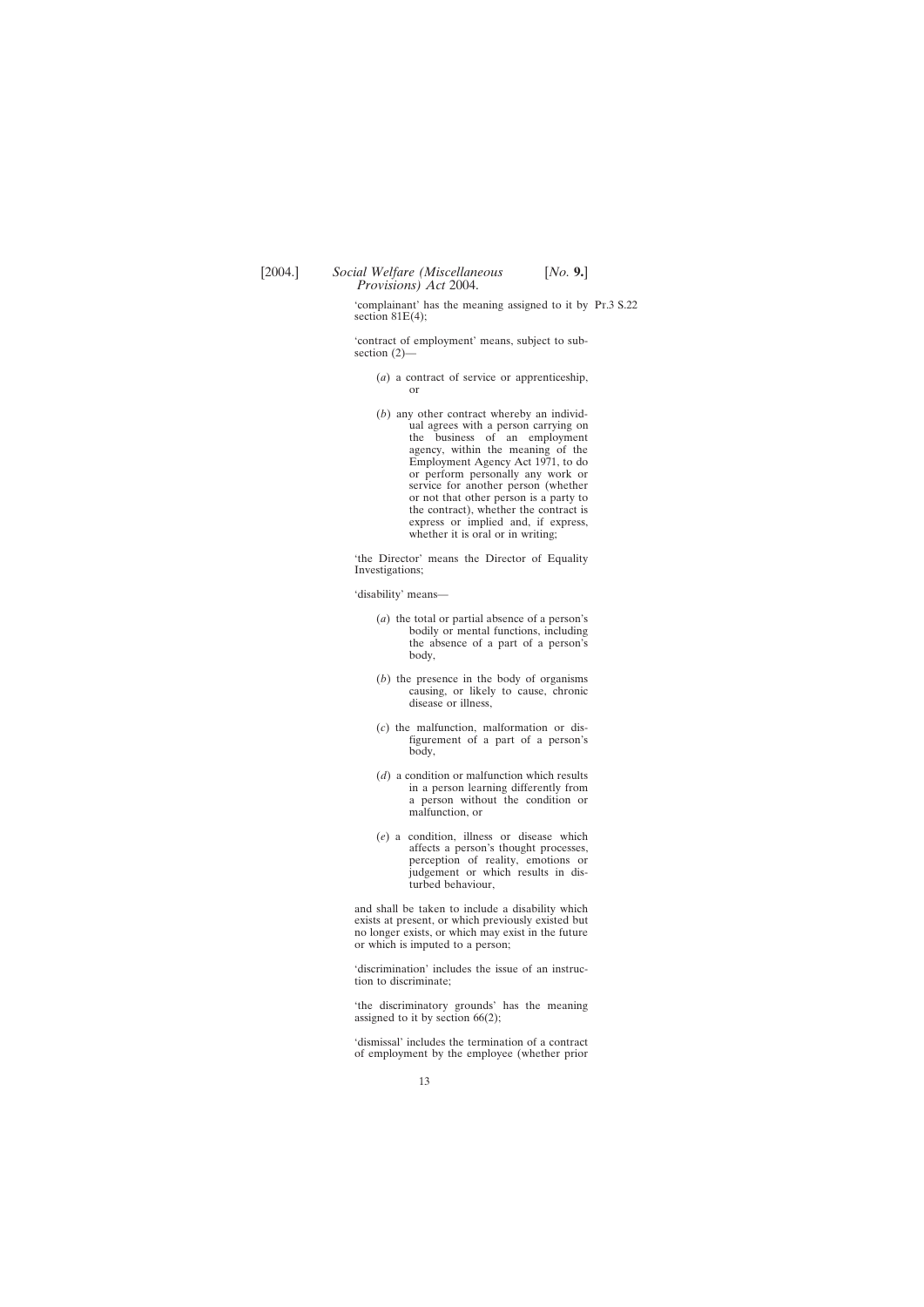notice of termination was or was not given to the employer) in circumstances in which, because of the conduct of the employer, the employee was or would have been entitled to terminate the contract without giving such notice, or it was or would have been reasonable for the employee to do so, and 'dismissed' shall be construed accordingly;

'employee', subject to subsection (2), means a person who has entered into or works under (or, where the employment has ceased, entered into or worked under) a contract of employment and, where the context admits, includes a member or a former member of a regulatory body;

'employer', subject to subsection (2), means, in relation to an employee, the person with whom the employee has entered into or for whom the employee works under (or, where the employment has ceased, entered into or worked under) a contract of employment;

'employment agency' means a person who, whether for profit or otherwise, provides services related to the finding of employment for prospective employees or the supplying of employees to employers;

'family status' means responsibility—

- (*a*) as a parent or as a person *in loco parentis* in relation to a person who has not attained the age of 18 years, or
- (*b*) as a parent or the resident primary carer in relation to a person of or over that age with a disability which is of such a nature as to give rise to the need for care or support on a continuing, regular or frequent basis,

and, for the purposes of paragraph (*b*), a primary carer is a resident primary carer in relation to a person with a disability if the primary carer resides with the person with the disability;

'indirect discrimination' shall be construed in accordance with section 68;

'marital status' means single, married, separated, divorced or widowed;

'member' means any person who, having been admitted to membership under the rules of a scheme, remains entitled to any benefit under

Pt.3 S.22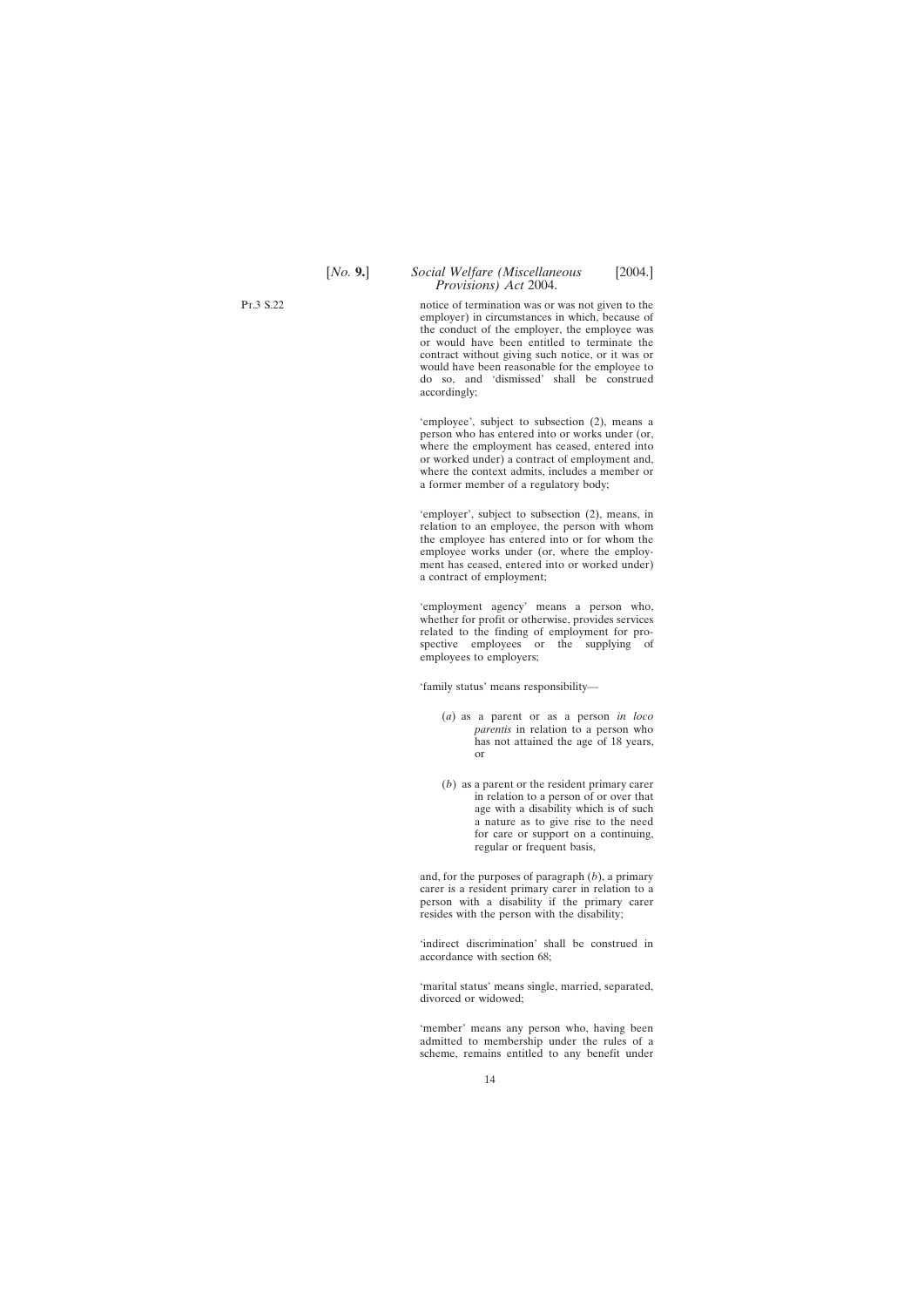such scheme in respect of a period of member- Pr.3 S.22 ship whilst employed or self-employed within the State;

'occupational benefit scheme' means—

- (*a*) in relation to self-employed persons, any occupational pension scheme or arrangement which is comprised in one or more instruments or agreements and which provides, or is capable of providing, occupational benefits in relation to self-employed persons in any description of selfemployment within the State, but does not include—
	- (i) any individual contract made by or on behalf of a self-employed person, or
	- (ii) any scheme for a self-employed person which has only one member, or
	- (iii) any scheme in so far as benefits are financed by contributions paid by the members on a voluntary basis,
	- or
- (*b*) in relation to employed persons, any occupational pension scheme or arrangement which is comprised in one or more instruments or agreements and which provides, or is capable of providing, occupational benefits in relation to employed persons in any description of employment within the State, but does not include—
	- (i) any insurance contract made by or on behalf of an employed person to which the employer is not a party, or
	- (ii) any scheme in so far as benefits are financed by contributions paid by the members on a voluntary basis;

'occupational benefits' means benefits (other than remuneration to which sections 19 and 29 of the Employment Equality Act 1998 apply), in the form of pensions, payable in cash or in kind in respect of—

- (*a*) termination of service,
- (*b*) retirement, old age or death,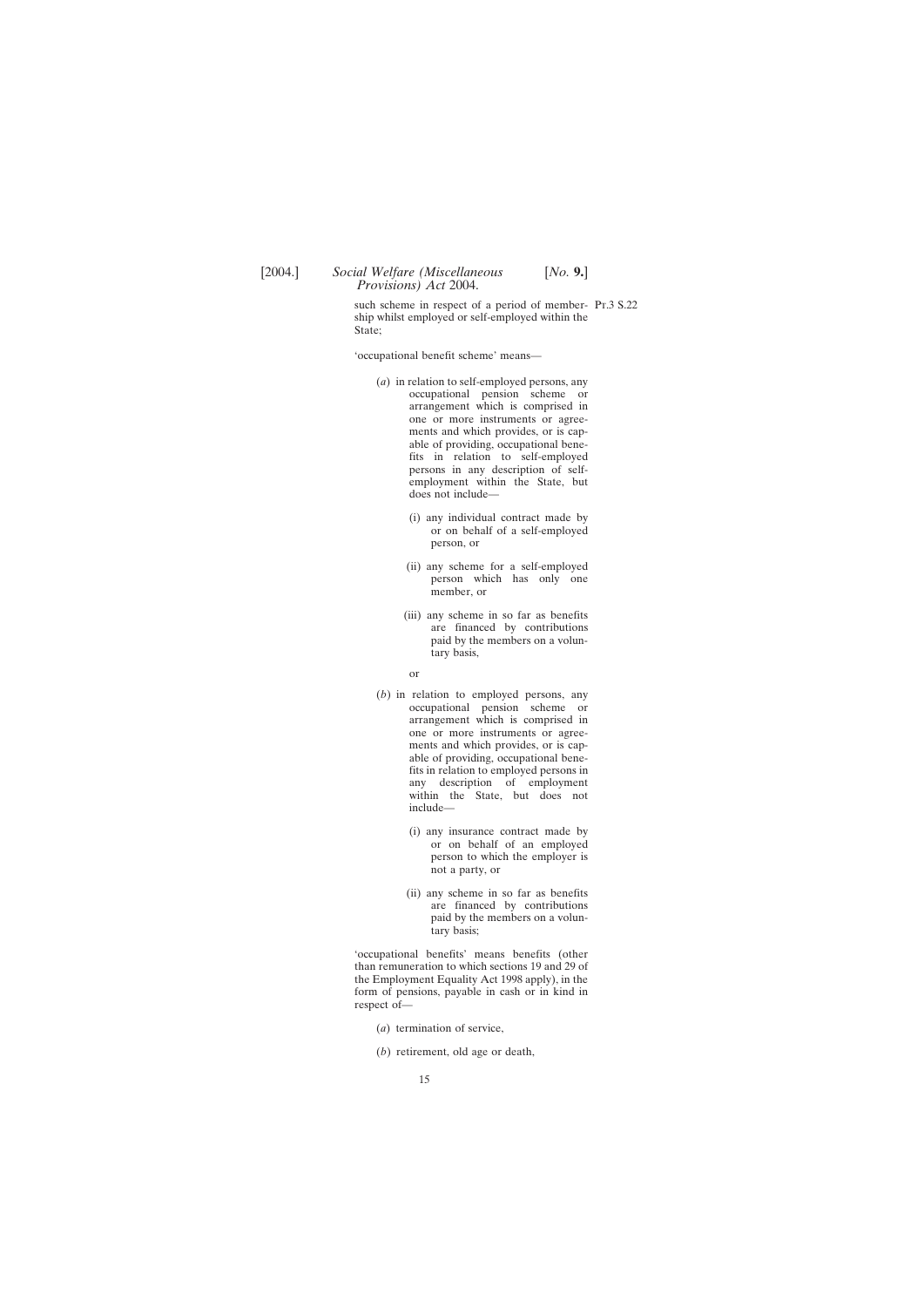- (*c*) interruptions of service by reason of sickness or invalidity,
- (*d*) accidents, injuries or diseases arising out of or in the course of a person's employment,
- (*e*) unemployment, or
- (*f*) expenses incurred in connection with children or other dependants,

and, in the case of a member who is an employee, includes any other benefit corresponding to a benefit provided by virtue of the Social Welfare Acts, the Maternity Protection Act 1994 or the Health Acts 1947 to 2001 which is payable to or in respect of the member as a consequence of his employment;

'proceedings' means—

- (*a*) proceedings before the person, body or court dealing with a request or reference under this Part by or on behalf of a person, and
- (*b*) any subsequent proceedings, including proceedings on appeal, arising from the request or reference,

but does not include proceedings for an offence under this Part;

'qualifying service', in relation to a member of a scheme, means the aggregate of every period of reckonable service, whether or not continuous in each case, under—

- (*a*) the scheme,
- (*b*) every other scheme relating to the same employment,
- (*c*) every other scheme relating to any other employment in respect of which rights to long service benefit have been granted under the scheme in substitution for accrued rights under such other scheme:

Provided that no such period, or part thereof, shall be counted more than once;

'regulatory body' means a body which—

(*a*) is an organisation of workers or employers,

Pt.3 S.22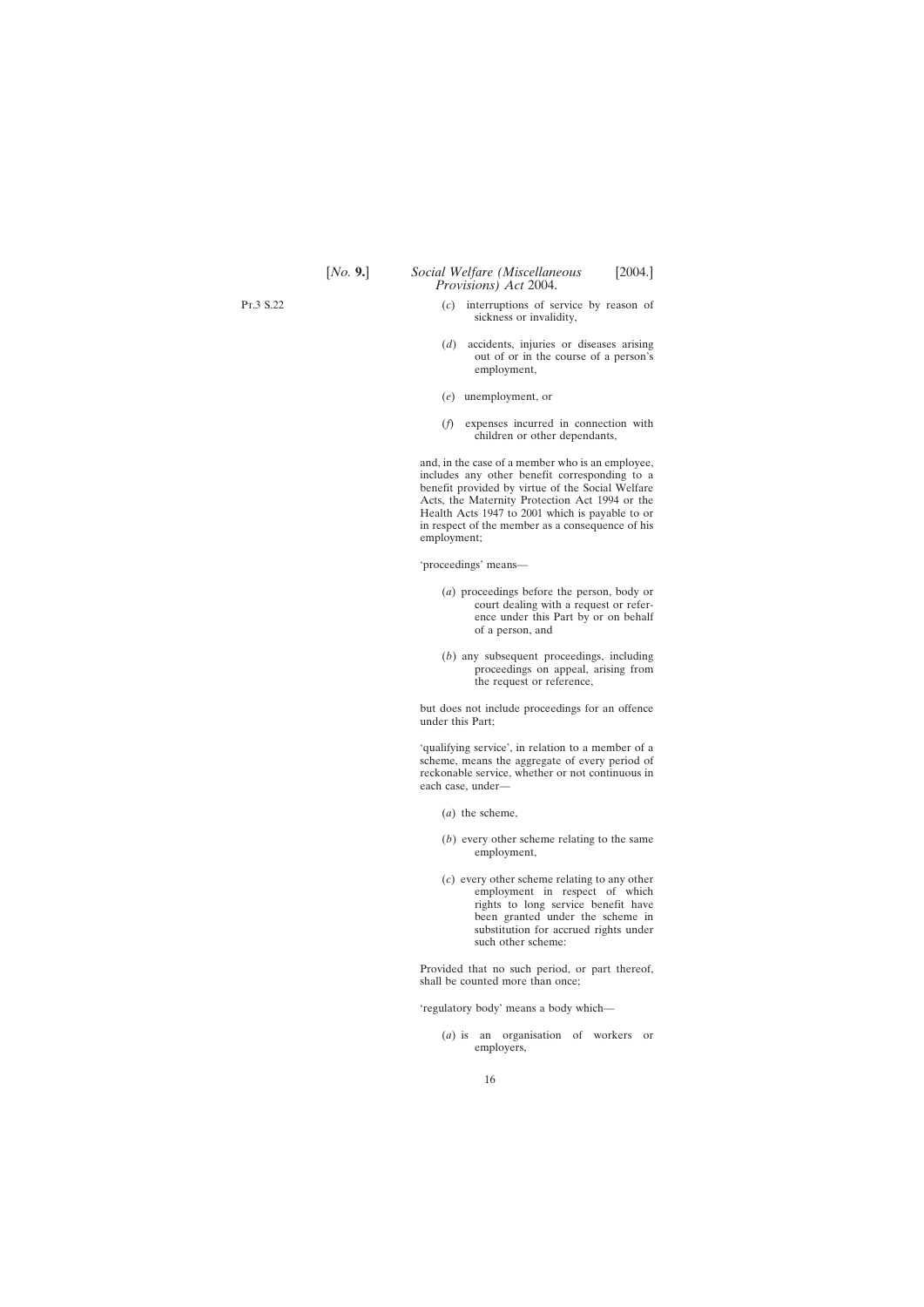- (*b*) is a professional or trade organisation, Pt.3 S.22 or
- (*c*) controls entry to, or the carrying on of, a profession, vocation or occupation;

'religious belief' includes religious background or outlook;

'respondent' has the meaning assigned to it by section  $81E(4)$ ;

'rule', in relation to a scheme, means a provision of a scheme, by whatever name it is called;

'scheme' means an occupational benefit scheme;

'sexual orientation' means heterosexual, homosexual or bisexual orientation;

'Traveller community' means the community of people commonly so called who are identified (both by themselves and others) as people with a shared history, culture and traditions including, historically, a nomadic way of life on the Island of Ireland;

'victimisation' shall be construed in accordance with subsection  $(3)$ .

- (2) For the purposes of this Part—
	- (*a*) a person holding office under, or in the service of, the State (including a member of the Garda Síochána or the Defence Forces) or otherwise as a civil servant, within the meaning of the Civil Service Regulation Act 1956, shall be deemed to be an employee employed by the State or Government, as the case may be, under a contract of service,
	- (*b*) an employee, officer or servant of a local authority for the purposes of the Local Government Act 2001, a harbour authority, a health board or a vocational education committee shall be deemed to be an employee employed by the authority, board or committee, as the case may be, under a contract of service, and
	- (*c*) in the case of a contract mentioned in paragraph (*b*) of the definition of contract of employment in subsection (1), no person except another agency worker may be regarded as being in a comparable situation for the purposes of section 66.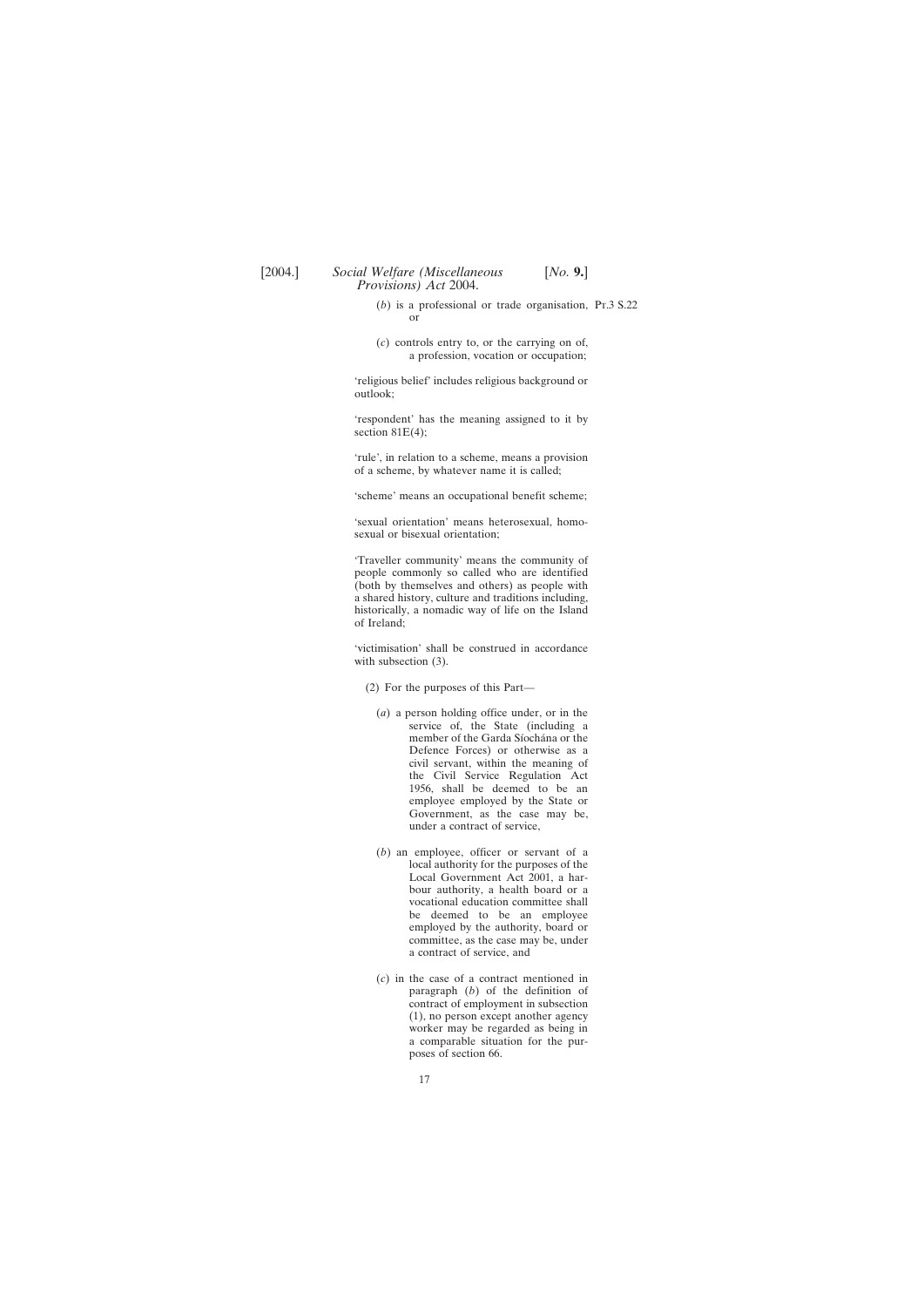(3) For the purposes of this Part, victimisation occurs where the dismissal or other adverse treatment of an employee by his employer occurs as a reaction to—

- (*a*) the employee notifying the Director or the Board of an alleged breach of this Part,
- (*b*) a complaint of a breach of the principle of equal pension treatment made by the employee to the employer,
- (*c*) any proceedings by a complainant,
- (*d*) an employee having represented or otherwise supported a complainant,
- (*e*) the work of an employee having been compared with that of another employee for any of the purposes of this Part,
- (*f*) an employee having been a witness in any proceedings under this Part,
- (*g*) an employee having opposed by lawful means an act which is unlawful under this Part, or
- (*h*) an employee having given notice of an intention to take any of the actions mentioned in the preceding paragraphs.

Part.

Discriminatory  $66$ — $(1)$  For the purposes of this Part, disgrounds for the crimination shall be taken to occur where—

- (*a*) a person is treated less favourably than another person is, has been or would be treated in a comparable situation on any of the grounds mentioned in subsection (2) (in this Part referred to as the 'discriminatory grounds') which—
	- (i) exists,
	- (ii) existed but no longer exists,
	- (iii) may exist in the future, or
	- (iv) is imputed to the person concerned,
- (*b*) a person who is associated with another natural person ('the other person')—
	- (i) is treated, by virtue of that association, less favourably than a person who is not so associated is,

Pt.3 S.22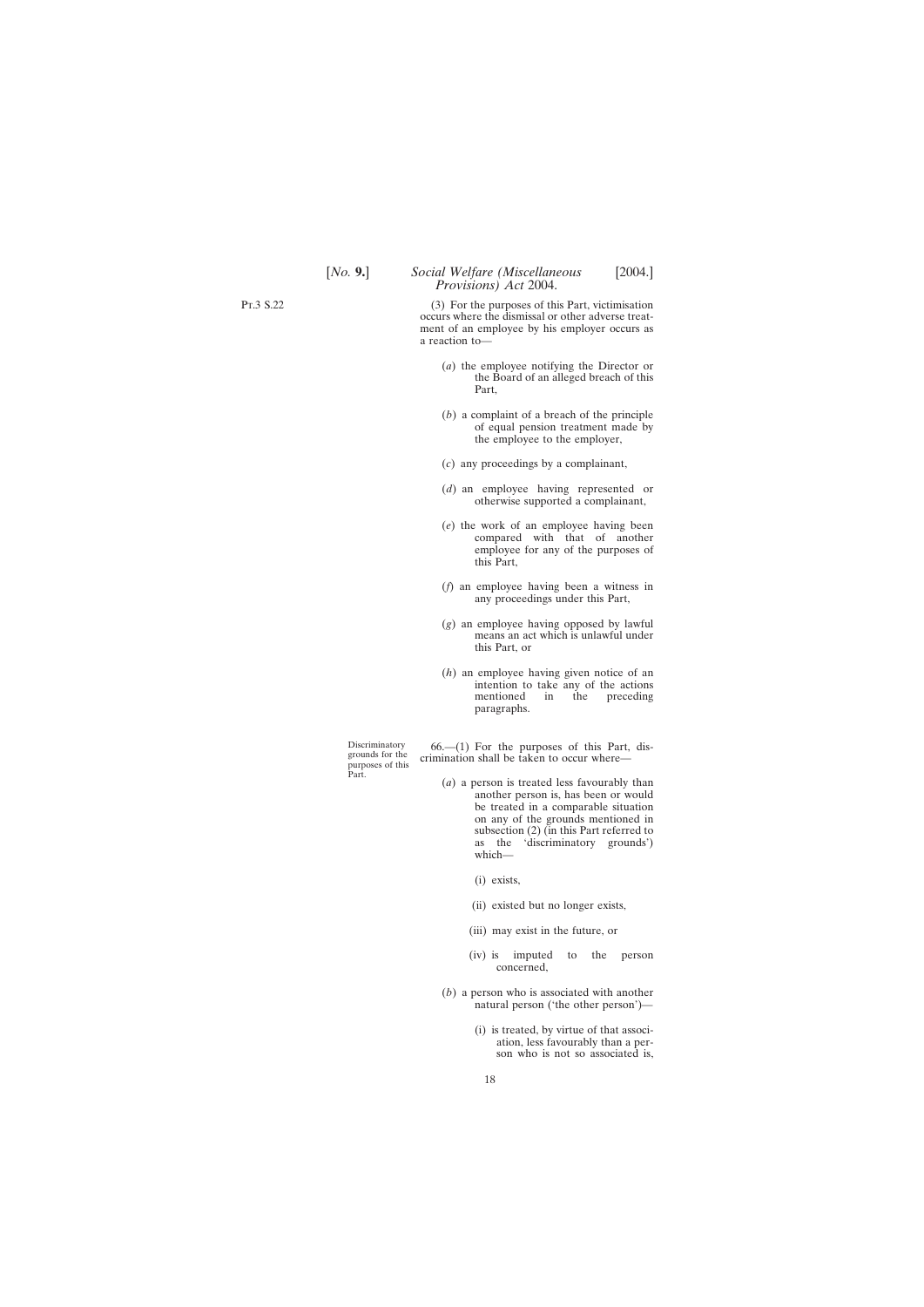has been or would be treated in Pr.3 S.22 a comparable situation, and

(ii) similar treatment of the other person on any of the discriminatory grounds would, by virtue of paragraph (*a*), constitute discrimination.

(2) As between any 2 persons, the discriminatory grounds (and the descriptions of those grounds for the purposes of this Part) are—

- (*a*) (i) that one is a woman and the other is a man, or
	- (ii) that one is a woman and the other is a man and they have the same marital status or both have family status,

(in this Part referred to as 'the gender ground'),

- (*b*) that they are of different marital status (in this Part referred to as 'the marital status ground'),
- (*c*) that one has family status and the other does not (in this Part referred to as 'the family status ground'),
- (*d*) that they are of different sexual orientation (in this Part referred to as 'the sexual orientation ground'),
- (*e*) that one has a different religious belief from the other, or that one has a religious belief and the other has not (in this Part referred to as 'the religion ground'),
- (*f*) that, subject to subsection (3), they are of different ages (in this Part referred to as 'the age ground'),
- (*g*) that one is a person with a disability and the other either is not or is a person with a different disability (in this Part referred to as 'the disability ground'),
- (*h*) that they are of different race, colour, nationality or ethnic or national origins (in this Part referred to as 'the ground of race'),
- (*i*) that one is a member of the Traveller community and the other is not (in this Part referred to as 'the Traveller community ground').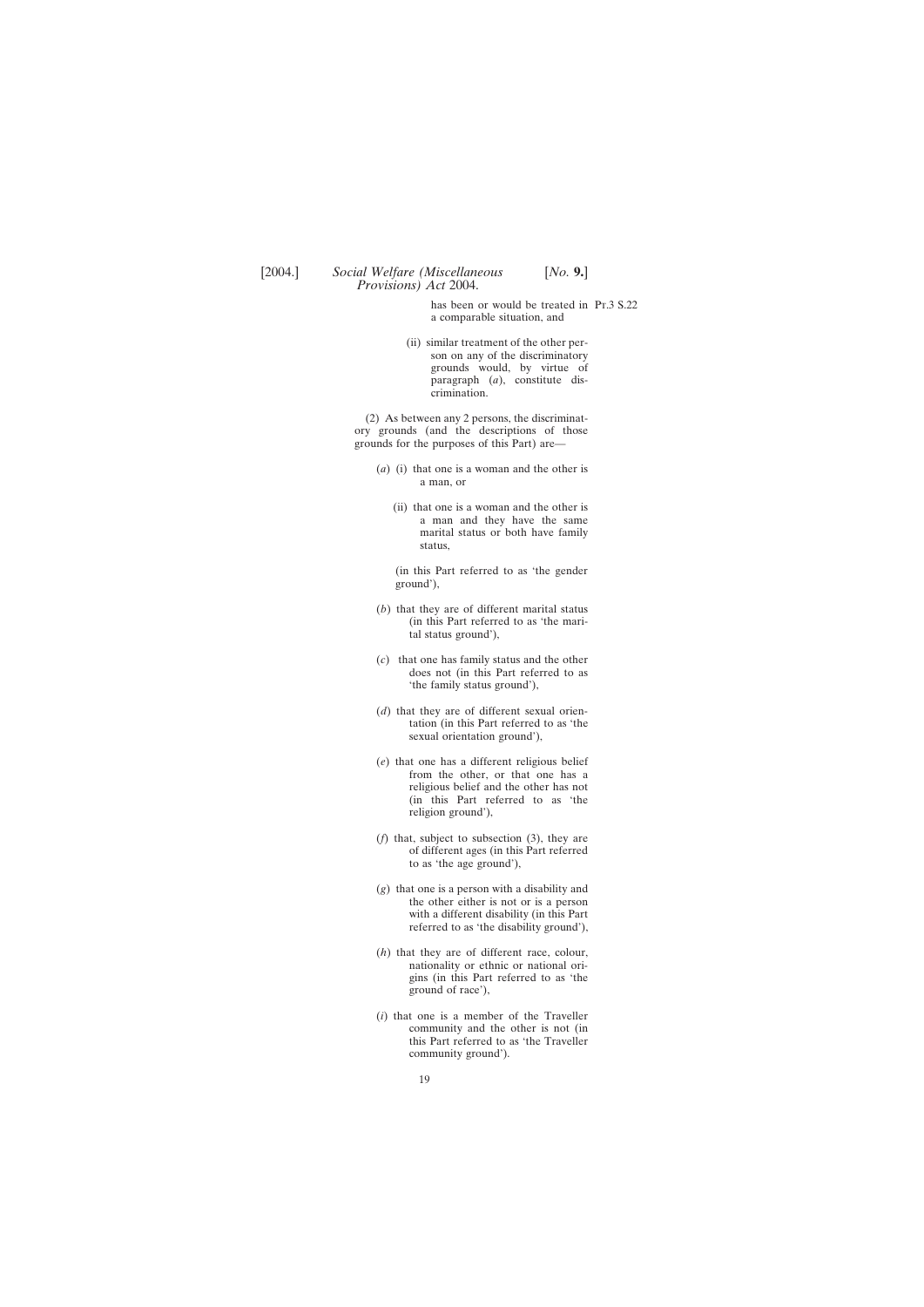Pt.3 S.22

(3) The age ground applies only in relation to a person who is above the maximum age in respect of which there is a requirement under any enactment that he attend school.

applies.

Categories of 67.—(1) For the purposes of this Part, 'X' and persons to  $Y'$  represent 2 persons who differ as follows:

- (*a*) in relation to the gender ground, X and Y are of different gender;
- (*b*) in relation to the marital status ground, X and Y have different marital status;
- (*c*) in relation to the family status ground, X has family status and Y does not, or *vice versa*;
- (*d*) in relation to the sexual orientation ground, X and Y are of different sexual orientations;
- (*e*) in relation to the religion ground, X and Y have different religious beliefs or X has a religious belief and Y does not, or *vice versa*;
- (*f*) in relation to the age ground, X and Y are of different ages;
- (*g*) in relation to the disability ground, X is a person with a disability and Y is not, or *vice versa*, or X and Y are persons with different disabilities;
- (*h*) in relation to the ground of race, X and Y differ as to race, colour, nationality or ethnic or national origins or any combination of those factors;
- (*i*) in relation to the Traveller community ground, X is a member of the Traveller community and Y is not, or *vice versa.*

(2) Subject to subsection (1), nothing in this Part affects the operation of the Interpretation Acts 1937 to 1997 in so far as they provide that, unless the contrary intention appears—

- (*a*) words importing the masculine gender shall be construed as also importing the feminine gender, and
- (*b*) words importing the feminine gender shall be construed as also importing the masculine gender.

(3) In this Part, any reference to X and Y which does not apply to a specific discriminatory ground shall be treated as a reference to X and

20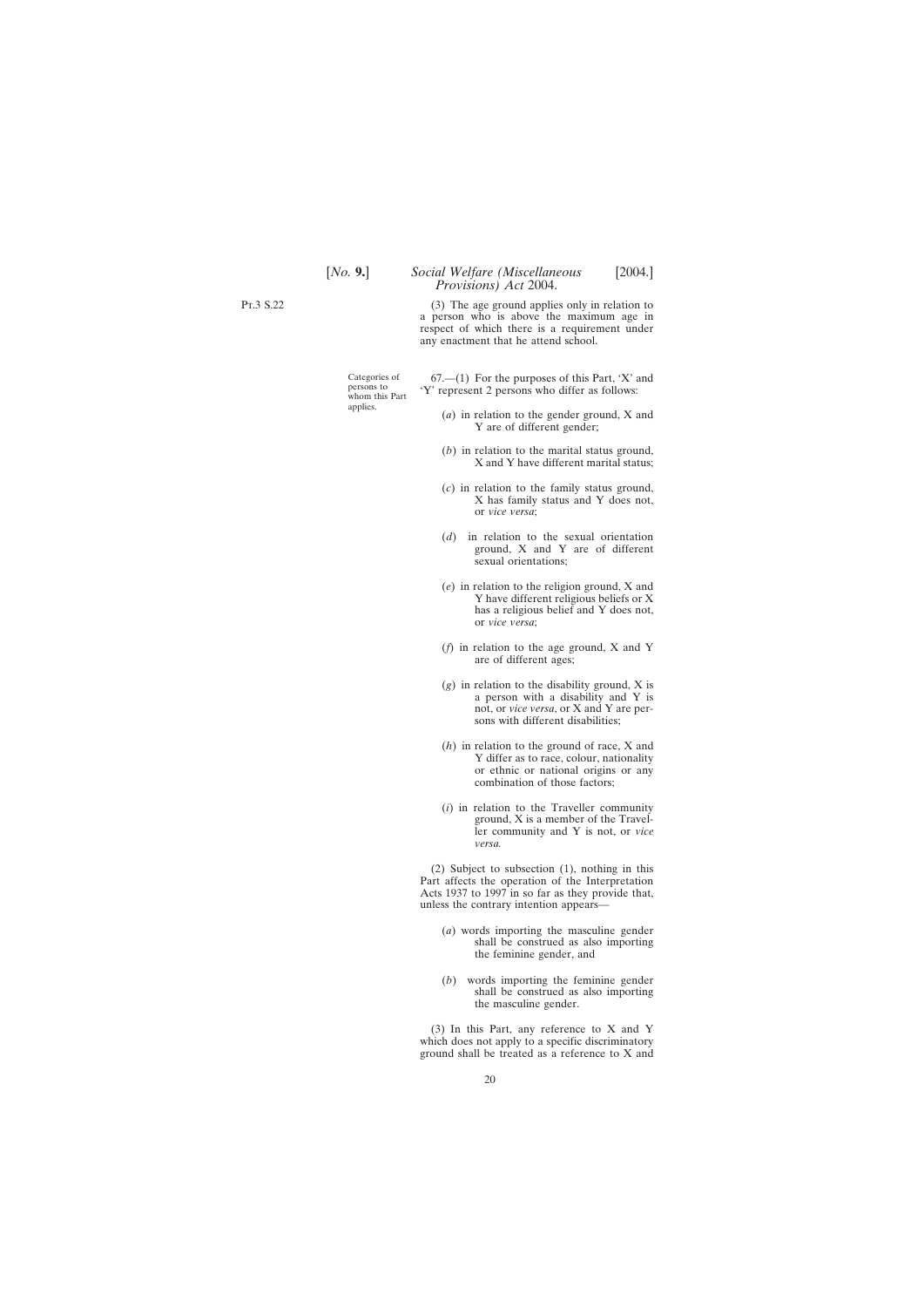Y in the context of each of the discriminatory Pt.3 S.22 grounds considered separately.

Indirect 68.—(1) For the purposes of this Part, indirect discrimination occurs where an apparently neu-<br>for the purposes tral rule of the scheme concerned puts persons of this Part. (whether each of them is  $X$  or  $Y$ ) who differ in a respect mentioned in section 66(2) at a particular disadvantage in respect of any of the discriminatory grounds compared with other persons, being members or prospective members of that scheme.

> (2) Where indirect discrimination occurs, the rule of the scheme concerned shall be treated as being in breach of the principle of equal pension treatment in relation to the persons referred to in subsection (1) on the discriminatory ground in respect of which the disadvantage is claimed unless the rule is objectively justified by a legitimate aim and the means of achieving that aim are appropriate and necessary.

> (3) In any proceedings statistics are admissible for the purpose of determining whether indirect discrimination has occurred.

treatment.

Obligation to 69.—Subject to the provisions of this Part, comply with the every scheme shall comply with the principle of equal pension treatment.

Principle of 70.—(1) Subject to this Part, the principle of equal pension treatment is that there shall be no discrimination on any of the discriminatory grounds (including, subject to section 68(2), indirect discrimination) in respect of any rule of a scheme.

> (2) The principle of equal pension treatment shall apply in relation to members' dependants as it applies in relation to members.

> (3) Nothing in this Part shall prohibit a rule of a scheme which provides different occupational benefits to or in respect of different members on grounds which do not breach the principle of equal pension treatment.

Savings in  $71$ .—(1) In determining whether a rule of a relation to the scheme complies with the principle of equal pengender ground. Since the gender ground, account shall not be taken of—

> (*a*) any difference, on the basis of the sex of the members, in the levels of contributions which the employer makes, to the extent that the difference is for the purposes of—

21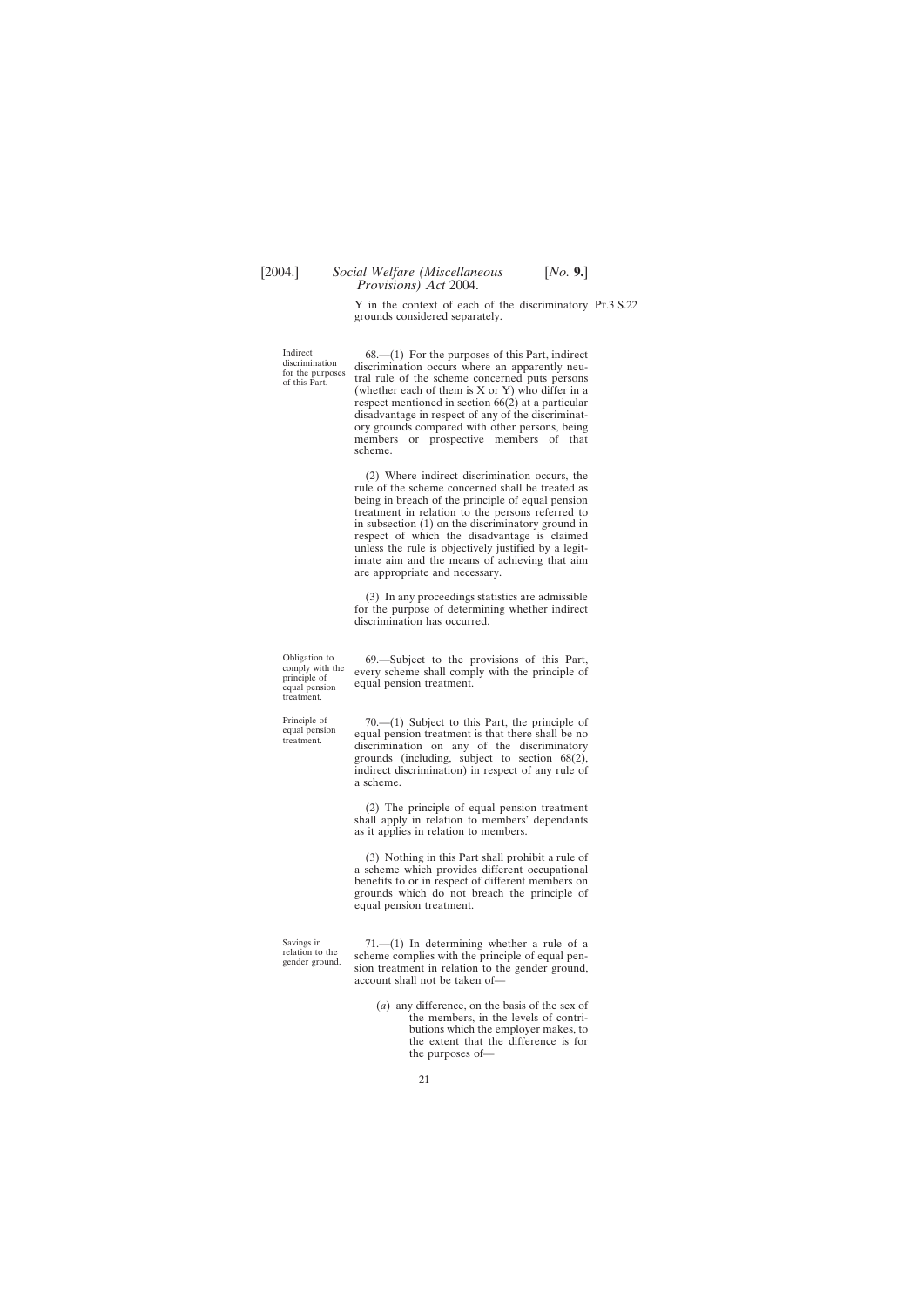- (i) removing or limiting differences, as between men and women in the amount or value of benefits provided under a defined contribution scheme, or
- (ii) ensuring the adequacy of the funds necessary to cover the cost of the benefits defined under a defined benefit scheme,
- (*b*) any difference, on the basis of the sex of members in the amount or value of—
	- (i) benefits provided under a defined contribution scheme to the extent that the difference is justifiable on actuarial grounds, or
	- (ii) certain elements of benefits provided under a defined benefit scheme, to the extent that the difference results from the effects of the use of actuarial factors differing according to sex at the time when the funding of such scheme is implemented, such as—
		- (I) the conversion into a capital sum of part of a periodic pension,
		- (II) transfer of occupational benefits,
		- (III) a reversionary pension payable to a dependant in return for the surrender of part of a pension, or
		- (IV) a reduced pension where the employee opts to take early retirement,
- (*c*) any special treatment for the benefit of women to whom section 81A(1) relates,
- (*d*) any difference of treatment for selfemployed persons in relation to any optional provisions available,
- (*e*) any difference of treatment in relation to additional benefits available,
- (*f*) any right to claim a flexible pensionable age provided the conditions are the same for men and women.

Pt.3 S.22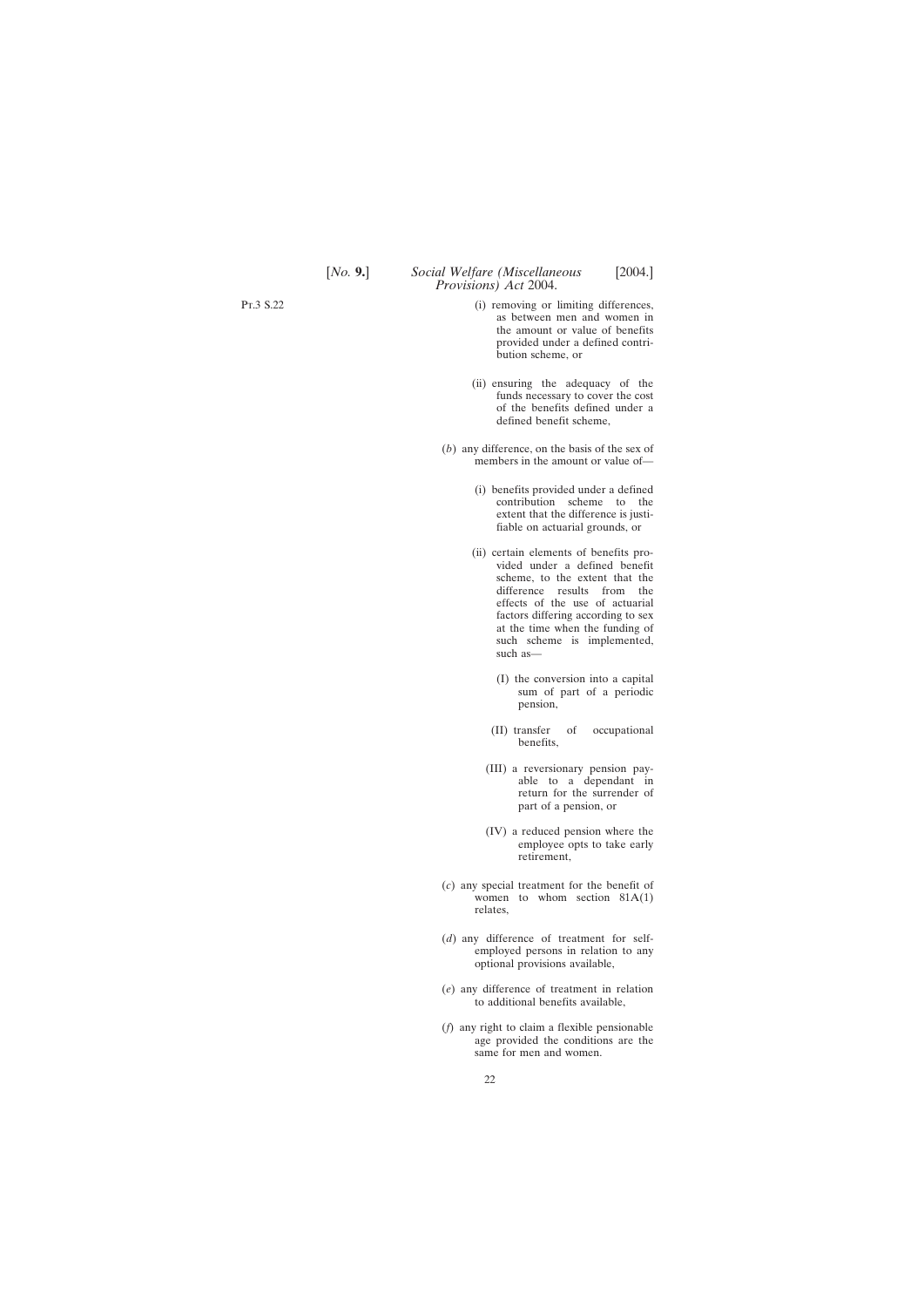(2) In this section—  $\Gamma$ .3 S.22

'additional benefits available' means those provisions of a scheme—

- (*a*) which apply only in the case of members who elect for them to do so, and
- (*b*) whose purpose is to secure for those members benefits in addition to those otherwise provided under such scheme;

'optional provisions available' means those provisions of a scheme—

- (*a*) which apply only in the case of members who elect for them to do so, and
- (*b*) whose purpose is to secure for those members—
	- (i) a choice with respect to the date on which benefits under such a scheme are to commence, or
	- (ii) a choice between any two or more benefits.

grounds.

Savings in  $72$ —(1) It shall not constitute a breach of the relation to the principle of equal pension treatment on the age age, family and ground for a scheme to ground for a scheme to—

- (*a*) fix age or qualifying service, or a combination of both, as a condition or criterion for admission to the scheme,
- (*b*) fix different ages or qualifying service, or a combination of both, as conditions or criteria for admission to the scheme for employees or groups or categories of employees,
- (*c*) fix age or qualifying service, or a combination of both, as a condition or criterion for entitlement to benefits under the scheme,
- (*d*) fix different ages or qualifying service, or a combination of both, as conditions or criteria for entitlement to benefits under the scheme for employees or groups or categories of employees,
- (*e*) (i) fix age or qualifying service, or a combination of both, as a condition or criterion in relation to the accrual of rights under a defined benefit scheme or in relation to the level of contributions to a defined contribution scheme, or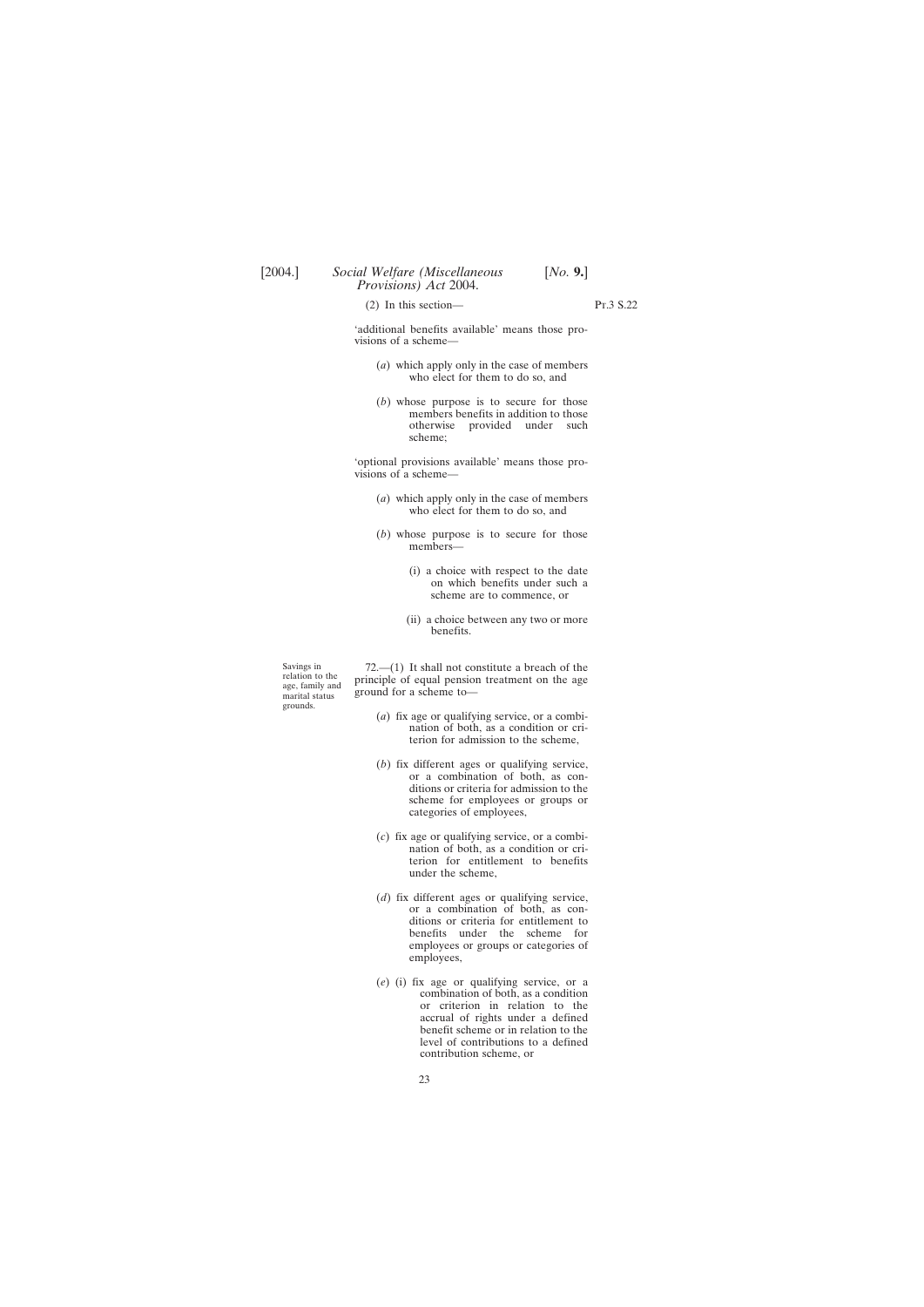Pt.3 S.22

(ii) fix different ages or qualifying service, or a combination of both, as conditions or criteria in relation to the accrual of rights under a defined benefit scheme or in relation to the level of contributions to a defined contribution scheme for employees or groups or categories of employees,

where, in the context of the relevant employment, to do so is appropriate and necessary by reference to a legitimate objective of the employer, including legitimate employment policy, labour market and vocational training objectives,

(*f*) use criteria as to age in actuarial calculations:

Provided that this does not result in a breach of the principle of equal pension treatment on the gender ground.

(2) It shall not constitute a breach of the principle of equal pension treatment on the marital or family status ground for a scheme to provide more favourable occupational benefits where those more favourable benefits are in respect of any person in respect of whom, under the rules of the scheme, a benefit is payable on the death of the member, provided that this does not result in a breach of the said principle on the gender ground.

(3) It shall not constitute a breach of the principle of equal pension treatment on the marital status or sexual orientation ground to provide more favourable occupational benefits to a deceased member's widow or widower provided that it does not result in a breach of the said principle on the gender ground.

(4) In this section any reference to the fixing of age or ages for entitlement to benefits includes a reference to the fixing of retirement age or ages for entitlement to benefits.

Special 73.—(1) Nothing in this Part shall make it provisions<br>provisions unlawful for a scheme to have rules which pro-<br>disability vide for differences of treatment in respect of a<br>ground.<br>member with a disability for work member with a disability for work of a particular description, if, by reason of that disability, the amount of work done by the member during a particular period is less than the amount of similar work done, or which could reasonably be expected to be done, during that period by a member without the disability, provided that it does not result in discrimination on the gender ground.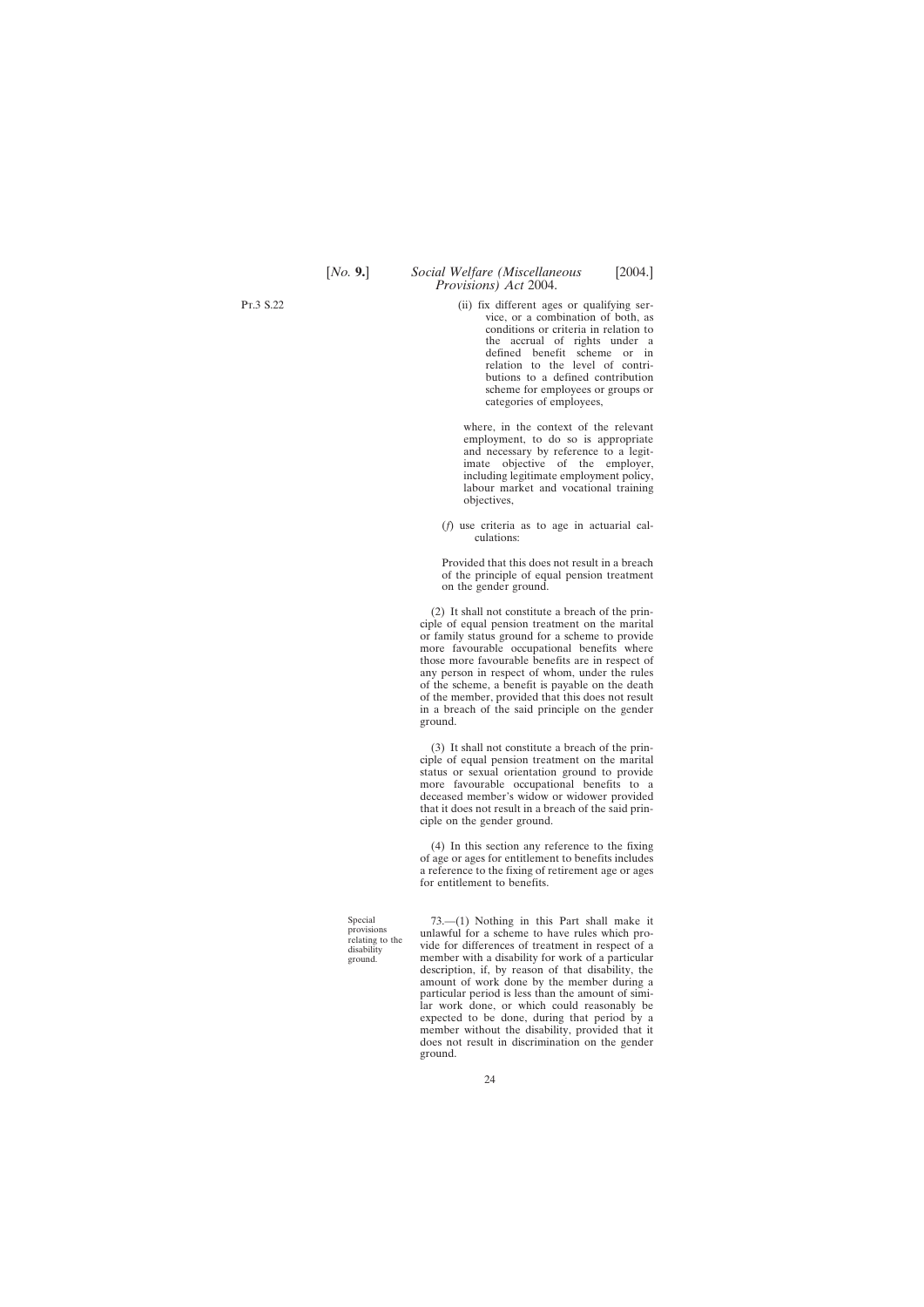(2) Where, by virtue of subsection  $(1)$ , X as a Pr.3 S.22 person with a disability is provided with different treatment, Y, as a person without a disability, or with a different disability, shall not be entitled under this Part to that treatment.

(3) Nothing in this Part shall make it unlawful for a scheme to have a rule which provides for more favourable occupational benefits to be paid to a member with a disability where that member avails himself of early retirement on the grounds of that disability.

Procuring, etc. 74.—A person who procures or attempts to discrimination or procure another person to do anything which—

- (*a*) constitutes a breach of the principle of equal pension treatment, or
- (*b*) constitutes victimisation for the purposes of this Part,

shall be guilty of an offence.

an offence.

Compliance with 75.—(1) Nothing in this Part renders unlawful statutory<br>statutory any act done in compliance with any provision of requirements, the Maternity Protection Act 1994 or the Adoptive Leave Act 1995 and, accordingly, any such act does not constitute a breach of the principle of equal pension treatment on the marital status ground.

> (2) Nothing in this Part renders unlawful any act done in compliance with any provision made by or under—

- (*a*) section 5 of the Air Navigation and Transport Act 1946,
- (*b*) section 12 of the Merchant Shipping Act 1947,
- (*c*) section 29 of the Transport (Miscellaneous Provisions) Act 1971,
- (*d*) section 3 of the Merchant Shipping (Certification of Seamen) Act 1979, or
- (*e*) section 5 of the Irish Aviation Authority Act 1993,

and, accordingly, any such act does not constitute a breach of the principle of equal pension treatment on the age ground or the disability ground.

(3) Nothing in this Part renders unlawful any act done in compliance with—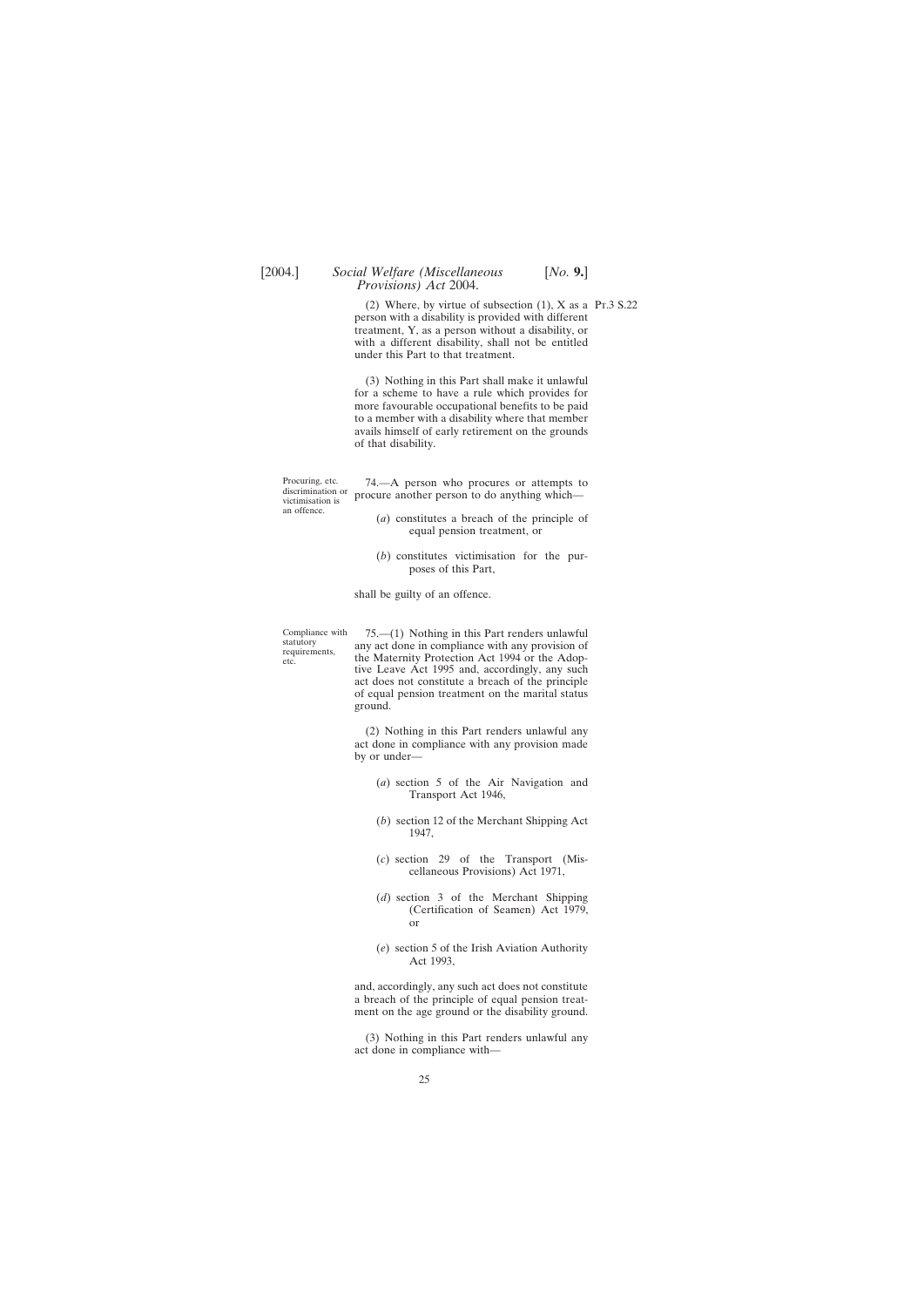- (*a*) the Protection of Young Persons (Employment) Act 1996,
- (*b*) the National Minimum Wage Act 2000, or
- (*c*) section 3 of the Redundancy Payments Act 1971, as amended by section 5 of the Redundancy Payments Act 1979,

and, accordingly, any such act does not constitute a breach of the principle of equal pension treatment on the age ground.

(4) Nothing in this Part renders unlawful any act done in compliance with paragraph 1 of Schedule 3 to the Redundancy Payments Act 1967 and, accordingly, any such act does not constitute a breach of the principle of equal pension treatment on the age ground.

Burden of proof.  $76-(1)$  Where in any proceedings facts are established by or on behalf of a complainant from which it may be reasonably inferred that there has been a breach of the principle of equal pension treatment in relation to him, it is for the respondent to prove the contrary.

> (2) This section is without prejudice to any other enactment or rule of law in relation to the burden of proof in proceedings which may be more favourable to a complainant.

> (3) Where, in any proceedings as arising from a reference of a matter by the Board to the Director under section 85(1) of the Employment Equality Act 1998 as it applies to this Part, facts are established by or on behalf of the Board from which it may be reasonably inferred that an action or a failure mentioned in a paragraph of that provision has occurred, it is for the respondent to prove the contrary.

> (4) In this section 'proceedings' means proceedings under this Part.

employments.

Exclusion of 77.—In relation to the principle of equal pendiscrimination<br>on particular sion treatment on the age ground or the disability<br>grounds in ground, nothing in this Part applies in relation to certain employment in the Defence Forces.

Equal pension 78.—An employer shall comply with the prin-<br>treatment and ciple of equal pension treatment in relation to<br>the manner in which he affords his employees access to a scheme.

Pt.3 S.22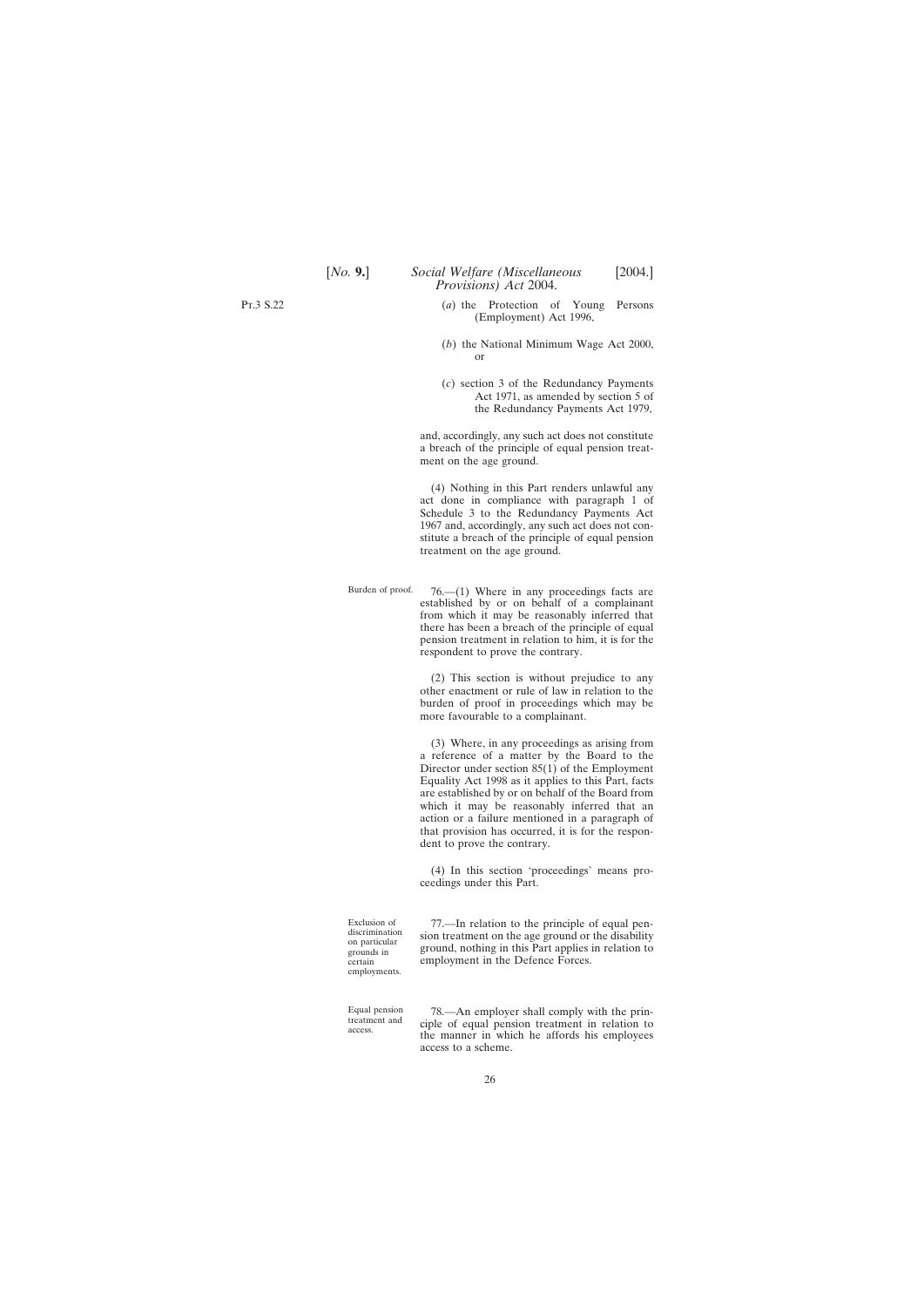Benefits granted 79.—Where the granting of an occupational Pr.3 S.22 under a scheme honofit under a scheme is at the discretion of any under a scheme benefit under a scheme is at the discretion of any at discretion of person, that person shall comply with the prin-<br>body.<br>body. ciple of equal pension treatment in the exercise of such discretion.

Non-compliance, 80.—(1) Subject to subsection (5), where a compulsory rule of a scheme does not comply with the prin-<br>levelling-up — ciple of equal pension treatment on the gender ground, it shall, to the extent that it does not so comply, be rendered null and void by the provisions of this Part with effect from—

- (*a*) in the case of a rule that purports to have effect only on or after a date that falls on or after the commencement of *section 22* of the *Social Welfare (Miscellaneous Provisions) Act 2004*, the date on and from which it purports to have effect,
- (*b*) in the case of a rule that purports to have effect on and from a date that falls before that commencement (but not a date falling before the 8th day of April, 1976)—
	- (i) if the rule relates to employed persons, the date on and from which it purports to have effect, not being a date earlier than—
		- (I) subject to clause (II), the 17th day of May, 1990,
		- (II) the 8th day of April, 1976 in the case of employed persons who—
			- (A) initiated proceedings or made an equivalent claim before the 17th day of May, 1990,<br>alleging that the alleging that the scheme did not comply with the principle of equal pension treatment or was discriminatory as aforesaid, or
			- (B) were denied access to the scheme,
	- (ii) if the rule relates to self-employed persons, the date on and from which it purports to have effect, not being a date earlier than the 1st day of January, 1993,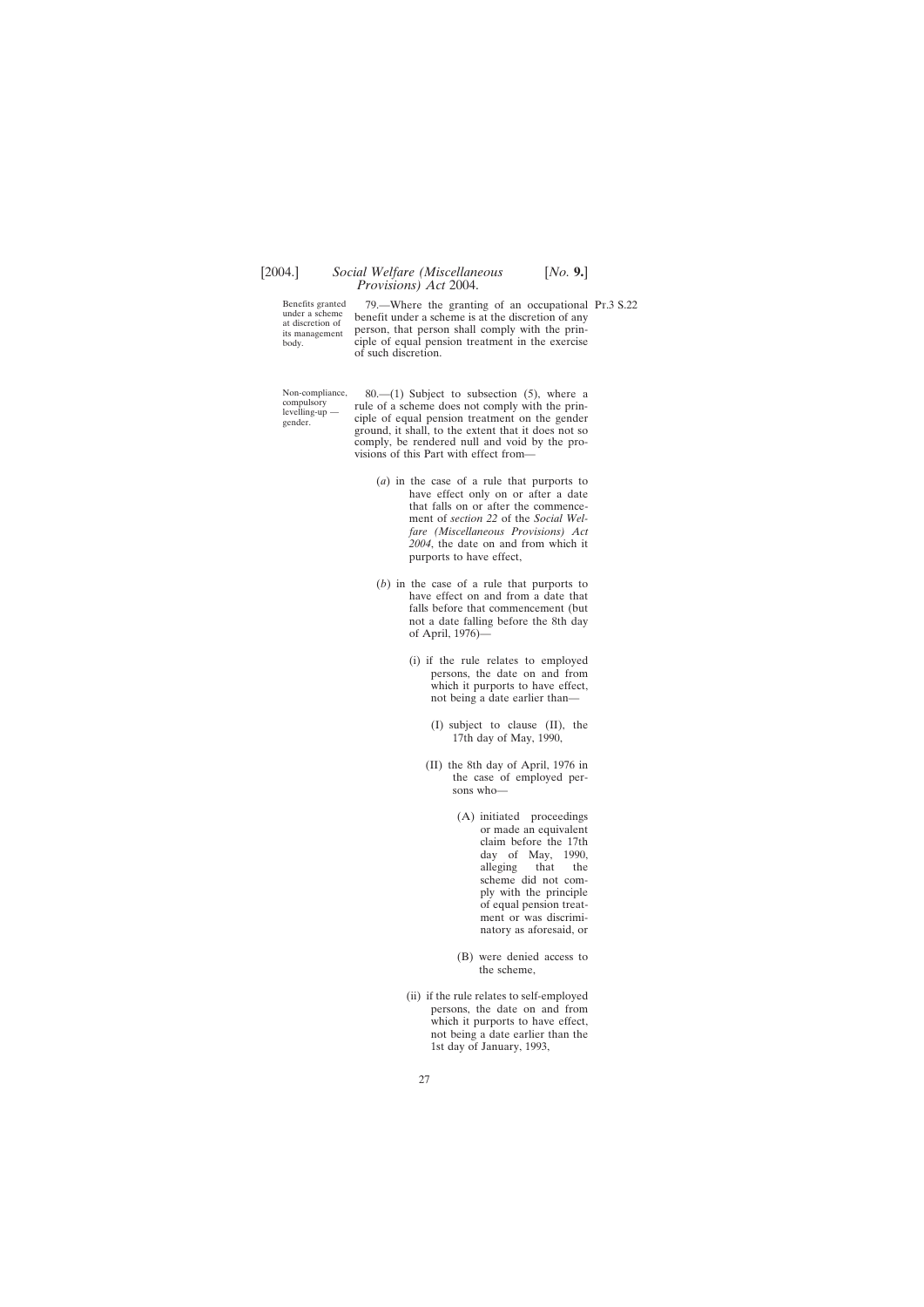and the more favourable treatment accorded by it to X (or Y as the case may be) shall be accorded by it to Y (or X as the case may be) in respect of periods of membership in that scheme, or periods of denial of access to that scheme, up to the date on which the rule is amended to comply with the principle of equal pension treatment.

(2) Where more favourable treatment is accorded to any persons under a scheme by virtue of subsection (1), the trustees of the scheme or (where appropriate) the employer shall, subject to subsection (5), take such measures as are necessary to give effect to that subsection.

(3) Where any rule of a scheme relating to employed persons is rendered null and void by subsection (1), nothing in this Part shall preclude any rights or obligations, relating to a period of membership in that scheme before the 17th day of May, 1990, from remaining subject to the provisions of the scheme in force during that period of membership—

- (*a*) during the period beginning on the 17th day of May, 1990 and ending on the 31st day of December, 1998, or, in the case of retirement ages, the 31st day of December, 2017, or
- (*b*) in respect of members who cease to be in relevant employment to which that scheme applies before or during the period referred to in paragraph (*a*)*.*

(4) Where any rule of a scheme relating to self-employed persons is rendered null and void by subsection (1), nothing in this Part shall preclude any rights or obligations, relating to a period of membership in that scheme before the 1st day of January, 1993, from remaining subject to the provisions of the scheme in force during that period of membership.

(5) Where a scheme to which a person has been denied access in contravention of this Part requires the payment of member contributions to it as a condition of membership, the admission of that person as a member of that scheme shall be conditional on the payment by the member of appropriate back contributions to the scheme from the beginning of the period in respect of which admission to the scheme is granted in accordance with this section.

(6) In this section 'appropriate back contributions to the scheme', in relation to a scheme, means—

Pt.3 S.22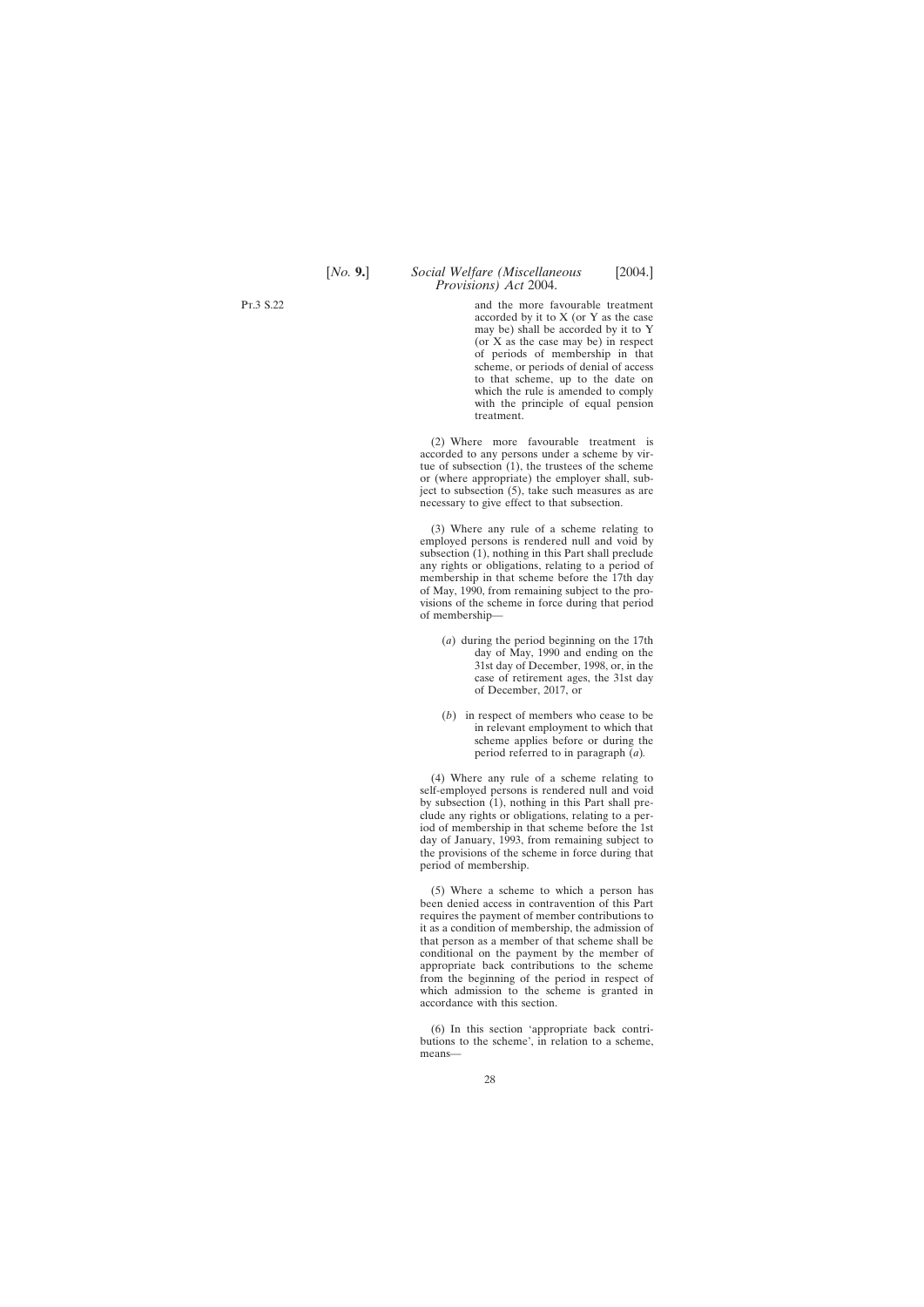- (*a*) in a case where the rules of the scheme Pt.3 S.22 so provide, the amount of member contributions due for the period concerned at the appropriate contribution rate applying during that period calculated by reference to the salary applying at the time the contributions are being paid, or
- (*b*) in any other case, the amount of contributions due, calculated in accordance with the rules of the scheme, from the beginning of the period in respect of which admission to the scheme is granted in accordance with this section.

Non-compliance, 81.—(1) Subject to subsection (5), where a compulsory rule of a scheme does not comply with the prin-<br>grounds other ciple of equal pension treatment on any ground than the gender other than the gender grou than the gender other than the gender ground or the ground of ground. race, it shall, to the extent that it does not so comply, be rendered null and void by the provisions of this Part with effect from the date on and from which it purports to have effect, not being a date earlier than the 2nd day of December, 2003 and the more favourable treatment accorded to X (or Y as the case may be) shall be accorded to  $Y$  (or  $X$  as the case may be) in respect of periods of membership in that scheme, or periods of denial of access to that scheme, up to the date on which the rule is amended to comply with the principle of equal pension treatment in respect of the relevant discriminatory grounds.

> (2) Subject to subsection (5), where a rule of a scheme does not comply with the principle of equal pension treatment on the ground of race, it shall, to the extent that it does not so comply, be rendered null and void by the provisions of this Part with effect from the date on and from which it purports to have effect, not being a date earlier than the 19th day of July, 2003 and the more favourable treatment accorded to X (or Y as the case may be) shall be accorded to Y (or X as the case may be) in respect of the period of membership in that scheme, or periods of denial of access to that scheme, up to the date on which the rule is amended to comply with the principle of equal pension treatment in respect of the ground of race.

> (3) Where more favourable treatment is accorded to any persons under a scheme by virtue of subsection (1) or (2), the trustees of the scheme or (where appropriate) the employer shall, subject to subsection (5), take such measures as are necessary to give effect to that subsection.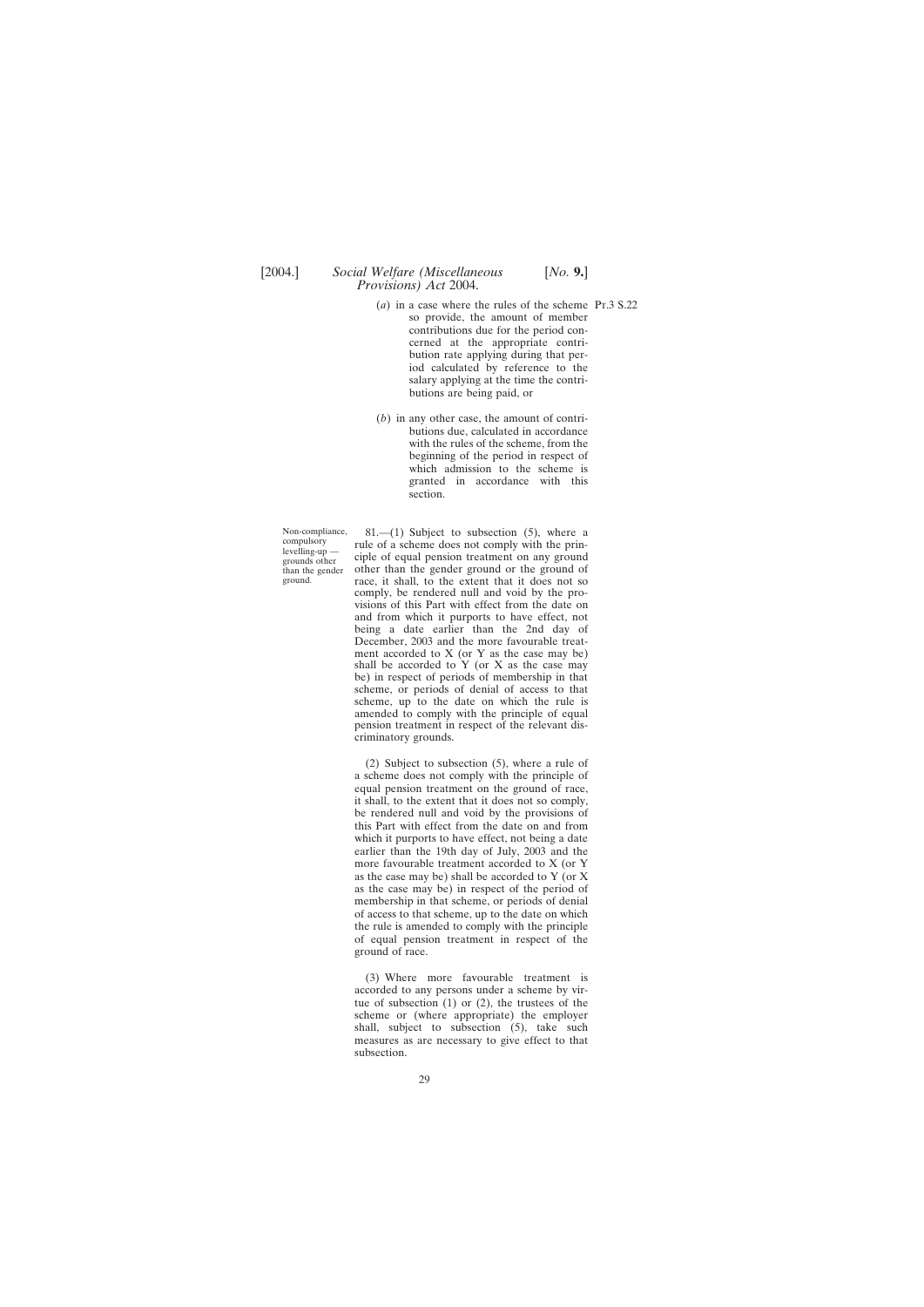(4) Where any rule of a scheme is rendered null and void by subsection (1) or (2), nothing in this Part shall preclude any rights or obligations, relating to a period of membership in that scheme before the period in respect of which the rule is null and void, from remaining subject to the provisions of the scheme in force during that period of membership.

(5) Subsections (5) and (6) of section 80 shall apply in relation to this section as they apply in relation to section 80.

Maternity 81A.—(1) Subject to the provisions of this provisions. section, nothing in this Part shall prevent a scheme from providing special treatment for women in connection with pregnancy or childbirth.

- (2) Where a scheme contains a rule—
	- (*a*) which relates to continuing membership of, or the accrual of rights under, the scheme during any period of qualifying maternity absence in the case of a woman who—
		- (i) is, or
		- (ii) immediately before the commencement of such period, was,

an employee and which treats that woman in a manner other than that in which she would be treated under the scheme if she was not absent from work and was in receipt of remuneration from her employer during the period, or

(*b*) which requires the amount of any benefit payable under the scheme to or in respect of any such woman, to the extent that it falls to be determined by reference to her earnings in respect of a period which includes a period of qualifying maternity absence, to be determined other than it would so be determined if she was not absent from work, and was in receipt of remuneration from her employer during that period,

it shall be regarded to that extent as not complying with the principle of equal pension treatment.

(3) Where a scheme is regarded as not complying with the principle of equal pension treatment by virtue of subsection (2), the trustees of the scheme or (where appropriate) the employer

Pt.3 S.22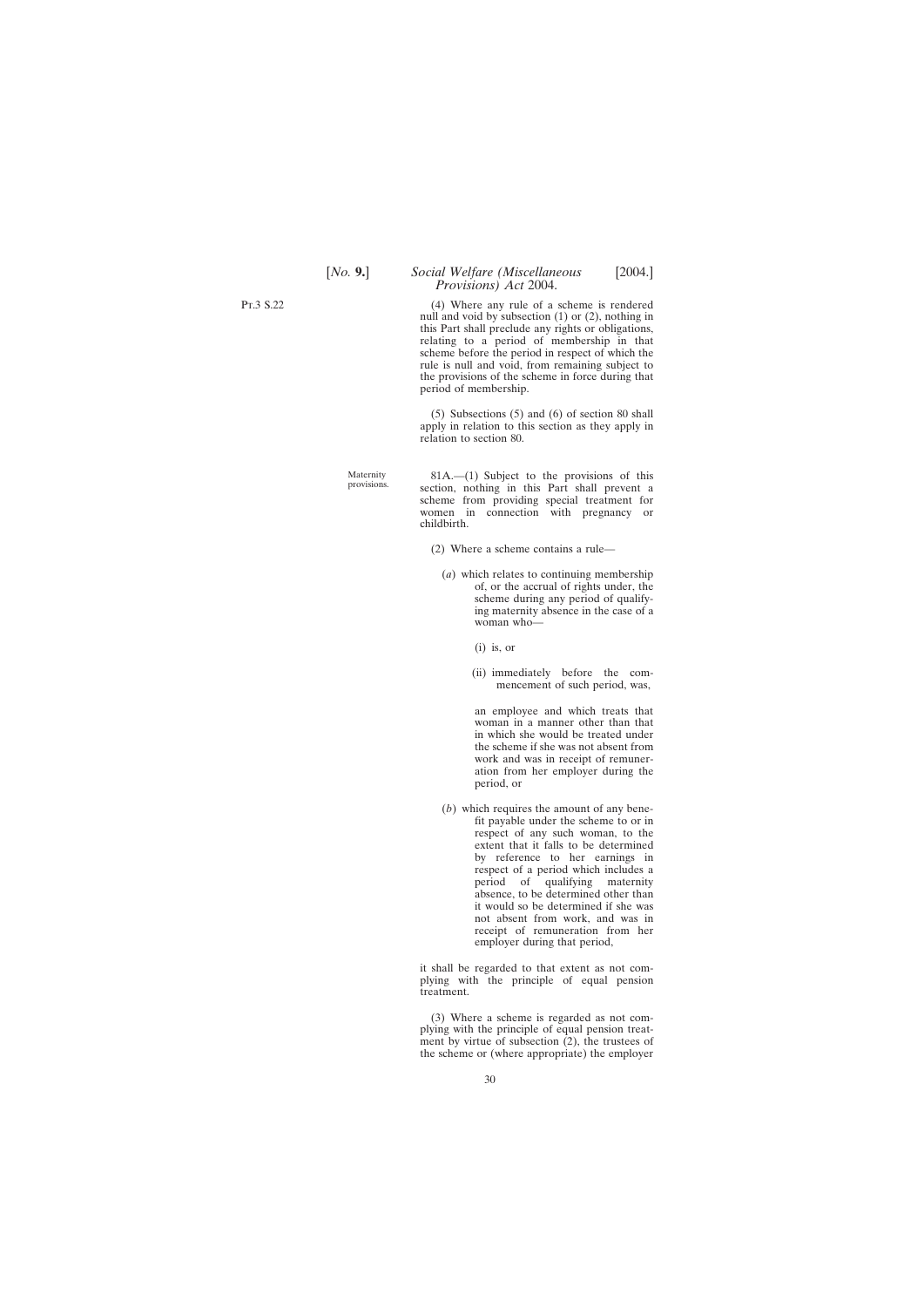*Provisions) Act* 2004.

concerned shall take such measures as are neces- Pr.3 S.22 sary to ensure that the treatment accorded to the woman concerned under the scheme is no less favourable than that which would be accorded to her thereunder throughout the period of maternity absence concerned if she were not absent from work and was in receipt of remuneration from her employer during that period.

(4) In this section 'period of qualifying maternity absence' means any period—

- (*a*) throughout which a woman is absent from work due to pregnancy or childbirth, and
- (*b*) in respect of which her employer, or (if she is no longer in his employment), her former employer, pays her any remuneration.

(5) This section is without prejudice to rights conferred by the Maternity Protection Act 1994 and, in particular, section 22 of that Act.

Family leave 81B.—(1) Where a scheme contains a rule—<br>provisions.

- (*a*) which relates to continuing membership of, or the accrual of rights under, the scheme during any period of qualifying family leave in the case of a member who is an employee and which treats the member in a manner other than that in which he would be treated under the scheme if he was not absent from work, and was in receipt of remuneration from his employer, during that period, or
- (*b*) which requires the amount of any benefit payable under the scheme to or in respect of any such member, to the extent that it falls to be determined by reference to his earnings in respect of a period which includes a period of qualifying family leave, to be determined other than it would be so determined if he was not absent from work and was in receipt of remuneration from his employer during that period,

it shall be regarded to that extent as not complying with the principle of equal pension treatment.

(2) Where a scheme is regarded as not complying with the principle of equal pension treatment by virtue of subsection (1), the trustees of a scheme or (where appropriate) the employer concerned shall take such measures as are necessary to ensure that the treatment accorded to the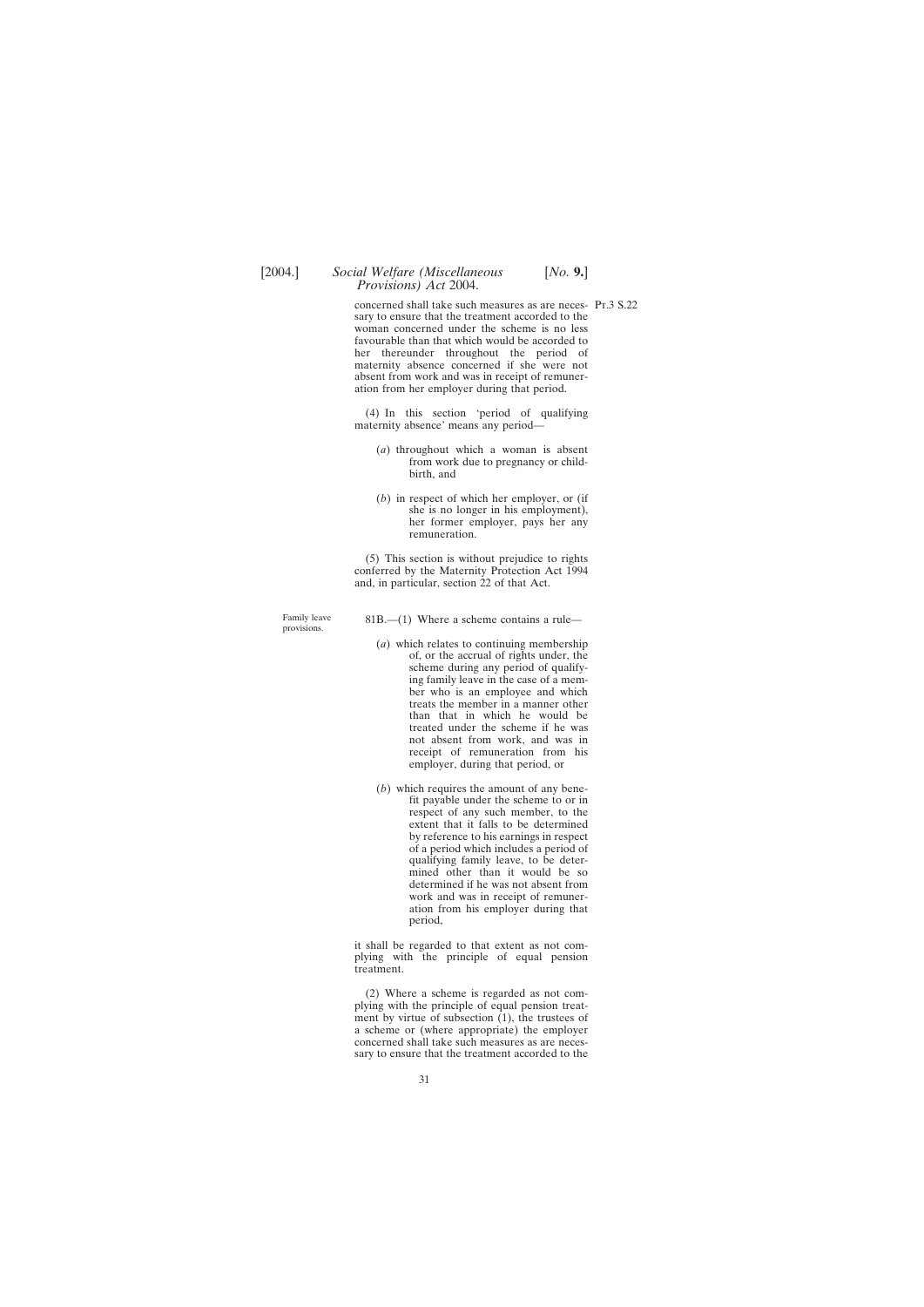> member concerned under the scheme is no less favourable than that which would be accorded to him thereunder throughout the period of family leave concerned if he was not absent from work and was in receipt of remuneration from his employer during that period.

> (3) In this section 'period of qualifying family leave' means any period—

- (*a*) throughout which a member is absent from work for family reasons, and
- (*b*) in respect of which the employer pays him any remuneration.

Principle of 81C.—(1) Subject to subsection (3)—<br>equal pension<br>treatment and

- treatment and (*a*) if a rule or term of an agreement or collective agreements, etc. order to which this section applies order to which this section applies would not, if it were a rule of a scheme, comply with the principle of equal pension treatment on the gender ground, it shall, to the extent that it would not so comply, be rendered null and void and the provisions of section 80(1), (2), (5) and (6) shall apply to that rule or term as they apply to a rule of a scheme in respect of employees,
	- (*b*) if a rule or a term of an agreement or order to which this section applies would not, if it were the rule of a scheme, comply with the principle of equal pension treatment on any ground other than the gender ground, it shall, to the extent that it would not so comply, be rendered null and void and the provisions of section 81(1), (2), (3) and (5) shall apply to that rule or term as they apply to a rule of a scheme in respect of employees.
	- (2) This section applies to—
		- (*a*) a collective agreement relating to employees,
		- (*b*) an employment regulation order within the meaning of Part IV of the Act of 1946, and
		- (*c*) a registered employment agreement within the meaning of Part III of that Act.

(3) Where any rule or term of an agreement or order is rendered null and void by subsection  $(1)(a)$ , nothing in this Part shall affect any rights accrued or obligations incurred under that rule

Pt.3 S.22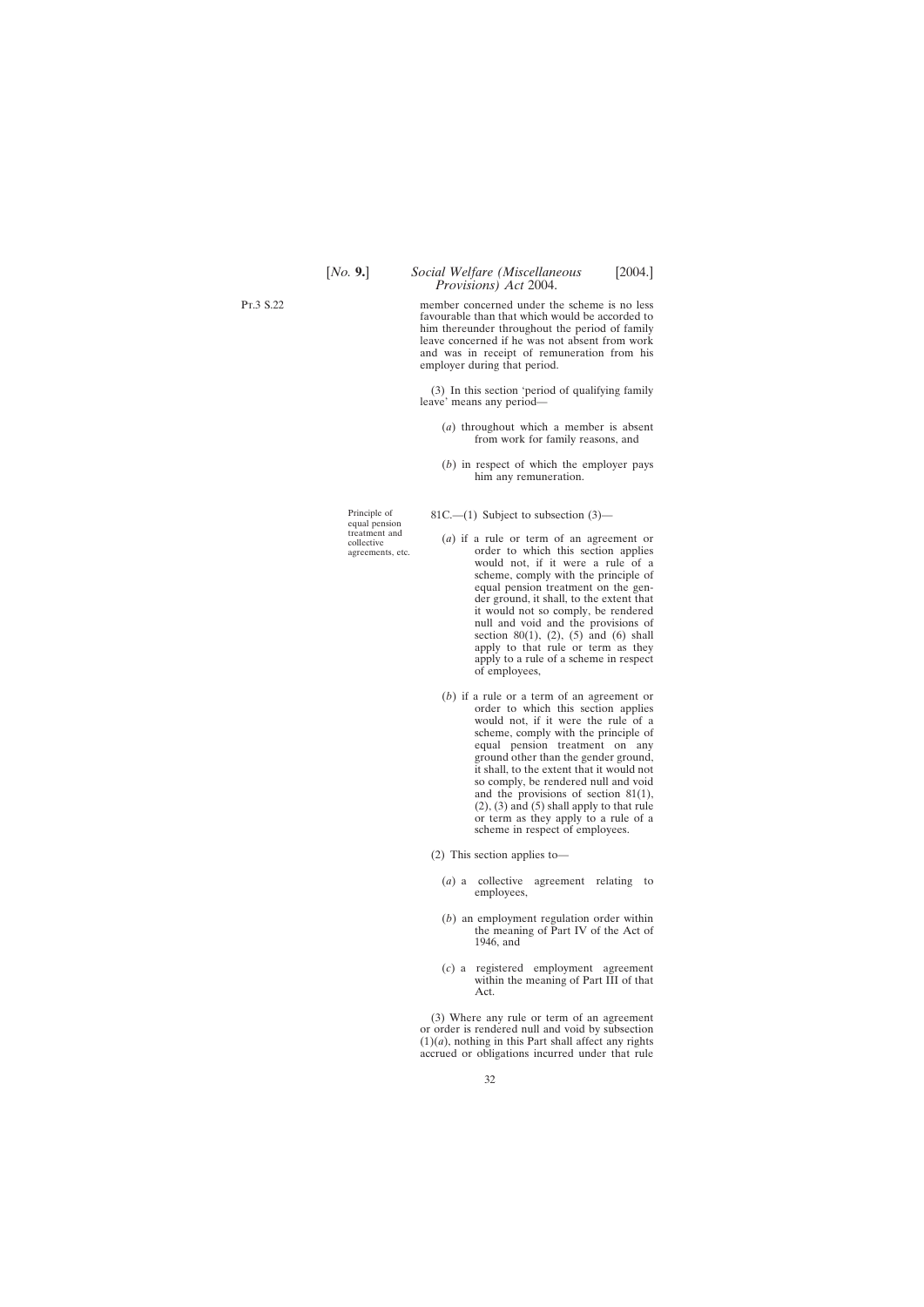or term relating to the period before the 17th day Pt.3 S.22 of May, 1990—

- (*a*) during the period beginning on the 17th day of May, 1990, and ending on the 31st day of December, 1998, or, in the case of retirement ages, the 31st day of December, 2017, or
- (*b*) in respect of employees who cease to be in employment to which that rule or term applies before or during the period referred to in section 80(1)*.*

(4) Where any rule or term of an agreement or order is rendered null and void by subsection  $(1)(b)$ , nothing in this Part shall affect any rights accrued or obligations incurred under that rule or term before the period in respect of which the rule is null and void.

Principle of 81D.—(1) Where a contract of employment equal pension contains a term (whether expressed or implied) treatment and which, if it were a rule of a scheme, would not employment. comply with the principle of equal comply with the principle of equal pension treatment on the gender ground, the term shall, to the extent that it would not so comply, be rendered null and void and the provisions of section 80 shall apply to that term as they apply to a rule of a scheme in respect of employees.

> (2) Where a contract of employment contains a term (whether expressed or implied) which, if it were a rule of a scheme, would not comply with the principle of equal pension treatment on any of the discriminatory grounds other than the gender ground, the term shall, to the extent that it would not so comply, be rendered null and void and the provisions of section 81 shall apply to that term as they apply to a rule of a scheme in respect of employees.

> (3) Where more favourable treatment is accorded to any person under a term (whether expressed or implied) of a contract of employment by virtue of subsection (1) or (2) and section 80 or 81 as applied by that subsection, the employer shall take such measures as are necessary to give effect to that subsection and that section as so applied.

The forum for  $81E$ —(1) A person who claims not to be seeking redress. receiving, or not to have received, equal pension treatment in accordance with this Part or to have been penalised in circumstances amounting to victimisation may, subject to subsections (2) to (6) and subsections (1) and (2) of section 81F, seek redress by referring the case to the Director.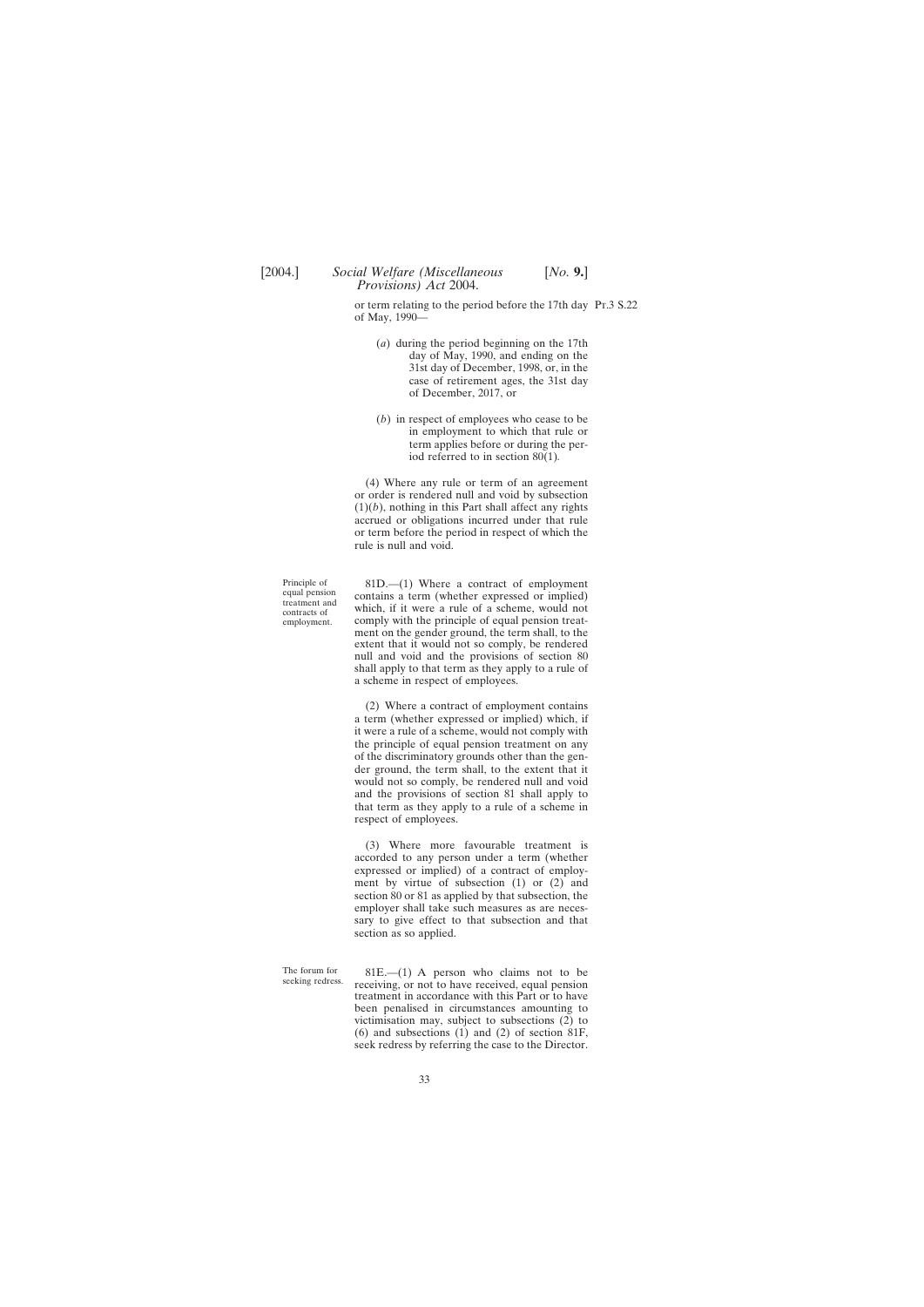Pt.3 S.22

(2) If a person claims to have been dismissed—

- (*a*) in circumstances amounting to a breach of the principle of equal pension treatment by another in contravention of this Part, or
- (*b*) in circumstances amounting to victimisation,

then, subject to subsection (3), a claim for redress for the dismissal may be brought to the Labour Court and shall not be brought to the Director.

(3) If the grounds for such a claim as is referred to in subsection (1) or (2) arise in relation to a breach of the principle of equal pension treatment on the gender ground, then, subject to subsections (4) to (7), the person making the claim may seek redress by referring the case to the Circuit Court, instead of referring it to the Director under subsection (1) or, as the case may be, the Labour Court under subsection (2).

(4) In this Part, in relation to a case referred under any provision of this section or section 81F—

'the complainant' means the person by whom it is referred;

'the respondent' means any or all of the following—

- (*a*) the person who is alleged to have discriminated against the complainant in breach of the principle of equal pension treatment,
- (*b*) the person who is responsible for admitting members to a scheme,
- (*c*) the person who is alleged to be responsible for the victimisation and includes the trustees of an occupational benefit scheme.

(5) Subject to subsection (6), a claim for redress in respect of a breach of the principle of equal pension treatment or victimisation may not be referred under this section after the end of the period of 6 months from the date of termination of the relevant employment.

(6) On application by a complainant, the Director, the Labour Court or the Circuit Court as the case may be, may, for reasonable cause, direct that, in relation to the complainant, subsection (5) shall have effect as if for the reference in it to a period of 6 months there were substituted a reference to such period not exceeding 12 months as is specified in the direction, and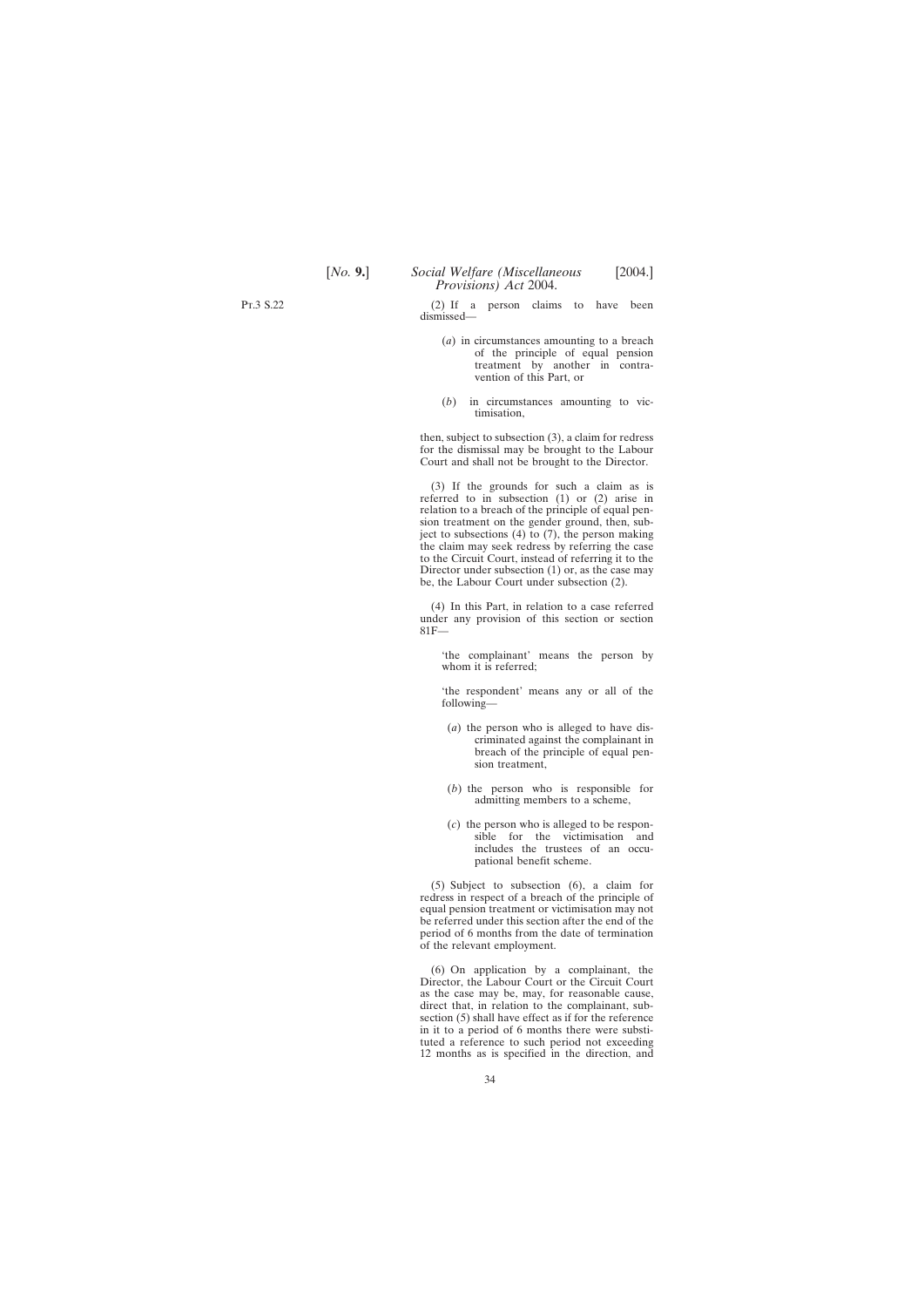where such a direction is given, this Part shall Pr.3 S.22 have effect accordingly.

(7) Where a delay by a complainant in referring a case under this section is due to any misrepresentation by the respondent, subsection (5) shall be construed as if the reference in it to the date of termination of relevant employment were a reference to the date on which the fact of misrepresentation came to the complainant's notice.

The forum for 81F.—(1) Where a claim for redress under this seeking redress Part (other than on the age or disability provisions.  $ground$ )—

- (*a*) relates to employment in the Defence Forces, and
- (*b*) is made by a member thereof,

then the claim shall, in the first instance, be referred for redress under the procedure contained in section 104 of the Employment Equality Act 1998 as it applies to this Part.

(2) Where subsection (1) applies to a claim for redress, the complainant shall not refer a case under subsection  $(1)$ ,  $(2)$  or  $(3)$  of section 81E unless—

- (*a*) a period of 12 months has elapsed after the referral under section 104 of the Employment Equality Act 1998 (as it applies to this Part) to which the claim relates and the procedures under subsection  $(2)(a)$  of the said section 104 have not been requested or have not been completed, or
- (*b*) the complainant is not satisfied with the recommendation given under subsection  $(2)(b)$  of the said section 104 on the claim,

and, in a case to which paragraph (*a*) or (*b*) relates, the end of the period of time which is applicable under subsection (5) of section 81E (including, where appropriate, applicable under that subsection by reference to subsection (7) of section 81E) shall be construed as—

- (i) the end of that period, or
- (ii) the end of the period of 28 days from the expiration of the period referred to in paragraph (*a*) or the date of the recommendation referred to in paragraph (*b*),

whichever last occurs.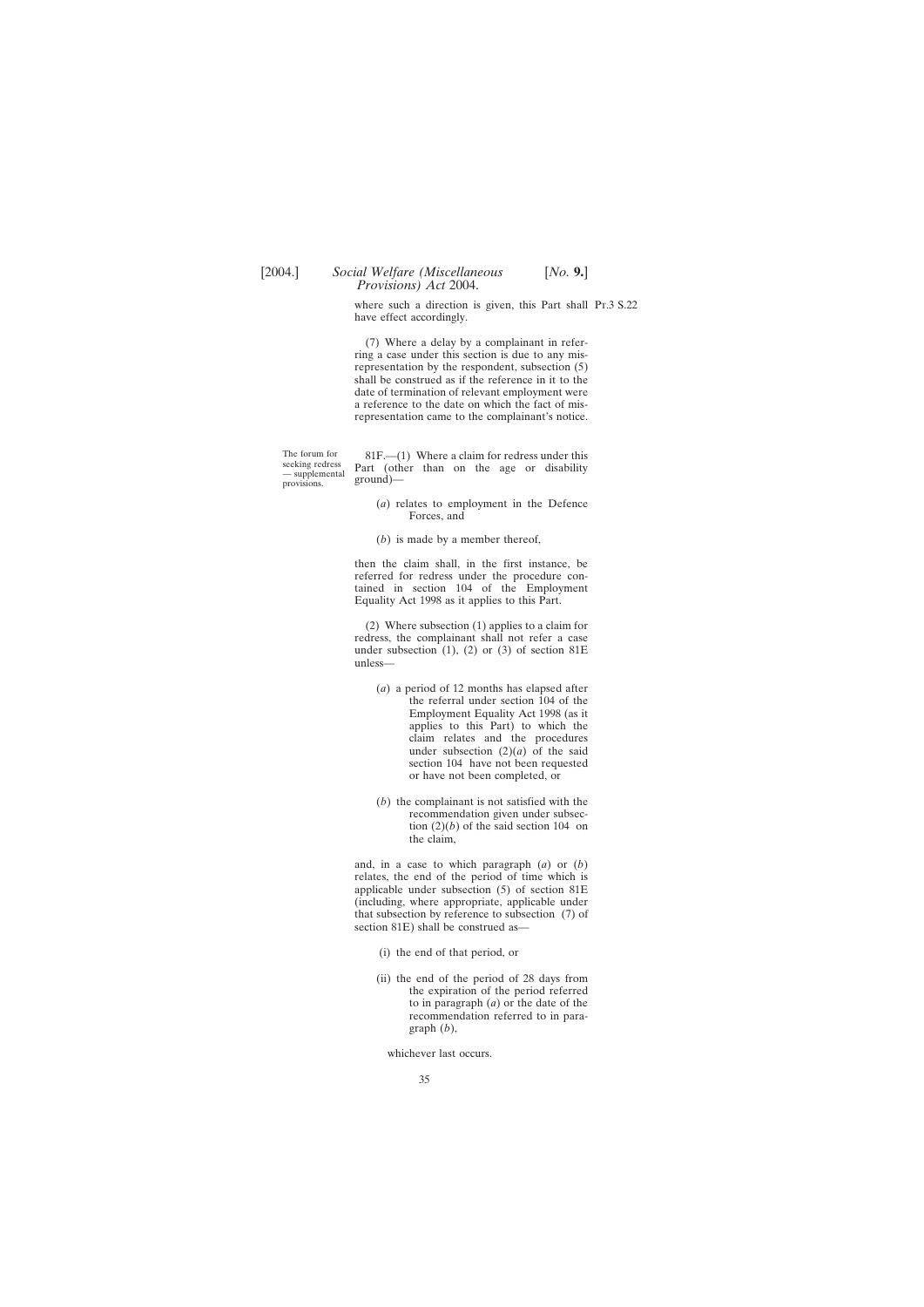(3) A party to any proceedings under this Part before the Director or Labour Court may be represented by any individual or body authorised by the party in that behalf.

- (4) (*a*) Not later than 42 days from the date of a decision of the Director on an application by a complainant for an extension of time under section 81E(6), the complainant or respondent may appeal against the decision to the Labour Court on notice to the Director specifying the grounds of the appeal.
	- (*b*) On the appeal the Labour Court may affirm, quash or vary the decision.
	- (*c*) Effect shall not be given to a decision of the Director on such application until—
		- (i) the period of 42 days mentioned in paragraph (*a*) has expired, or
		- (ii) any appeal against it has been determined,

whichever first occurs.

- (5) (*a*) Not later than 42 days from the date of a decision of the Labour Court on an application by a complainant for an extension of time under section 81E(6), the complainant or respondent may appeal against the decision to the Circuit Court on notice to the Labour Court specifying the grounds of appeal.
	- (*b*) On the appeal the Circuit Court may affirm, quash or vary the decision.
	- (*c*) Effect shall not be given to a decision of the Labour Court on such an application until—
		- (i) the period of 42 days mentioned in paragraph (*a*) has expired, or
		- (ii) any appeal against it has been determined,

whichever first occurs.

(6) Section 81E and this section are subject to section 104 of the Employment Equality Act 1998 as it applies to this Part.

Pt.3 S.22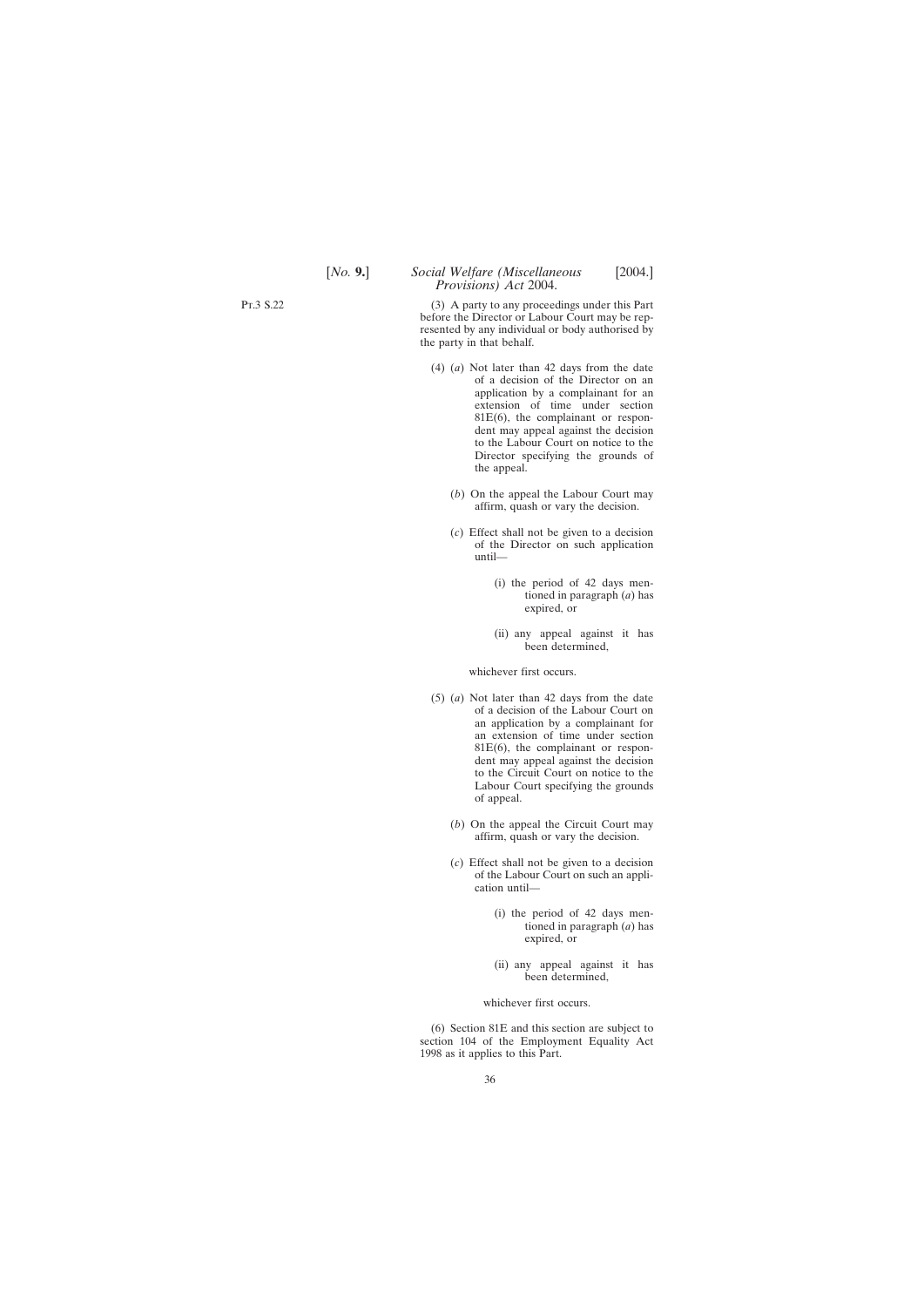Disputes as to  $81G$ —(1) Any dispute as to whether a Pr.3 S.22 whether a scheme is a defined contribution scheme for the whether a scheme is a defined contribution scheme for the scheme is purposes of this Part shall be determined by the defined benefit benefited benefit benefited benefit. or defined Board on application to it in writing in that<br>contribution. <br>behalf by a person who in relation to the behalf by a person who, in relation to the scheme, corresponds to a person mentioned in section 38(3) in relation to the scheme mentioned therein.

> (2) An appeal to the High Court on a point of law from a determination of the Board under subsection (1) in relation to a scheme may be brought by the person who made, or a person who was entitled to make, the application concerned under subsection (1) and, on the hearing of that appeal, the High Court may determine the point of law accordingly.

Redress which 81H.—(1) Subject to this section, the types of may be ordered. redress for which a decision of the Director on a reference under section 81E may provide are such one or more of the following as may be appropriate in the circumstances of the particular case:

- (*a*) an order requiring that section 80 or 81 be complied with;
- (*b*) an order that a person or persons specified in the order implement the principle of equal pension treatment from the date on which the rule of the scheme is amended to comply with an order under paragraph (*a*);
- (*c*) an order that a person or persons specified in the order take a course of action which is specified in the order from a date so specified;
- (*d*) an order for compensation for the effects of acts of victimisation which occurred not earlier than 6 years before the date of the referral of the case under section 81E.

(2) The types of redress for which a determination of the Labour Court on a reference under section 81E may provide are such one or more of the following as may be appropriate in the circumstances of the particular case:

- (*a*) the orders referred to in subsection (1);
- (*b*) an order for re-instatement or reengagement, with or without an order for compensation.

(3) The types of redress for which the Circuit Court may provide on a reference under section  $81E(3)$  are such one or more of the following as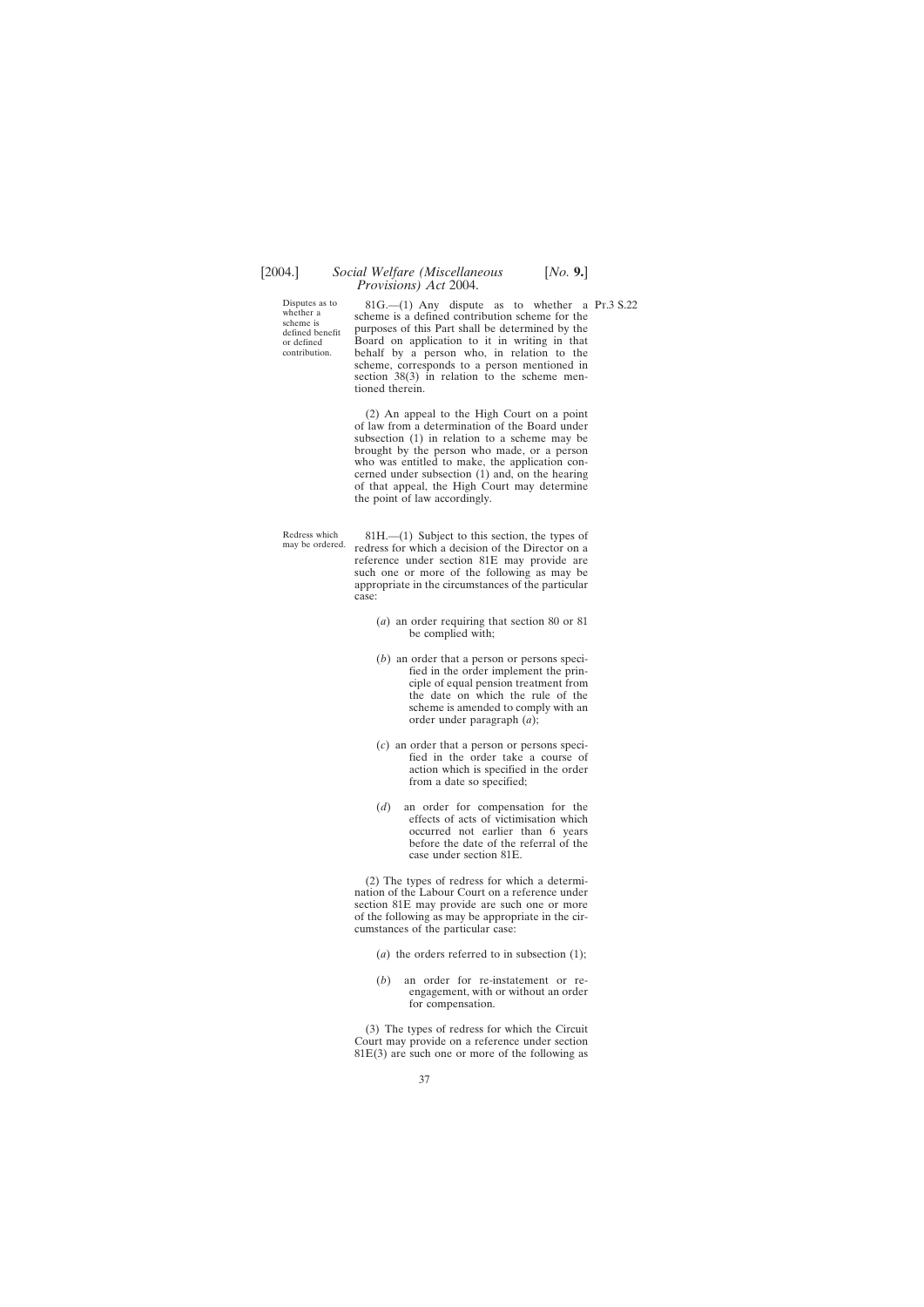Pt.3 S.22

may be appropriate in the circumstances of the particular case:

- (*a*) the orders referred to in subsection (1);
- (*b*) the order referred to in subsection  $(2)(b)$ ,

and no enactment relating to the jurisdiction of the Circuit Court shall be taken to limit the amount of compensation which may be ordered by the Circuit Court by virtue of this subsection.

(4) The maximum amount which may be ordered by the Director or the Labour Court by way of compensation under subsection (1)(*d*) or by that Court under subsection (2)(*b*), in any case where the complainant was in receipt of remuneration at the date of the reference of the case, or if it was earlier, the date of dismissal, shall be an amount equal to 104 times either—

- (*a*) the amount of that remuneration, determined on a weekly basis, or
- (*b*) where it is greater, the amount, determined on a weekly basis, which the complainant would have received at that date but for the act of victimisation in question,

and in any other case, shall be  $\epsilon$ 12,700.

(5) Where the case for which the redress is to be provided is referred to the Director or the Labour Court and arises in breach of the principle of equal pension treatment on the gender ground, the Director or the Labour Court, as the case may be, may, in addition to making an order for compensation, also order the payment of interest, at the rate which is applicable under section 22(1) of the Courts Act 1981—

- (*a*) in respect of the whole or any part of the amount of the compensation, and
- (*b*) in respect of the period beginning on the relevant date and ending on the date of the payment,

and, for the purposes of paragraph (*b*), 'the relevant date' means the first day of the period (if any) to which the compensation is expressed to be referable or, if there is no such period, the date of the reference under section  $81E(1)$ .

(6) An order for compensation under this section may not be made in favour of the Board in a case referred by the Board to the Director under section 85(1) of the Employment Equality Act 1998 as it applies to this Part.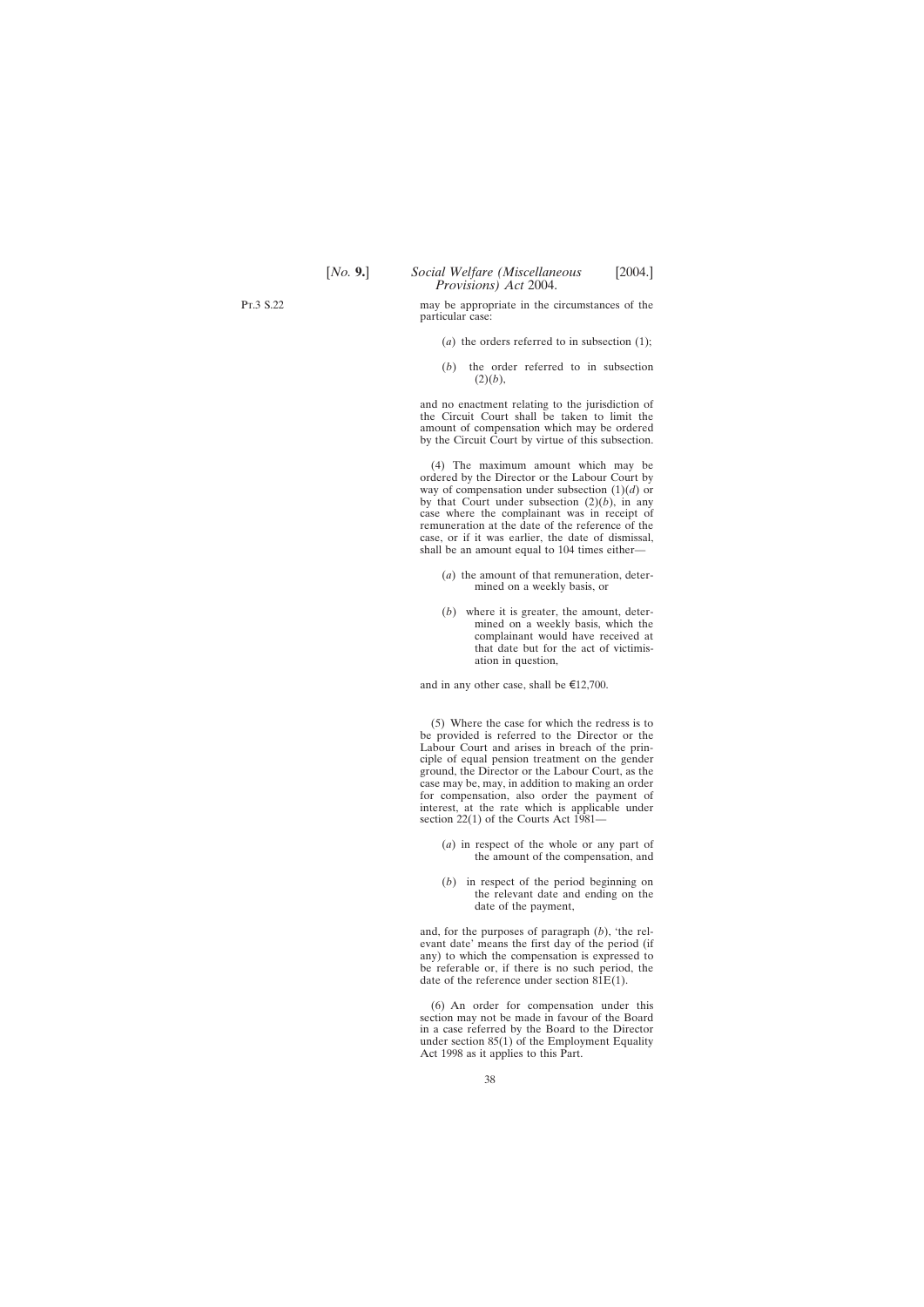(7) Where an act constitutes victimisation Pt.3 S.22 both under this Part and the Employment Equality Act 1998 or the Equal Status Act 2000, redress may be provided under only one of them.

(8) Where a delay in referring a case under this Part to the Director, Labour Court or Circuit Court is attributable to the respondent's having misrepresented to the complainant the facts of the case, references in this section to the date of referral shall be construed as references to the date of the misrepresentation.

(9) 'Remuneration' for the purposes of subsection (4) in relation to an employee includes occupational benefits and any consideration whether in cash or in kind which the employee receives, directly or indirectly, from the employer in respect of the employment.

Reports to the 81I.—(1) If requested to do so by the Direc-<br>Director. tor, the Board shall answer, and prepare a report on any question specified by the Director and arising on the reference relating to an occupational pension scheme.

> (2) Where a report is prepared for the Director under subsection (1), then—

- (*a*) the Board shall furnish a copy of the report to the complainant and the respondent and to any other person to whom it relates, and
- (*b*) the Director may rely on the report for the purposes of issuing a decision.

Application of 81J.—(1) In this section 'the Act of 1998' Employment Equality Act 1998.

(2) Sections 74, 76, 78 to 81, 83 to 85 and 86 to 104 of the Act of 1998 shall, where appropriate, apply in relation to this Part as they apply in relation to that Act but with the following modifications.

(3) Those modifications are that for the words set out in column (3) of the Fourth Schedule at a particular reference number, being words appearing in a section or sections of the Act of 1998 specified in column (2) of that Schedule at that reference number, there shall be substituted in the place or, as the case may be, each place where those words occur in that section or sections the words set out in column (4) of that Schedule at that reference number.''.

(2) The Pensions Act 1990 is amended by inserting after the Third Schedule to that Act the following Schedule—

1998.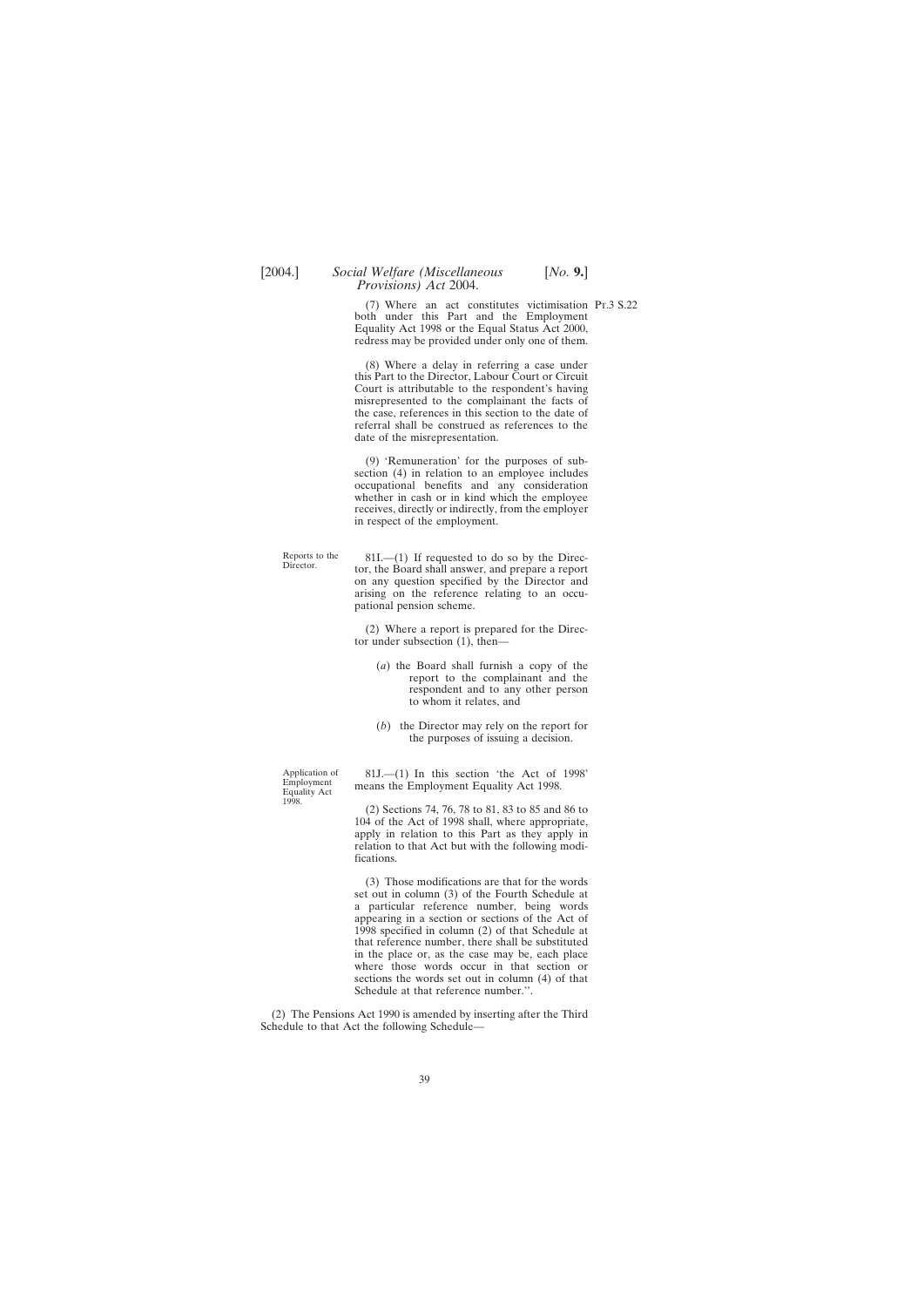Section 81J.

Pt.3 S.22

# ''Fourth Schedule

# Application of Employment Equality Act 1998

| Ref.<br>No. | Section of<br>Employment<br><b>Equality Act</b><br>1998                                               | Words appearing in<br>section of Employment<br>Equality Act 1998                                                                                                                                                     | Substituted words for the<br>purposes of Part VII                                                                                                                                                 |
|-------------|-------------------------------------------------------------------------------------------------------|----------------------------------------------------------------------------------------------------------------------------------------------------------------------------------------------------------------------|---------------------------------------------------------------------------------------------------------------------------------------------------------------------------------------------------|
| (1)         | (2)                                                                                                   | (3)                                                                                                                                                                                                                  | (4)                                                                                                                                                                                               |
| 1.          | Section 74                                                                                            | "the complainant" has<br>the meaning given by<br>section $77(4)$ ;                                                                                                                                                   | "the complainant" has the<br>meaning given by section<br>81E(4) of the Pensions Act<br>1990;                                                                                                      |
|             |                                                                                                       |                                                                                                                                                                                                                      | "discrimination" means<br>discrimination in breach of<br>the principle of equal pension<br>treatment;'                                                                                            |
| 2.          | Section 74                                                                                            | "the respondent" has the<br>meaning given by section<br>77(4);                                                                                                                                                       | "cccupational benefits" has<br>the meaning given by section<br>65 of the Pensions Act 1990;                                                                                                       |
|             |                                                                                                       | "victimisation" shall be<br>construed in accordance<br>with subsection $(2)$ <sup>'</sup>                                                                                                                            | "the principle of equal<br>pension treatment" has the<br>meaning given by section 70<br>of the Pensions Act 1990;                                                                                 |
|             |                                                                                                       |                                                                                                                                                                                                                      | "respondent" has the<br>meaning given by section<br>81E(4) of the Pensions Act<br>1990;                                                                                                           |
|             |                                                                                                       |                                                                                                                                                                                                                      | "victimisation" shall be<br>construed in accordance with<br>section $65(4)$ of the Pensions<br>Act 1990.'                                                                                         |
| 3.          | Section $76(1)$                                                                                       | $'(b)$ that another person<br>$("Y")$ who is<br>responsible for<br>providing<br>remuneration to X is<br>not providing that<br>remuneration as<br>required by an equal<br>remuneration term,<br>$\alpha$ <sup>'</sup> | $'(b)$ that another person<br>$('Y")$ who is responsible<br>for complying with the<br>principle of equal<br>pension treatment in<br>relation to X is not<br>complying with that<br>principle, or' |
| 4.          | <b>Sections</b><br>76(1), 78(5),<br>79(1), 84(1),<br>85, 93(3),<br>$101(5)$ ,<br>101(6)(a)<br>and 102 | 'section 77'                                                                                                                                                                                                         | 'section 81E of the Pensions<br>Act 1990'                                                                                                                                                         |
| 5.          | Section<br>76(2)(b)                                                                                   | 'remuneration'                                                                                                                                                                                                       | 'occupational benefits'                                                                                                                                                                           |
| 6.          | Sections<br>$78(1)$ and<br>101(2)                                                                     | 'section $77(1)$ '                                                                                                                                                                                                   | 'section 81E(1) of the<br>Pensions Act 1990'                                                                                                                                                      |
| 7.          | Section $78(2)$                                                                                       | 'section $77(2)$ '                                                                                                                                                                                                   | 'section 81E(2) of the<br>Pensions Act 1990'                                                                                                                                                      |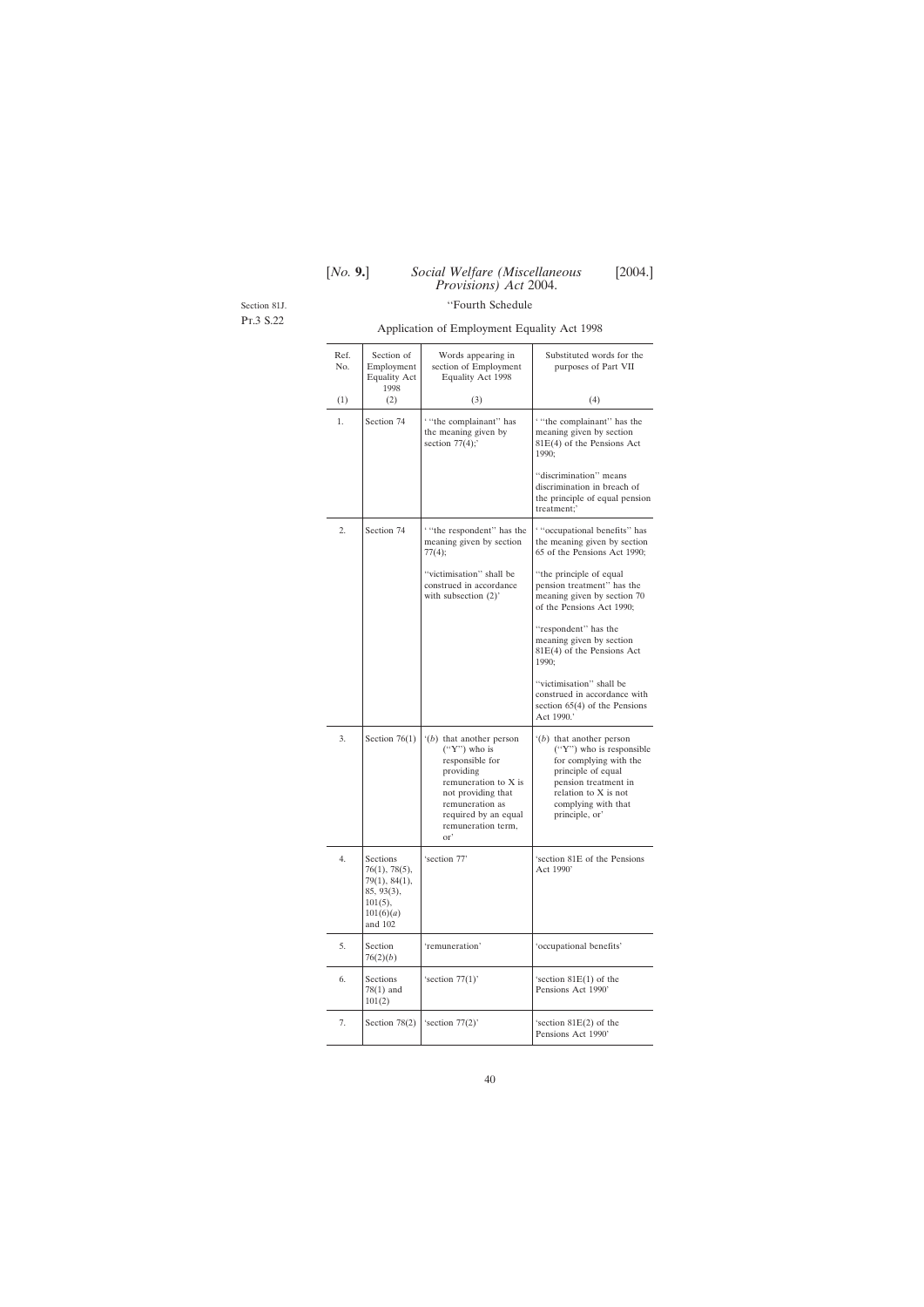| Ref.<br>No. | Section of<br>Employment<br><b>Equality Act</b>                   | Words appearing in<br>section of Employment<br>Equality Act 1998                                                                                                                                                                                                                                                                                                                                                                                                                | Substituted words for the<br>purposes of Part VII                                                                                                                                                                                                                                                                                                                                                                                                                       | PT.3 S.22 |
|-------------|-------------------------------------------------------------------|---------------------------------------------------------------------------------------------------------------------------------------------------------------------------------------------------------------------------------------------------------------------------------------------------------------------------------------------------------------------------------------------------------------------------------------------------------------------------------|-------------------------------------------------------------------------------------------------------------------------------------------------------------------------------------------------------------------------------------------------------------------------------------------------------------------------------------------------------------------------------------------------------------------------------------------------------------------------|-----------|
| (1)         | 1998<br>(2)                                                       | (3)                                                                                                                                                                                                                                                                                                                                                                                                                                                                             | (4)                                                                                                                                                                                                                                                                                                                                                                                                                                                                     |           |
| 8.          | Section $79(3)$                                                   | $(3)$ If, in a case which is<br>referred on the ground that<br>the complainant is not<br>receiving remuneration in<br>accordance with an equal<br>remuneration term, a ques-<br>tion arises whether the<br>different rates of remuner-<br>ation to which the case<br>relates are lawful by virtue<br>of section $19(5)$ or $29(5)$ ,<br>the Director may direct<br>that that question shall be<br>investigated as a prelimi-<br>nary issue and shall pro-<br>ceed accordingly.' | $(3)$ If, in a case which is<br>referred on the ground that the<br>complainant is not receiving<br>occupational<br>benefits<br>in<br>accordance with the principle<br>of equal pension treatment, a<br>question arises as to whether<br>the situation of the complain-<br>ant is a comparable one for the<br>purposes of this Part, the<br>Director may direct that that<br>question shall be investigated<br>as a preliminary issue and shall<br>proceed accordingly.' |           |
| 9.          | Sections<br>$79(4)$ and<br>83(6)                                  | 'consult the Labour Court'                                                                                                                                                                                                                                                                                                                                                                                                                                                      | 'consult the Minister for Social<br>and Family Affairs, the Labour<br>Court'                                                                                                                                                                                                                                                                                                                                                                                            |           |
| 10.         | <b>Sections</b><br>$79(6)(a)$ ,<br>85(3) and<br>91(2)             | 'section 82'                                                                                                                                                                                                                                                                                                                                                                                                                                                                    | 'section 81H of the Pensions<br>Act 1990'                                                                                                                                                                                                                                                                                                                                                                                                                               |           |
| 11.         | Sections<br>80(1), 81,<br>$101(3)$ ,<br>103(3)<br>and $104(2)(a)$ | 'section $77(3)$ '                                                                                                                                                                                                                                                                                                                                                                                                                                                              | 'section $81E(3)$ of the Pensions<br>Act 1990'                                                                                                                                                                                                                                                                                                                                                                                                                          |           |
| 12.         | Sections 85,<br>86(1),<br>$88(3)(c)$ ,<br>$91(4)$ and<br>91(7)    | 'authority'                                                                                                                                                                                                                                                                                                                                                                                                                                                                     | 'Pensions Board'                                                                                                                                                                                                                                                                                                                                                                                                                                                        |           |
| 13.         | Sections<br>$85(1)(c)$ ,<br>85(1)(f)<br>and $101(1)$              | remuneration<br>ʻan<br>equal<br>term or an equality clause'                                                                                                                                                                                                                                                                                                                                                                                                                     | 'the principle of equal pension<br>treatment'                                                                                                                                                                                                                                                                                                                                                                                                                           |           |
| 14.         | Section<br>85(4)(b)                                               | ʻan<br>equal<br>remuneration<br>term or equality clause'                                                                                                                                                                                                                                                                                                                                                                                                                        | 'the principle of equal pension<br>treatment'                                                                                                                                                                                                                                                                                                                                                                                                                           |           |
| 15.         | Section<br>85(1)(e)                                               | 'section 14'                                                                                                                                                                                                                                                                                                                                                                                                                                                                    | 'section 74 of the Pensions Act<br>1990'                                                                                                                                                                                                                                                                                                                                                                                                                                |           |
| 16.         | Section<br>85(2)(b)                                               | 'the equal remuneration<br>term or equality clause'                                                                                                                                                                                                                                                                                                                                                                                                                             | 'the principle of equal pension<br>treatment'                                                                                                                                                                                                                                                                                                                                                                                                                           |           |
| 17.         | Section $85(6)$                                                   | 'Authority's'                                                                                                                                                                                                                                                                                                                                                                                                                                                                   | 'Pensions Board's'                                                                                                                                                                                                                                                                                                                                                                                                                                                      |           |
| 18.         | Sections<br>$86(1)$ and<br>87(1)                                  | 'section 9'                                                                                                                                                                                                                                                                                                                                                                                                                                                                     | 'section 81C of the Pensions<br>Act 1990'                                                                                                                                                                                                                                                                                                                                                                                                                               |           |
| 19.         | Section<br>86(2)(a)                                               | 'paragraph $(b)$ or $(c)$ of<br>section $9(3)$ '                                                                                                                                                                                                                                                                                                                                                                                                                                | 'section $81C(2)(b)$ and (c) of<br>the Pensions Act 1990'                                                                                                                                                                                                                                                                                                                                                                                                               |           |
| 20.         | Section<br>86(2)(b)                                               | 'remuneration<br>whose<br>or<br>conditions of employment'                                                                                                                                                                                                                                                                                                                                                                                                                       | 'occupational benefits'                                                                                                                                                                                                                                                                                                                                                                                                                                                 |           |
| 21.         | Section<br>88(3)(a)                                               | 'section $77(4)$ '                                                                                                                                                                                                                                                                                                                                                                                                                                                              | 'section $81E(4)$ of the Pensions<br>Act 1990'                                                                                                                                                                                                                                                                                                                                                                                                                          |           |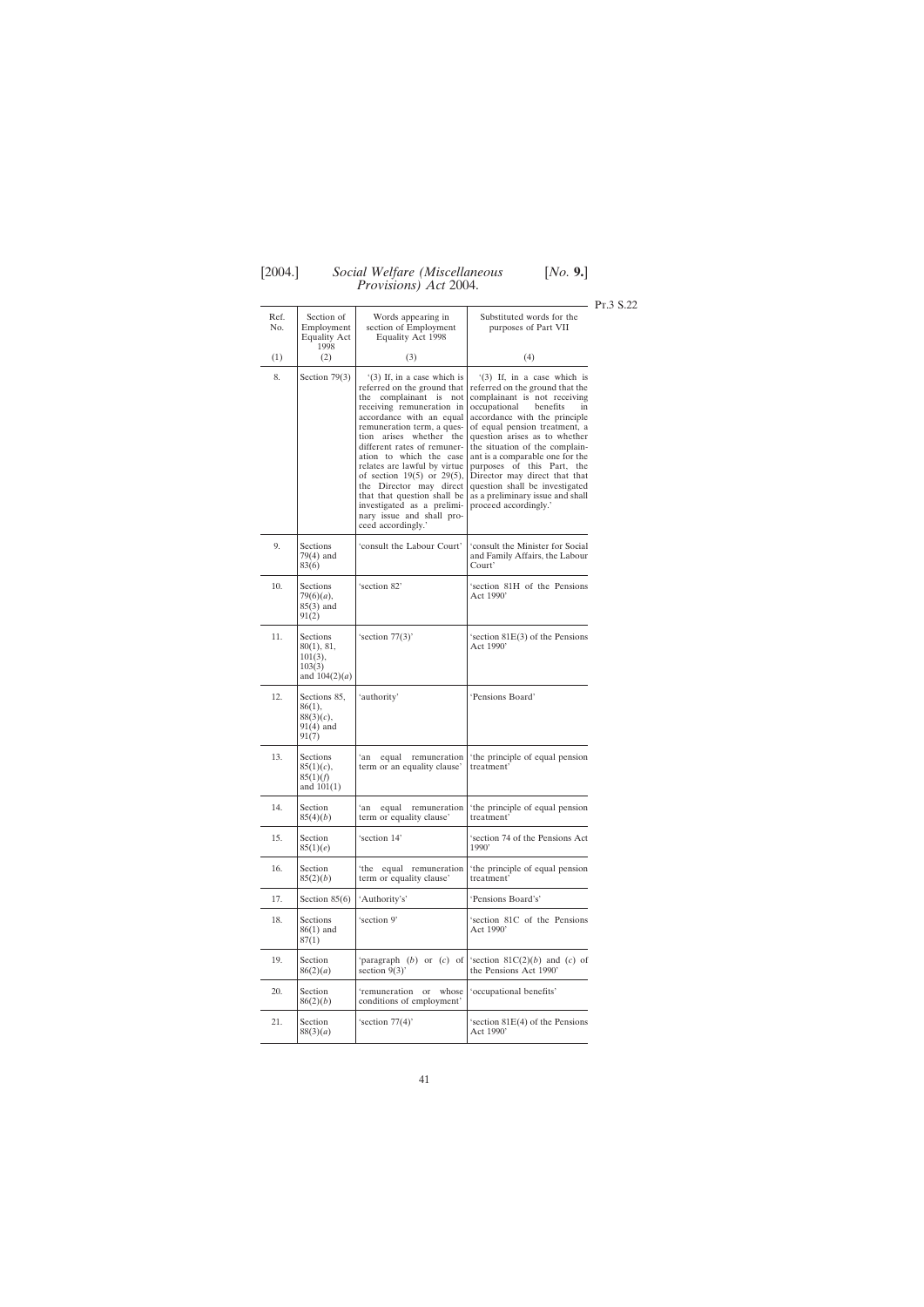| Ref.<br>No. | Section of<br>Employment<br><b>Equality Act</b><br>1998 | Words appearing in<br>section of Employment<br>Equality Act 1998          | Substituted words for the<br>purposes of Part VII                                       |
|-------------|---------------------------------------------------------|---------------------------------------------------------------------------|-----------------------------------------------------------------------------------------|
| (1)         | (2)                                                     | (3)                                                                       | (4)                                                                                     |
| 22.         | Section $93(3)$                                         | 'remuneration'                                                            | 'remuneration<br>and<br>$OCCU1 -$<br>pational benefits'                                 |
| 23.         | Section $97(1)$                                         | 'the Director,'                                                           | 'the Director, the Pensions<br>Board.'                                                  |
| 24.         | Section $97(2)$                                         | 'or otherwise acquired by,<br>the Labour<br>Court,<br>the<br>Director or' | 'or otherwise acquired by, the<br>Labour Court, the Director,<br>the Pensions Board or' |
| 25.         | Section<br>98(1)(b)                                     | $'(a)$ to $(d)$ of section 74(2)'                                         | $(a)$ to $(h)$ of section 65(3) of<br>the Pensions Act 1990'                            |
| 26.         | Section $98(5)$                                         | 'section 82,'                                                             | 'section 81H of the Pensions<br>Act 1990,'                                              |
| 27.         | Section $98(5)$                                         | 'section $82(2)$ '                                                        | 'section $81H(2)$ of the Pen-<br>sions Act 1990'                                        |
| 28.         | Section $98(5)$                                         | 'provision of section 82'                                                 | 'provision of section 81H of<br>the Pensions Act 1990'                                  |
| 29.         | Section<br>100(3)                                       | 'the Minister or'                                                         | 'the Minister, the Pensions<br>Board or'                                                |
| 30.         | Section<br>101(1)                                       | equal remuneration<br>the<br>term or the equality clause'                 | the principle of equal pension<br>treatment'                                            |
| 31.         | Section<br>104(1)                                       | 'section $77(10)$ '                                                       | 'section $81F(2)$ of the Pensions<br>Act 1990'                                          |
|             |                                                         |                                                                           | ".                                                                                      |

<span id="page-41-0"></span>Pt.3 S.22

Miscellaneous amendments to Pensions Act 1990.

*Section 17.*

*Schedule 2* to this Act.

SCHEDULE 1

**23.**—The Pensions Act 1990 is amended to the extent specified in

| Item | Provision of Principal<br>Act Amended                                                                        | Nature of Amendment                                                                                                                                                                                                                                                                                                                         |
|------|--------------------------------------------------------------------------------------------------------------|---------------------------------------------------------------------------------------------------------------------------------------------------------------------------------------------------------------------------------------------------------------------------------------------------------------------------------------------|
| 1.   | Section 120 (as<br>amended by section 6<br>of the Social Welfare<br>(Miscellaneous<br>Provisions) Act 2002). | Insert the following subsection after subsection (7):<br>"(8) A person shall not be entitled to an<br>allowance under this section unless he is<br>habitually resident in the State at the date of<br>the making of the application therefor.".                                                                                             |
| 2.   | Section 134.                                                                                                 | ( <i>a</i> ) In paragraph $(a)$ , delete "and".<br>(b) In paragraph $(b)$ , substitute "with section 136;<br>and" for "with section 136.".<br>$(c)$ Insert the following paragraph after paragraph<br>$(b)$ :<br>" $(c)$ the person must be habitually resident in<br>the State at the date of the making of the<br>application therefor.". |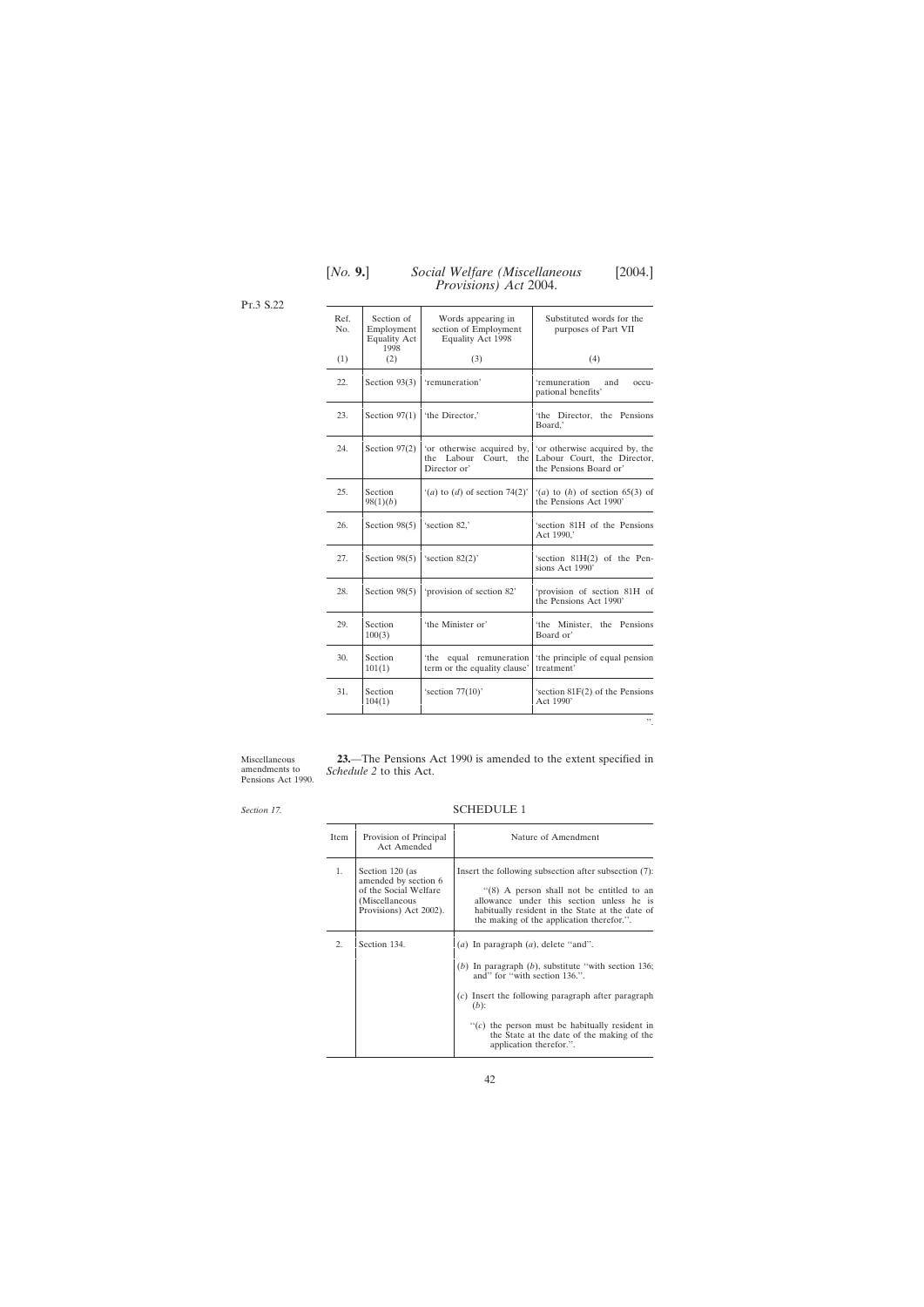Sch.1

| Item | Provision of Principal<br><b>Act Amended</b>                                                                 | Nature of Amendment                                                                                                                                                                                                                                                                                                                                                           |
|------|--------------------------------------------------------------------------------------------------------------|-------------------------------------------------------------------------------------------------------------------------------------------------------------------------------------------------------------------------------------------------------------------------------------------------------------------------------------------------------------------------------|
| 3.   | Section 143 (as<br>amended by section 19<br>of the Social Welfare<br>Act 1996).                              | Insert the following subsection after subsection (2):<br>"(3) A person shall not be entitled to a pen-<br>sion under this section unless he is habitually<br>resident in the State at the date of the making<br>of the application therefor.".                                                                                                                                |
| 4.   | Section 148 (as<br>amended by section 9<br>of the Social Welfare<br>(Miscellaneous<br>Provisions) Act 2003). | Insert the following subsection after subsection (4):<br>$\cdot$ (5) A person shall not be entitled to a pen-<br>sion under this section unless he is habitually<br>resident in the State at the date of the making<br>of the application therefor.".                                                                                                                         |
| 5.   | Section 158 (as<br>amended by section 21<br>of the Act of 2001).                                             | Insert the following subsection after subsection (5):<br>"(6) A one-parent family payment shall not<br>be payable to a qualified parent under this<br>Chapter unless the qualified parent is habitu-<br>ally resident in the State at the date of the mak-<br>ing of the application therefor.".                                                                              |
| 6.   | Section 164.                                                                                                 | Substitute the following section for section 164:                                                                                                                                                                                                                                                                                                                             |
|      |                                                                                                              | "Entitlement<br>$164$ — $(1)$ Subject to this Act, an<br>to Allowance.<br>allowance (in this Act referred to<br>as carer's allowance) shall, in such<br>circumstances and subject to such<br>conditions as may be prescribed,<br>be payable to a carer.                                                                                                                       |
|      |                                                                                                              | (2) A carer shall not be entitled<br>to an allowance under this section<br>unless he is habitually resident in<br>the State at the date of the making<br>of the application therefor.".                                                                                                                                                                                       |
| 7.   | Chapter 11 of Part III.                                                                                      | Insert the following section after section 173:                                                                                                                                                                                                                                                                                                                               |
|      |                                                                                                              | "Exclusion of<br>173A.—A person shall not be<br>persons not<br>entitled to an allowance (other<br>habitually<br>than an allowance under sections<br>resident in the<br>181 and 182) under this Chapter<br>State.<br>unless he is habitually resident in<br>the State at the date of the making<br>of the application therefor.".                                              |
| 8.   | Section 191B (as<br>amended by section 21<br>of the Social Welfare<br>Act 2000).                             | Insert the following subsection after subsection (4):<br>"(5) A person shall not be entitled to dis-<br>ability allowance under this section unless he is<br>habitually resident in the State at the date of<br>the making of the application therefor.".                                                                                                                     |
| 9.   | Section 193.                                                                                                 | (a) In subsection $(1)$ , substitute "Subject to subsec-<br>tion (3), a person" for "A person".                                                                                                                                                                                                                                                                               |
|      |                                                                                                              | $(b)$ Insert the following subsection after subsection<br>$(2)$ :<br>"(3) A qualified person, other than a person<br>to whom paragraph $(a)$ , $(b)$ or $(c)$ of section<br>$192(2)$ applies, shall not be qualified for child<br>benefit under this section unless he is habitu-<br>ally resident in the State at the date of the mak-<br>ing of the application therefor.". |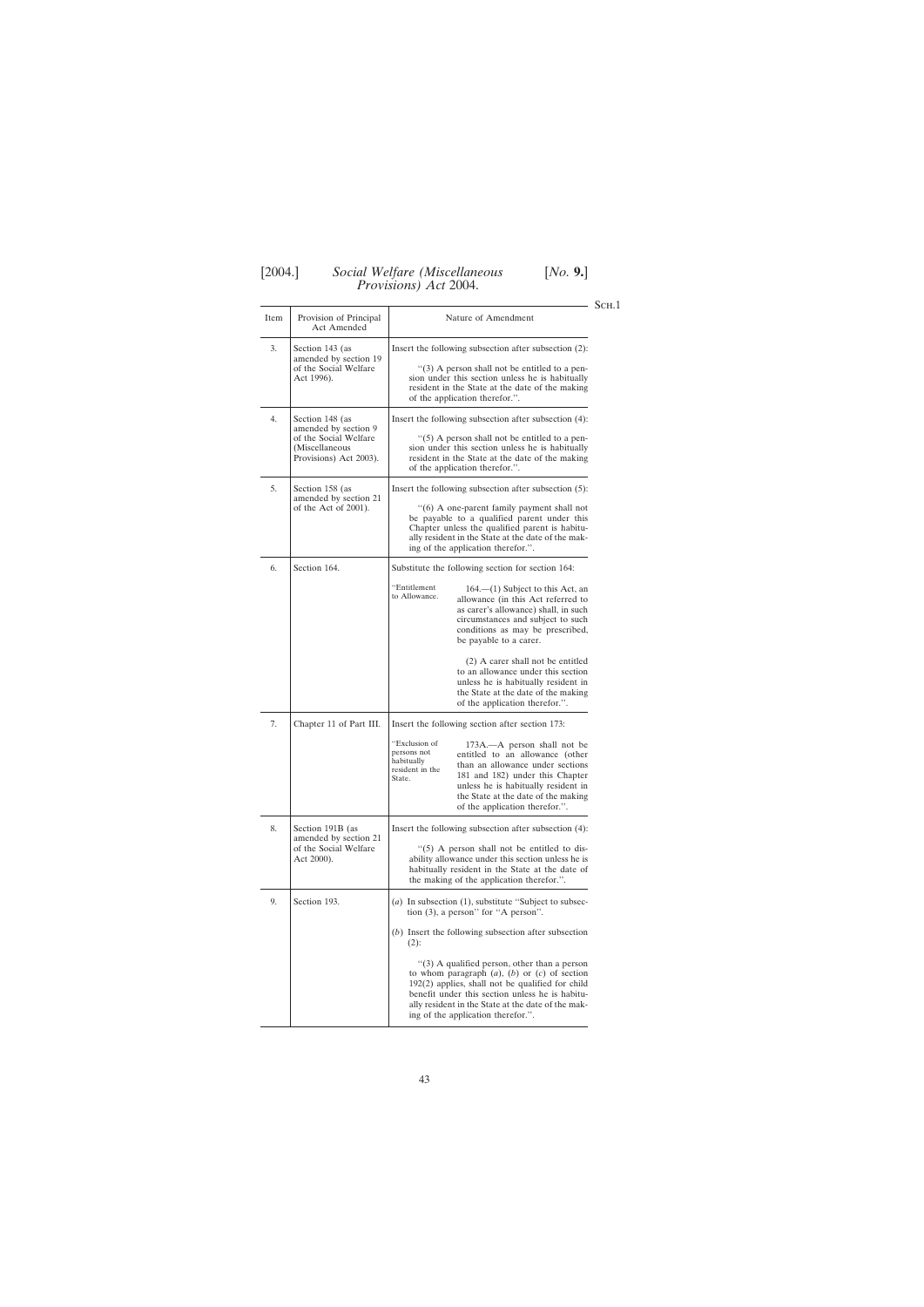| [No. 9.] | Social Welfare (Miscellaneous<br><i>Provisions</i> ) <i>Act</i> 2004. | [2004.] |
|----------|-----------------------------------------------------------------------|---------|
|          |                                                                       |         |

<span id="page-43-0"></span>Sch.1

| <b>Item</b> | Provision of Principal<br>Act Amended |                                                         | Nature of Amendment                                                                                                                                                                                                                                                                                                                                                                                                                                 |
|-------------|---------------------------------------|---------------------------------------------------------|-----------------------------------------------------------------------------------------------------------------------------------------------------------------------------------------------------------------------------------------------------------------------------------------------------------------------------------------------------------------------------------------------------------------------------------------------------|
| 10.         | Part VI.                              |                                                         | Insert, in Chapter 2, the following section:                                                                                                                                                                                                                                                                                                                                                                                                        |
|             |                                       | "Provision<br>with respect to<br>habitual<br>residence. | $208A$ .— $(1)$ For the purpose of<br>each of the provisions of this Act<br>specified in subsection (3), it shall<br>be presumed, until the contrary is<br>shown, that a person is not habitu-<br>ally resident in the State at the<br>date of the making of the appli-<br>cation concerned unless he has<br>been present in the State or any<br>other part of the Common Travel<br>Area for a continuous period of 2<br>years ending on that date. |
|             |                                       |                                                         | $(2)$ In subsection $(1)$ 'other part<br>of the Common Travel Area'<br>means the United Kingdom of<br>Britain and Northern<br>Great<br>Ireland, the Channel Islands and<br>the Isle of Man.                                                                                                                                                                                                                                                         |
|             |                                       |                                                         | (3) The provisions of this Act<br>mentioned in subsection (1) are:                                                                                                                                                                                                                                                                                                                                                                                  |
|             |                                       |                                                         | sections $120(8)$ , $134(c)$ , $143(3)$ ,<br>$158(6)$ , 164, 173A,<br>$148(5)$ ,<br>$191B(5)$ and $193(3)$ .".                                                                                                                                                                                                                                                                                                                                      |

#### *Section 23*.

# SCHEDULE 2

#### Amendments to Pensions Act 1990

| Item | Provision affected                           | Amendment                                                                                                                                                                                                |
|------|----------------------------------------------|----------------------------------------------------------------------------------------------------------------------------------------------------------------------------------------------------------|
| 1    | Section 2.                                   | (a) Substitute "'contract of employment', other<br>than in Part VII, means-" for "'contract of<br>employment' means-".                                                                                   |
|      |                                              | (b) Substitute "'scheme', other than in Part VII,<br>means-" for "'scheme' means-".                                                                                                                      |
| 2    | Section 3 (as amended                        | ( <i>a</i> ) Insert the following after subsection $(2)$ :                                                                                                                                               |
|      | by the Pensions<br>(Amendment) Act<br>2002). | "(2A) Where an employee is dismissed from<br>an employment solely or mainly because, in<br>good faith, the employee—                                                                                     |
|      |                                              | (a) notified the Board of an alleged breach<br>of this Act, other than of Part VII,                                                                                                                      |
|      |                                              | $(b)$ made to the Board a report under<br>section 83 or a voluntary report of any<br>matter concerning the state and conduct<br>of a scheme or PRSA, other than a mat-<br>ter to which Part VII applies, |
|      |                                              | $(c)$ made a reference under section 38, 53,<br>58 or 64A,                                                                                                                                               |
|      |                                              | $(d)$ gave evidence in any proceedings under<br>this Act, other than Part VII, or                                                                                                                        |
|      |                                              | $(e)$ gave notice to his employer of his inten-<br>tion to do anything referred to in para-<br>graph $(a)$ , $(b)$ , $(c)$ or $(d)$ ,                                                                    |
|      |                                              | the employer shall be guilty of an offence.                                                                                                                                                              |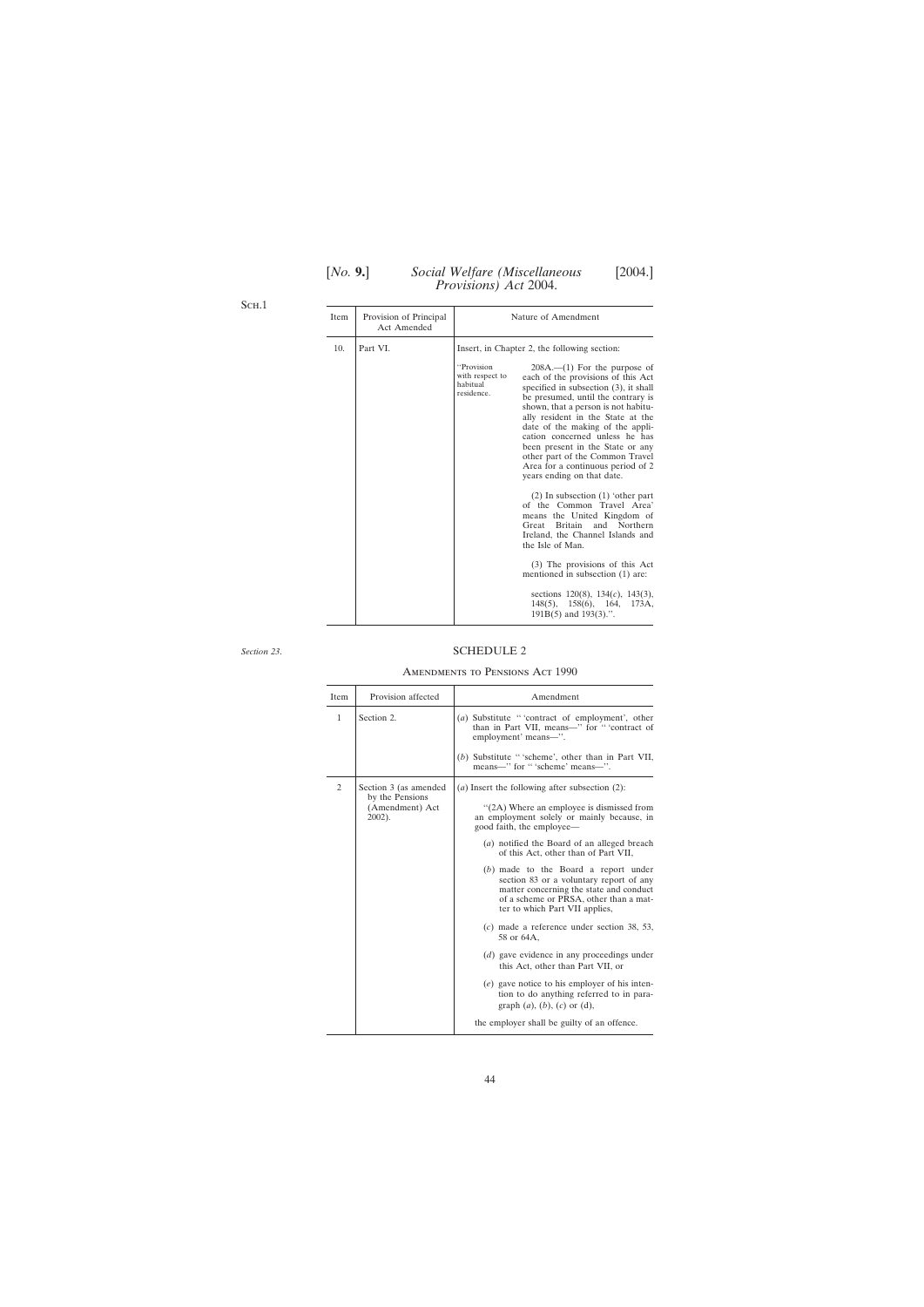$\overline{\phantom{a}}$ 

T

 $SCH.2$ 

| Item | Provision affected | Amendment                                                                                                                                                                                                                                                                                                                                                                                                                                                                           |
|------|--------------------|-------------------------------------------------------------------------------------------------------------------------------------------------------------------------------------------------------------------------------------------------------------------------------------------------------------------------------------------------------------------------------------------------------------------------------------------------------------------------------------|
|      |                    | $(2B)$ ( <i>a</i> ) On conviction of an employer for an<br>offence under this section, the<br>Court may, if it thinks fit and the<br>dismissed employee is present or<br>represented in court and consents—                                                                                                                                                                                                                                                                         |
|      |                    | (i) order the re-instatement by the<br>employer of the dismissed per-<br>son in the position which that<br>person held immediately before<br>the dismissal on the terms and<br>conditions on which that person<br>employed immediately<br>was<br>before that dismissal, together<br>with a term that the<br>re-<br>instatement shall be deemed to<br>have commenced on the day of<br>the dismissal,                                                                                 |
|      |                    | (ii) order the re-engagement by the<br>employer of the dismissed per-<br>son either in the position which<br>that person held immediately<br>before the dismissal or in a<br>different position which would<br>be reasonably suitable for that<br>person on such terms and con-<br>ditions as are reasonable having<br>regard to all the circumstances,<br>or                                                                                                                       |
|      |                    | (iii) impose on the employer, in<br>addition to any fine imposed<br>under subsection $(3)$ , a fine not<br>exceeding the amount which, in<br>the opinion of the Court, the<br>dismissed person would have<br>received from the employer<br>concerned by way of remuner-<br>ation if the dismissal had not<br>occurred:                                                                                                                                                              |
|      |                    | Provided that that amount shall not<br>$exceed-$                                                                                                                                                                                                                                                                                                                                                                                                                                    |
|      |                    | (I) if the conviction was a sum-<br>mary conviction, an amount<br>which together with the fine<br>imposed under subsection<br>(3) does not exceed $\epsilon$ 3,500,                                                                                                                                                                                                                                                                                                                 |
|      |                    | (II) if the conviction was on<br>indictment, an amount equal<br>to 104 weeks' remuneration<br>of the dismissed person.                                                                                                                                                                                                                                                                                                                                                              |
|      |                    | $(b)$ The amount of a fine imposed<br>under paragraph $(a)$ shall be paid to<br>the employee concerned.                                                                                                                                                                                                                                                                                                                                                                             |
|      |                    | $(c)$ Without prejudice to any right of<br>appeal by any other person, the<br>employee concerned may appeal<br>against the amount of the fine under<br>paragraph $(a)$ , either (as the case<br>may be) to the High Court or to the<br>judge of the Circuit Court in whose<br>circuit the district court district (or<br>any part thereof) of the judge of the<br>District Court by whom the fine was<br>imposed is situated, and the decision<br>on such an appeal shall be final. |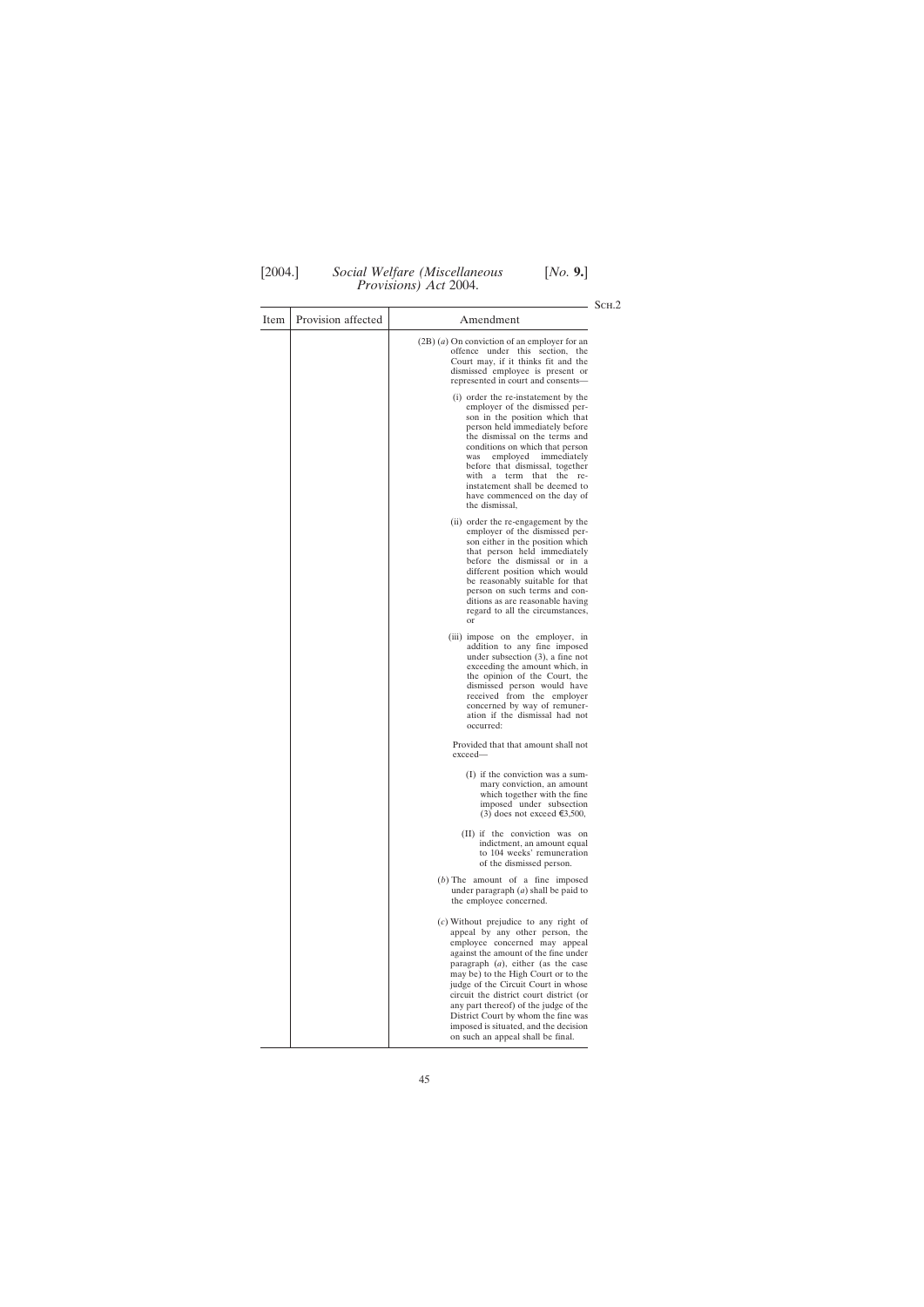| [No. 9.] | Social Welfare (Miscellaneous        | [2004.] |
|----------|--------------------------------------|---------|
|          | <i>Provisions</i> ) <i>Act</i> 2004. |         |

Sch.2

| Item | Provision affected                                                                                 | Amendment                                                                                                                                                                                                                                                                                                                                                                                                                                                                                                                                                                                                                                                                                                                                                                                                                                                                                                                                                                                                                                                                                                                                                                                                                                                        |
|------|----------------------------------------------------------------------------------------------------|------------------------------------------------------------------------------------------------------------------------------------------------------------------------------------------------------------------------------------------------------------------------------------------------------------------------------------------------------------------------------------------------------------------------------------------------------------------------------------------------------------------------------------------------------------------------------------------------------------------------------------------------------------------------------------------------------------------------------------------------------------------------------------------------------------------------------------------------------------------------------------------------------------------------------------------------------------------------------------------------------------------------------------------------------------------------------------------------------------------------------------------------------------------------------------------------------------------------------------------------------------------|
|      |                                                                                                    | $(d)$ Proof of the payment<br>by<br>an<br>employer of a fine imposed under<br>paragraph $(a)$ shall be a defence to<br>any civil action brought against him<br>application made under any<br>or<br>enactment by the employee con-<br>cerned in respect of the remuner-<br>ation referred to in subparagraph<br>(iii) of that paragraph.".                                                                                                                                                                                                                                                                                                                                                                                                                                                                                                                                                                                                                                                                                                                                                                                                                                                                                                                        |
|      |                                                                                                    | (b) In subsection (3), substitute "under subsection<br>$(1)$ , $(2)$ or $(2A)$ " for "under subsection $(1)$ or<br>$(2)$ ".                                                                                                                                                                                                                                                                                                                                                                                                                                                                                                                                                                                                                                                                                                                                                                                                                                                                                                                                                                                                                                                                                                                                      |
| 3    | Section 5 (as amended<br>by the Pensions<br>(Amendment) Act<br>$2002$ ).                           | In subsection (5), substitute "2001, or the Protec-<br>tion of Employees (Fixed-Term Work) Act 2003"<br>for "2001".                                                                                                                                                                                                                                                                                                                                                                                                                                                                                                                                                                                                                                                                                                                                                                                                                                                                                                                                                                                                                                                                                                                                              |
| 4    | Section 34 (as amended<br>by the Social<br>Welfare<br>(Miscellaneous<br>Provisions) Act<br>2003).  | Substitute the following for the proviso to subsec-<br>tion (2) (as amended by the Social Welfare<br>(Miscellaneous Provisions) Act 2003):<br>"Provided that-<br>(i) in the case of a member who is entitled<br>to a preserved benefit under section<br>$28(2)(b)$ , the part of the transfer payment<br>which represents the actuarial value of<br>benefits specified in section $44(a)(v)$ may<br>be reduced by multiplying it by the speci-<br>fied percentage shown in the most recent<br>actuarial funding certificate having an<br>effective date after 1 June 2002 in respect<br>of that scheme, and<br>(ii) in the case of a defined benefit scheme,<br>if the actuary advises the trustees that he<br>is reasonably satisfied that, if he were to<br>prepare an actuarial funding certificate<br>under section 42 having an effective date<br>of the day upon which the amount of the<br>transfer payment is expected to be made,<br>he would not certify that the scheme<br>satisfies the funding standard provided<br>for in section 44, the amount of the trans-<br>fer payment applied by the trustees after<br>2 April 2003 may be reduced by the trus-<br>tees, on the advice of the actuary, having<br>regard to the provisions of section 48.". |
| 5    | Section 113 (as<br>amended by the<br>Social Welfare<br>(Miscellaneous<br>Provisions) Act<br>2003). | (a) In subsection $(1)$ , substitute "subsections $(3)$<br>and $(6)$ " for "subsection $(3)$ ".<br>(b) In subsection (3), substitute "Subsection $(1)$ "<br>for "Except in the case of a person who is, for<br>the time being, a member of a scheme accruing<br>benefit under that scheme, subsection (1)".<br>$(c)$ Insert the following after subsection (5):<br>$\cdot$ (6) This section does not apply to a scheme<br>the winding-up of which has been notified to<br>the Board in accordance with Article 14 of the<br>Occupational Pension Schemes (Disclosure of<br>Information) (No. 2) Regulations 1998 (S.I.<br>No. 349 of 1998).".                                                                                                                                                                                                                                                                                                                                                                                                                                                                                                                                                                                                                    |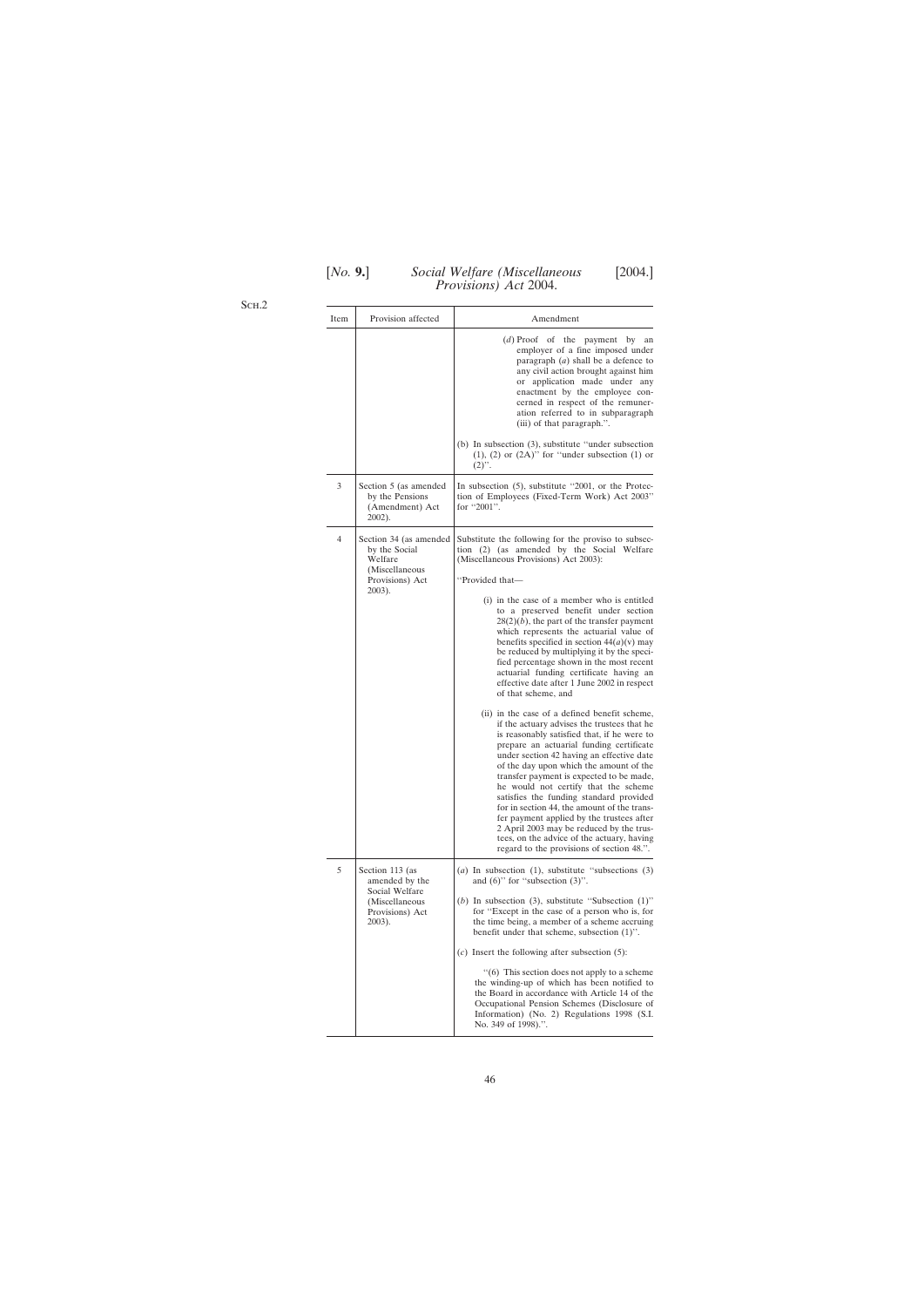# [2004.] *Social Welfare (Miscellaneous* [*No.* **9.**]

*Provisions) Act* 2004.

 $SCH.2$ 

| Item   | Provision affected                                                                                    | Amendment                                                                                                                                                                                                                                                                                                                                                                                                                                                                                                                            |
|--------|-------------------------------------------------------------------------------------------------------|--------------------------------------------------------------------------------------------------------------------------------------------------------------------------------------------------------------------------------------------------------------------------------------------------------------------------------------------------------------------------------------------------------------------------------------------------------------------------------------------------------------------------------------|
| 6      | Section 121 (as<br>amended by the<br>Social Welfare<br>(Miscellaneous<br>Provisions) Act<br>$2003$ ). | In subsection $(6A)(b)$ substitute "the PRSA pro-<br>vider of the PRSA concerned" for "the trustees of<br>the scheme concerned" in each place where it<br>occurs.                                                                                                                                                                                                                                                                                                                                                                    |
| $\tau$ | Section 131 (inserted<br>by the Pensions<br>(Amendment) Act<br>2002).                                 | In subsection (3), substitute "determined by the<br>Pensions Ombudsman, after consultation with the<br>Minister and the Minister for Finance." for "pre-<br>scribed by regulations made by the Minister, after<br>consultation with the Minister for Finance.".                                                                                                                                                                                                                                                                      |
| 8      | Section 137 (inserted<br>by the Pensions<br>(Amendment) Act<br>$2002$ ).                              | Substitute the following for subsection (8):<br>"(8) The Pensions Ombudsman may, if he thinks<br>fit, pay to the person affected by an action in<br>respect of which an investigation is held by the Pen-<br>sions Ombudsman under this Part and to any other<br>person who attends for the purposes of this investi-<br>gation sums in respect of travelling and subsistence<br>expenses properly incurred by them of such amount<br>as may be determined by the Minister, after consul-<br>tation with the Minister for Finance.". |